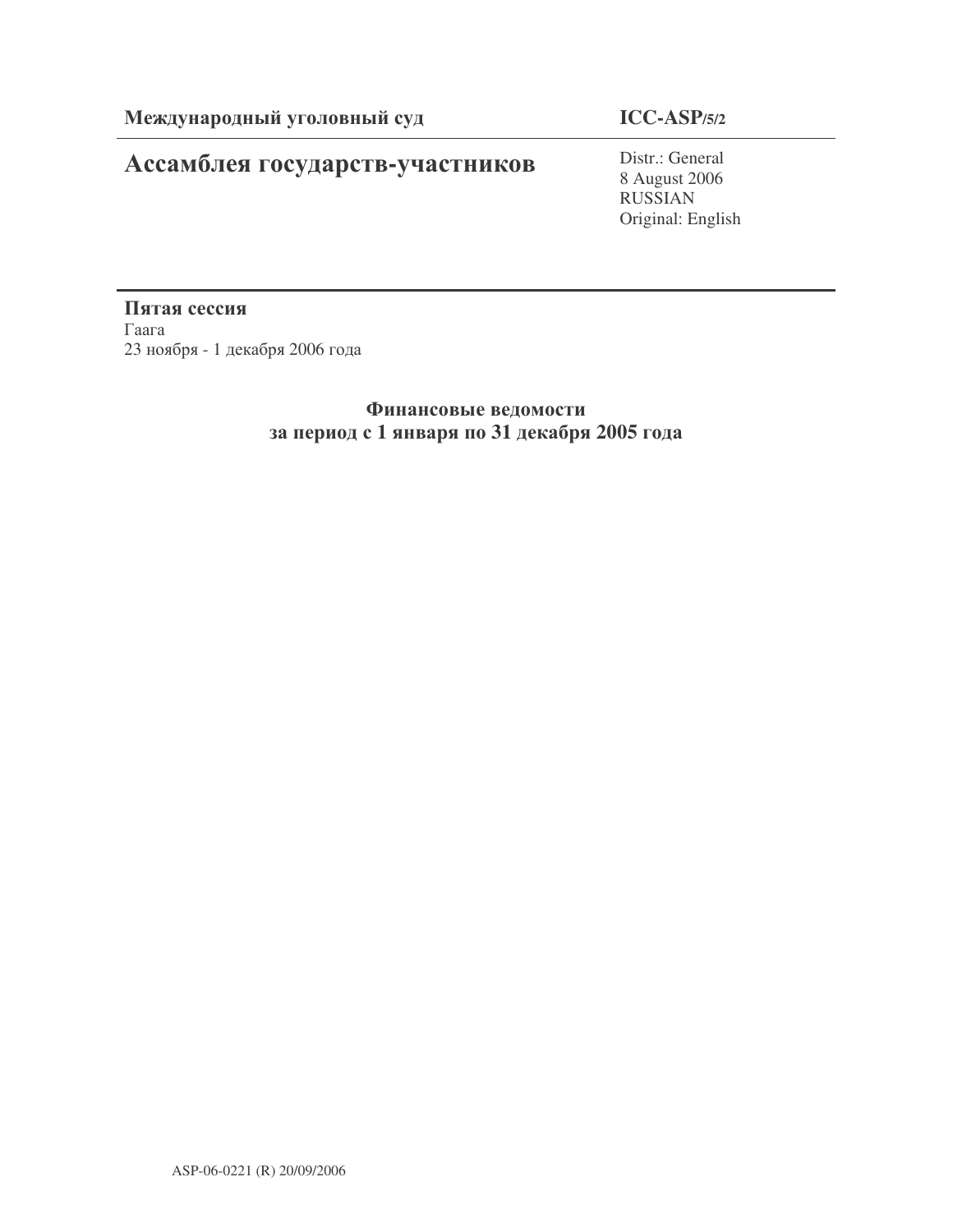ICC-ASP/5/2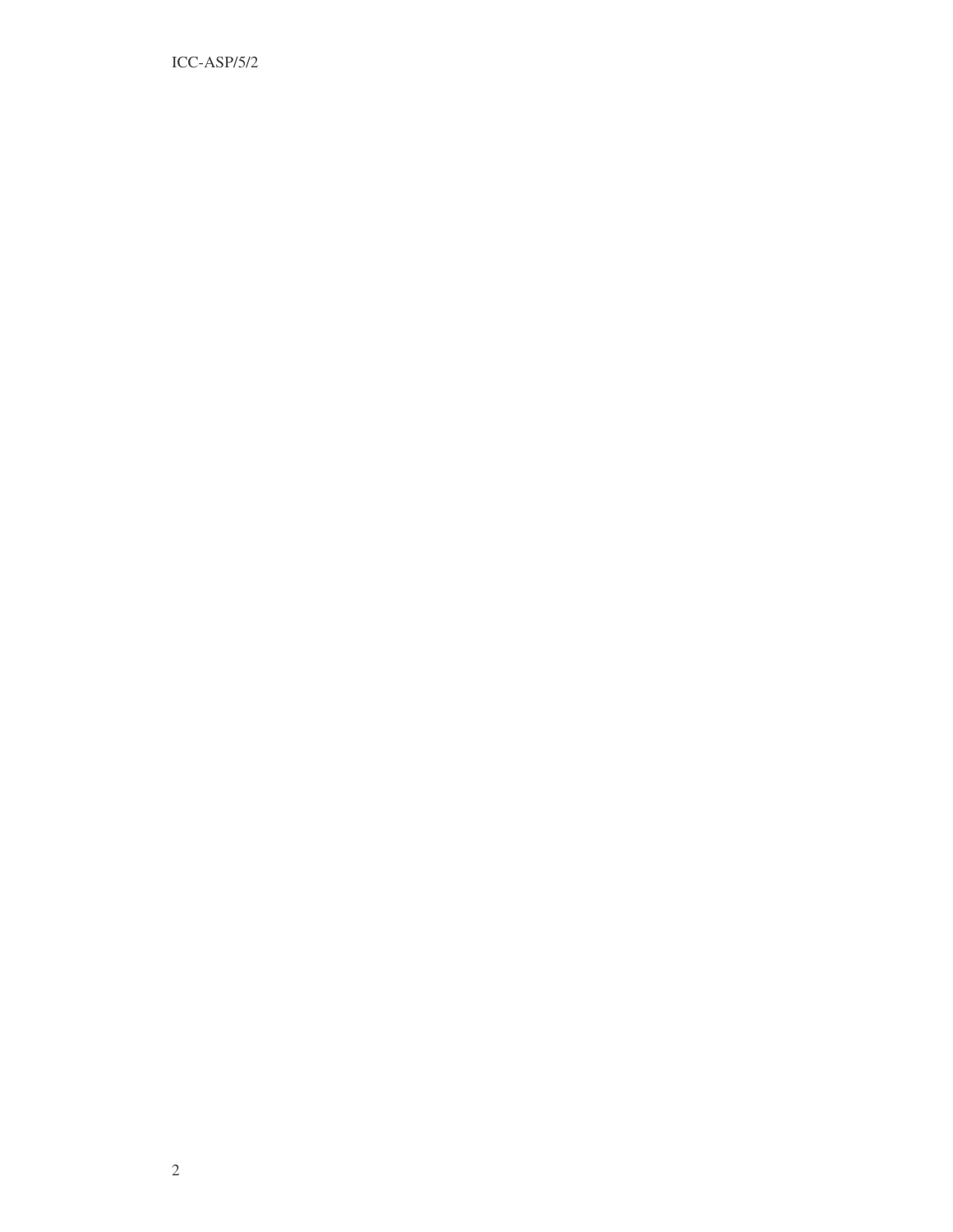## Содержание

|     |                                                                                 | $\overline{4}$ |
|-----|---------------------------------------------------------------------------------|----------------|
|     |                                                                                 | $\mathfrak s$  |
|     | Ведомости                                                                       |                |
|     | Ведомость I - Ведомость поступлений и расходов с указанием изменений в остатках | 20             |
|     | Ведомость II - Ведомость активов, пассивов, резервов и остатков средств по      | 21             |
|     | Ведомость III - Ведомость движения наличных средств по состоянию на 31 декабря  | 22             |
|     | Ведомость IV - Ведомость ассигнований за период с 1 января по 31 декабря        | 23             |
|     | Приложение 1 - Положение со взносами по состоянию на 31 декабря 2005 года       | 24             |
|     | Приложение 2 - Состояние Фонда оборотных средств на 31 декабря 2005 года        | 27             |
|     | Приложение 3 - Положение с авансовыми выплатами в Фонд оборотных                | 28             |
|     | Приложение 4 - Положение с избытком наличности по состоянию на                  | 30             |
|     | Приложение 5 - Доля средств государств-участников в избытке наличных            | 31             |
|     | Приложение 6 - Положение с добровольными взносами по состоянию на               | 33             |
|     |                                                                                 | 34             |
|     | Примечания к финансовым ведомостям                                              |                |
| 1.  |                                                                                 | 35             |
| 2.  | Резюме основной политики в области бухгалтерского учета и финансовой            | 36             |
| 3.  |                                                                                 | 41             |
| 4.  | Общий фонд, Фонд оборотных средств и Фонд для покрытия непредвиденных           | 43             |
|     |                                                                                 | 43             |
|     |                                                                                 | 43             |
|     |                                                                                 | 45             |
|     |                                                                                 | 45             |
| 5.  |                                                                                 | 46             |
| 6.  |                                                                                 | 46             |
|     | Таблица 5: краткий перечень имущества длительного пользования                   | 46             |
|     | Таблица 6: краткий перечень имущества длительного пользования,                  |                |
|     |                                                                                 | 47             |
| 7.  |                                                                                 | 47             |
| 8.  |                                                                                 | 47             |
| 9.  |                                                                                 | 47             |
| 10. |                                                                                 | 47             |
| 11. |                                                                                 | 48             |
| 12  |                                                                                 | 48             |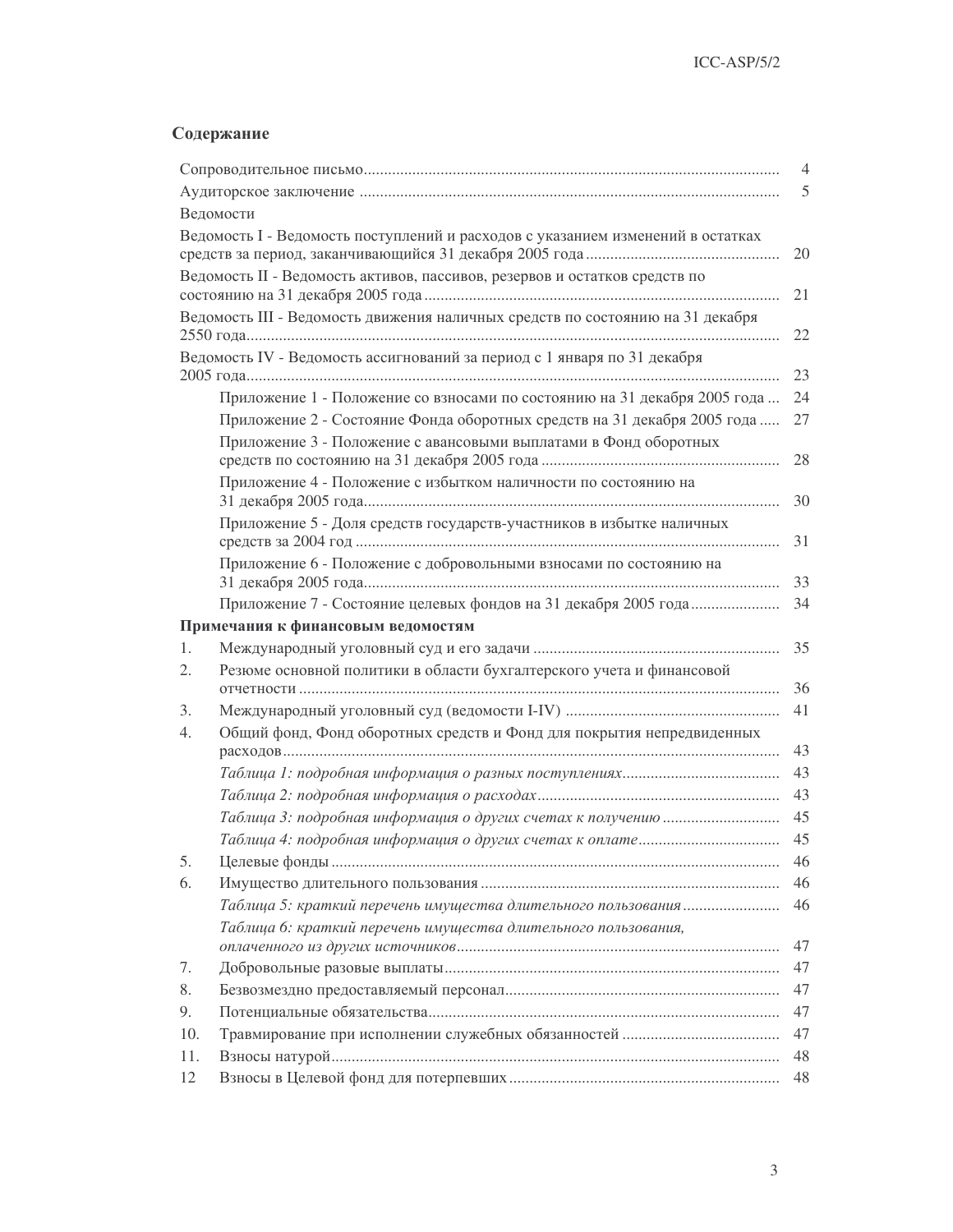### Сопроводительное письмо

30 марта 2006 года

В соответствии с финансовым положением 11.1 имею честь представить финансовые ведомости Международного уголовного суда за финансовый период с 1 января по 31 декабря 2005 года.

> (Подпись) Брюно Катала Секретарь

Сэр Джон Борн Государственный бухгалтер-ревизор Национальное финансово-ревизионное управление 157-197 Buckingham Palace Road Victoria London SW1W 9SP United Kingdom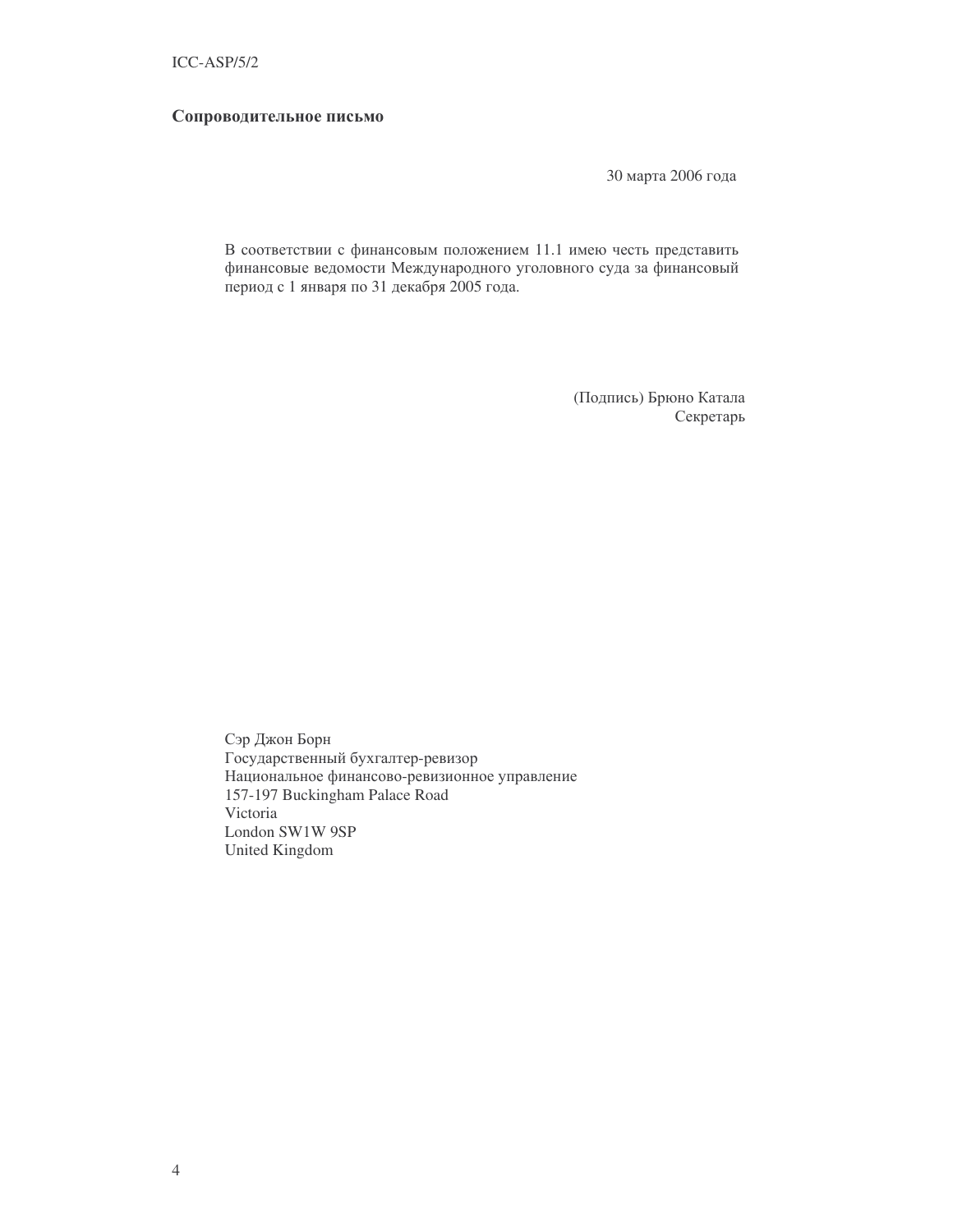## Финансовые ведомости Международного уголовного суда за год, закончившийся 31 декабря 2005 года

#### Аудиторское заключение.

#### представляемое Ассамблее государств-участников Международного уголовного суда

Я провел аудит прилагаемых к настоящему финансовых ведомостей, которые включают ведомости I-IV, приложения 1-7 и пояснительные примечания 1-12 Международного уголовного суда за финансовый период, закончившийся 31 декабря 2005 года.

#### Соответствующие сферы ответственности

Ответственность за подготовку настоящих финансовых ведомостей, как это предусмотрено в финансовым положении 11.1, возложена на Секретаря Суда. Моя же ответственность заключалась в представлении заключения по этим финансовым ведомостям на основе аудита, проведенного мною в соответствии с финансовым положением 12.

#### Основа аудиторского заключения

Аудит проводился мною в соответствии с общими нормами аудита Группы внешних ревизоров Организации Объединенных Наций, специализированных учреждений и Международного агентства по атомной энергии, а также международными нормами аудита. Эти нормы требуют планирования и проведения аудита с тем, чтобы надежно удостовериться в том, что финансовые ведомости не содержат каких-либо неверных сведений. Аудит включает изучение - в порядке эксперимента и насколько это было сочтено необходимым в данных обстоятельствах документальных свидетельств, представленных в обоснование сумм, и сведений, содержащихся в финансовых ведомостях. Аудит включает также оценку принципов бухгалтерского учета, которые применяет Секретарь, и основных оценочных показателей, которые были рассчитаны им, а также оценку общей формы представления финансовых ведомостей. Я полагаю, что проведенный мною аудит закладывает хорошую основу для аудиторского заключения.

#### Аудиторское заключение

Я делаю заключение, что финансовые ведомости верно отражают во всех существенных аспектах финансовое положение по состоянию на 31 декабря 2005 года, а также результаты операций и движение наличных средств за период, истекший в указанный день, в соответствии с провозглашенной политикой Международного уголовного суда в области бухгалтерского учета, которая представлена в примечании 2 к финансовым ведомостям.

Далее я делаю заключение о том, что операции Международного уголовного суда, которые были проверены мною в рамках проведенного мною аудита, во всех важных аспектах согласуются с Финансовыми положениями и нормативными документами.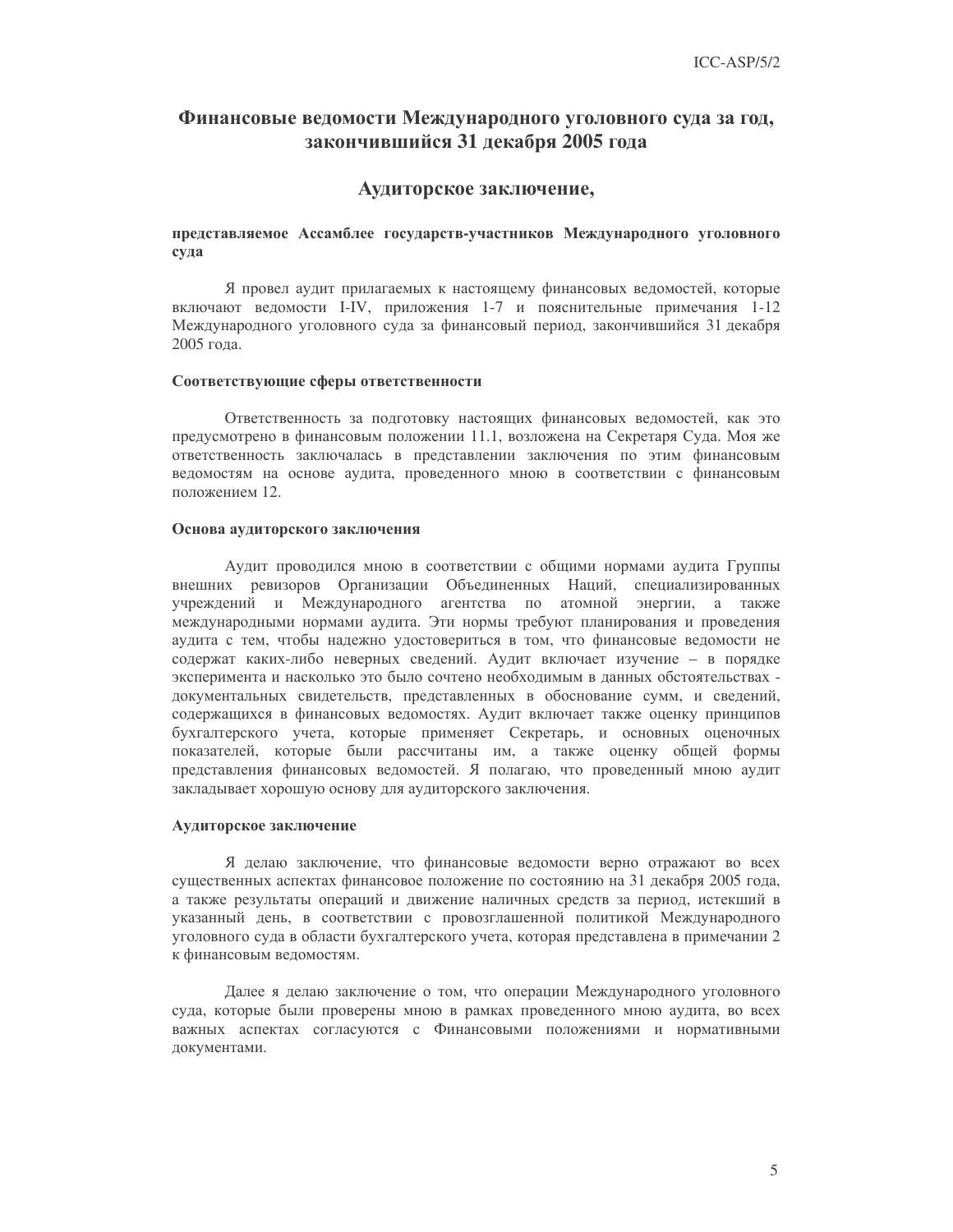В соответствии с положением 12 Финансовых положений я выпустил также подробный доклад о проведенном мною аудите.

> (Подпись) Сэр Джон Борн Государственный бухгалтер-ревизор Соединенное Королевство Внешний аудитор

Лондон, 25 июля 2006 года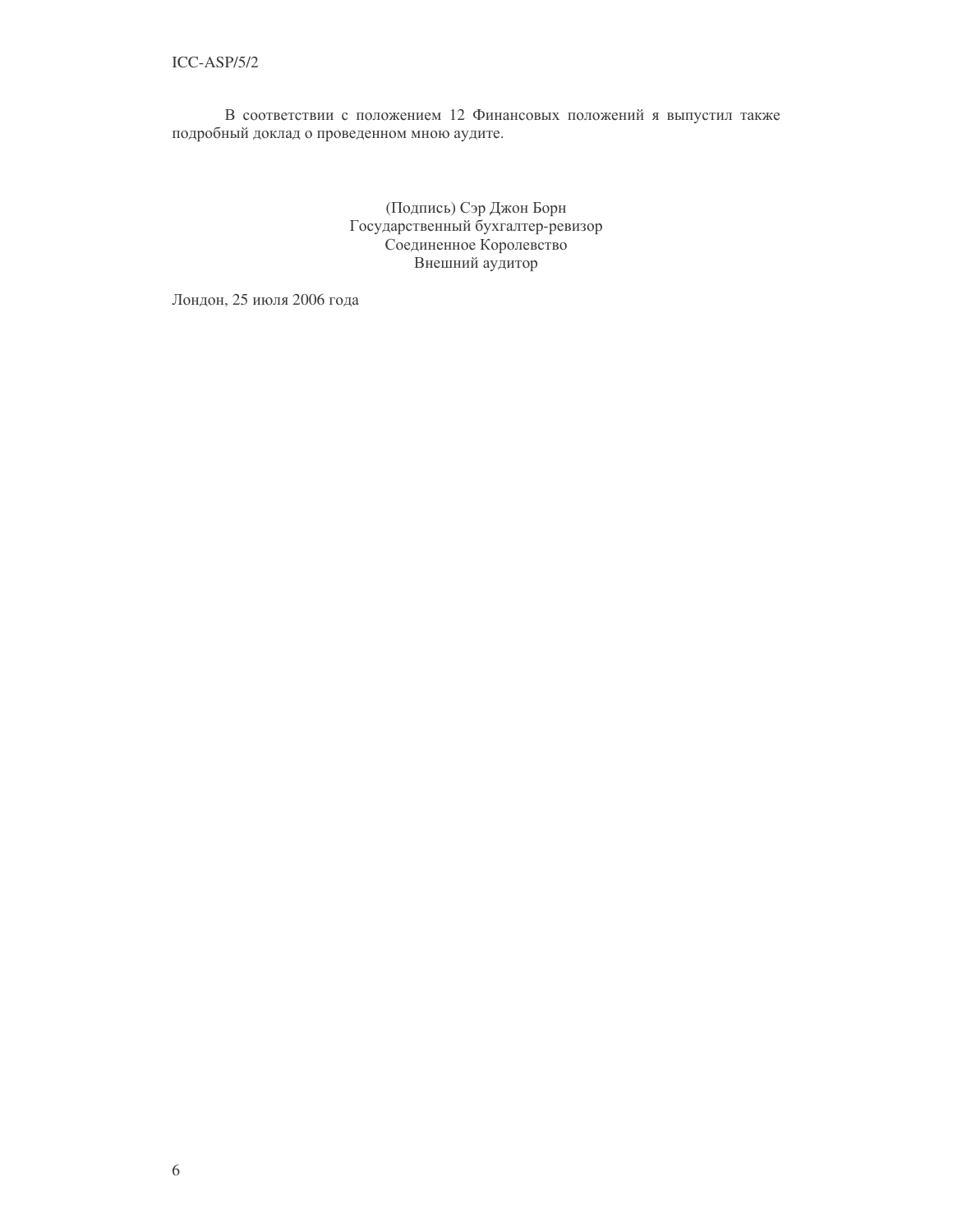# Доклад Внешнего аудитора за 2005 год

# Международный уголовный суд

## Содержание

|                                                             | пункты       |
|-------------------------------------------------------------|--------------|
| Общее резюме                                                | $1 - 15$     |
| Подробные выводы                                            | $16-42$      |
| Результаты финансовой деятельности                          |              |
| - Поступления и расходы                                     |              |
| - Сбор взносов                                              |              |
| Вопросы управления финансовой деятельностью                 |              |
| - Пенсионный план для судей                                 |              |
| - Финансовый контроль                                       |              |
| - Подготовка бюджета и бюджетный мониторинг                 |              |
| - Обзор системы внутреннего надзора                         |              |
| Стандарты финансовой отчетности                             | 43-47        |
| Выполнение рекомендаций, сформулированных<br>в прошлом году | 48-58        |
| Выражение признательности                                   | 59           |
| Сфера охвата аудита и подход к нему                         | Приложение I |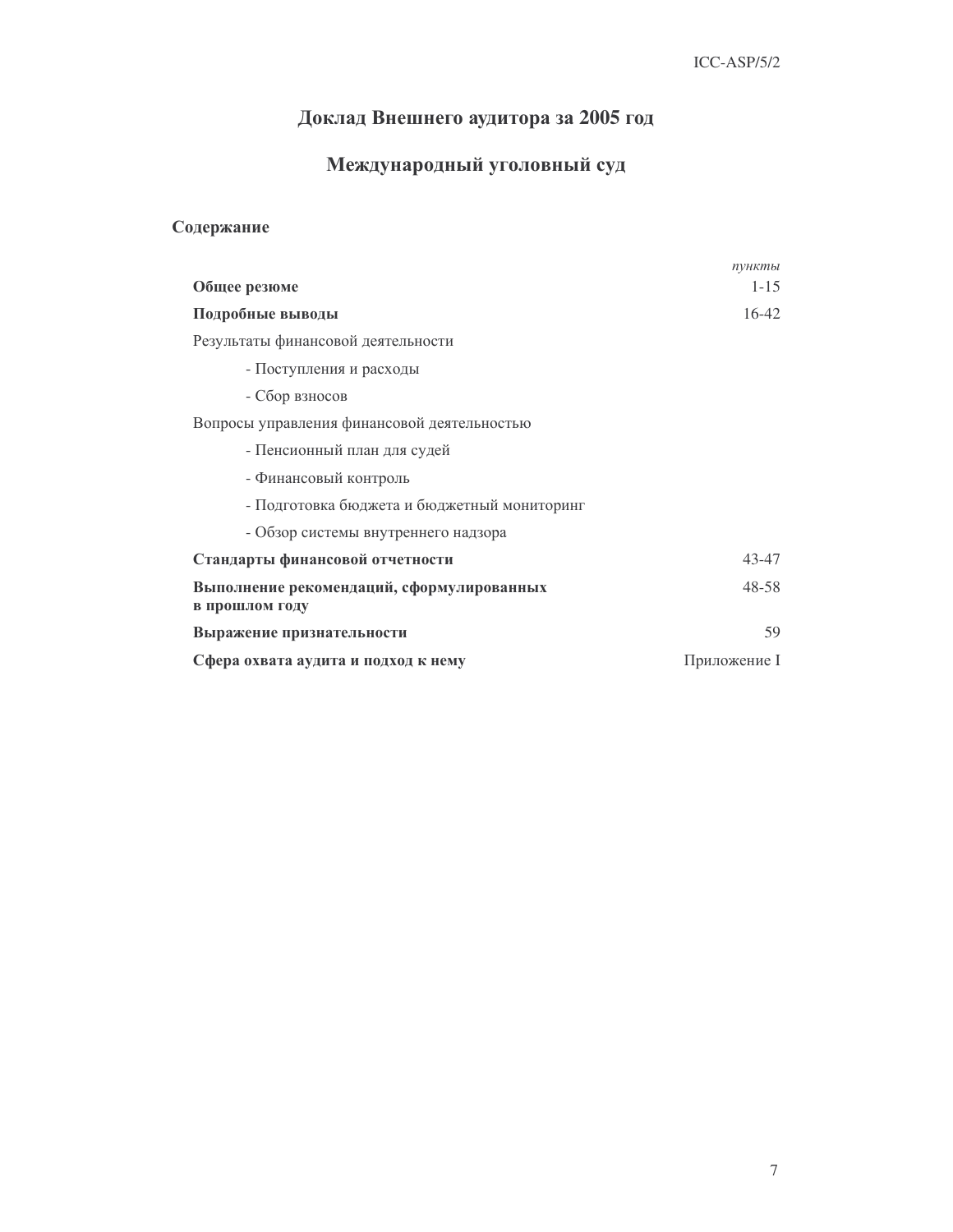## Общее резюме

В настоящем разделе содержится резюме:

- общих результатов аудита положительное аудиторское заключение;
- результатов финансовой деятельности;  $\bullet$
- $\bullet$ вопросов управления финансами;
- $\bullet$ стандартов финансовой отчетности;
- хода осуществления рекомендаций, сформулированных в предыдущем году.

### Общие результаты аудита

1. Мы провели аудит финансовых ведомостей Международного уголовного суда согласно финансовым положениям и в соответствии с общими стандартами аудита, применяемыми Группой внешних аудиторов Организации Объединенных Наций, специализированными учреждениями и Международным агентством по атомной энергии, а также международными стандартами аудита. Я вынес отдельное заключение по итогам аудита финансовых ведомостей Целевого фонда для потерпевших.

#### 2. Проведенный аудит не выявил каких-либо слабых мест или ошибок, которые, по нашему мнению, могли бы существенно влиять на точность, полноту и правильность финансовых ведомостей в целом, и таким образом я вынес положительное заключение по итогам аудита финансовых ведомостей Суда за год, закончившийся 31 декабря 2005 года.

3. В резюме, содержащемся ниже, приводятся замечания и рекомендации, сформулированные по итогам аудита. Более подробный анализ ключевых вопросов содержится в разделе настоящего доклада, озаглавленном «Подробные выводы».

### Основные выводы и рекомендации

#### Результаты финансовой деятельности

 $4.$ Содержащиеся в настоящем докладе подробные выводы включают комментарии относительно финансового положения Суда. В финансовом году, закончившемся 31 декабря 2005 года, Суд имел на своих счетах положительное сальдо в размере 4,2 млн евро против 10,4 млн евро в 2004 году. Сальдо, зарегистрированное в 2005 году, не включает средства в размере 8 млн евро, зарезервированные для пенсионного плана для судей. Поступления и расходы Суда увеличились пропорционально росту масштабов его деятельности. Поступления возросли в результате увеличения суммы начисленных взносов государств-участников и увеличения поступлений на вложенные под процент средства. Расходы повысились в результате увеличения расходов на персонал, включая ассигнование средств на выплату пенсий судьям.

Общие активы увеличились на 17,2 млн евро. Это увеличение в основном 5. объясняется увеличением денежных и срочных депозитов, которые исчислялись 11,2 млн евро, и суммы добровольных взносов к получению, которая составляла 4,8 млн евро. Общие обязательства увеличились на 8,1 млн евро в результате выделения 8 млн евро на пенсионный план для судей и роста непогашенных обязательств.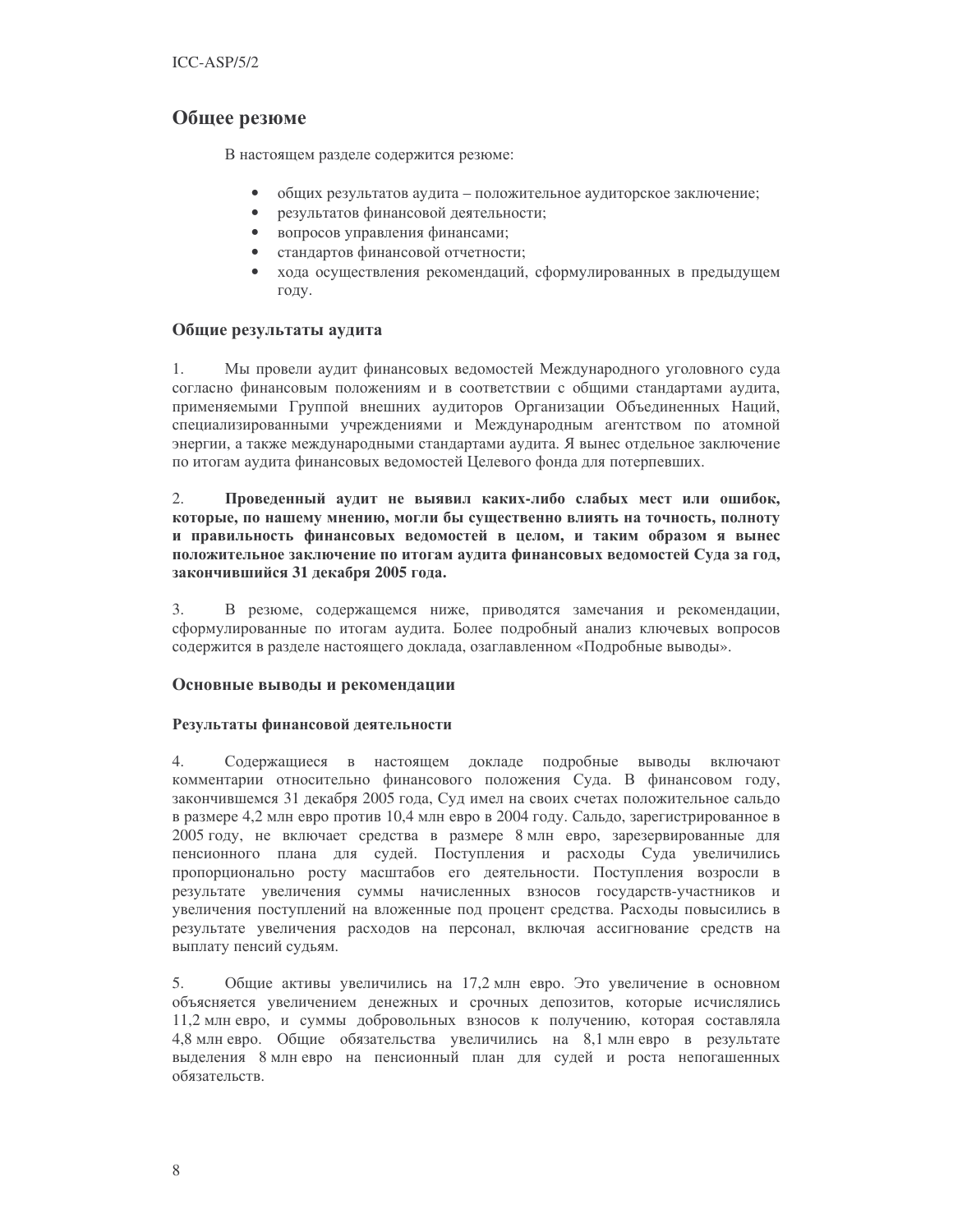#### Вопросы управления финансами

На своей четвертой сессии в 2005 году Ассамблея государств-участников 6. приняла резолюцию, в которой Суду адресована просьба использовать превышение доходов над расходами в 2005 году для финансирования до конца 2005 и 2006 годов, соответственно, накопившихся обязательств по пенсионному плану для судей. Суд подготовил актуарную оценку этих обязательств и предусмотрел необходимые средства для их погашения до конца 2005 года, а также резерв для финансирования предполагаемых накопившихся обязательств в 2006 году. Для этих ассигнований и резерва в балансовой таблице в соответствии с положениями упомянутой резолюции было использовано положительное сальдо, образовавшееся в 2005 году.

7. В рамках проведенного нами аудита мы рассмотрели меры финансового контроля в целом. Мы установили, что в целом внутренние меры финансового контроля эффективно функционировали в рамках всех проверенных нами счетов; и в сочетании с гарантией, которую мы получили в результате подробных проверок, существуют достаточно надежные доказательства верности нашего аудиторского заключения. В пунктах 26-29 мы отметили ряд усовершенствований, которые необходимо внести с целью укрепления внутренних мер контроля.

8. Суд достиг некоторого прогресса в деле совершенствования своих процедур подготовки и исполнения бюджета и процессов бюджетного мониторинга. Внедрение информационной системы SAP в сфере финансовой отчетности и управления информацией в рамках всего Суда означало концентрацию ресурсов на обеспечении четкого поступления данных в эту новую систему, и соответственно во внедрении процедур подготовки и исполнения бюджета, а также модулей бюджетного мониторинга произошла задержка. Однако Суд в настоящее время разрабатывает систему, которая позволит анализировать бюджет и трансформировать общие суммы в конкретные суммы расходов по операциям.

9. Структура Управления внутренней ревизии (УВР) Суда продолжала развиваться, и УВР к настоящему времени подготовило три всеобъемлющих доклада о ревизии деятельности. УВР подготовило программу работы в соответствии с результатами оценки рисков, проведенной в 2005 году. В доработке проектов докладов и подготовке их окончательных вариантов возникли некоторые задержки. В результате каждого из обзоров, проведенных УВР, возникали важные вопросы, и было установлено, какие меры внутреннего контроля могут быть укреплены. Мы рекомендуем Суду разработать план действий по выполнению рекомендаций, сформулированных по итогам каждого обзора.

#### Стандарты финансовой отчетности

 $10<sub>1</sub>$ Важным элементом рационального руководства являются эффективность и достоверность финансовой отчетности и соответственно подотчетность. Создавая основу для своей финансовой отчетности, Суд придерживается Стандартов учета системы Организации Объединенных Наций (СУСООН). В ноябре 2005 года Комитет высокого уровня по вопросам управления Генерального Секретаря Организации Объединенных Наций принял решение утвердить Международные стандарты учета в государственном секторе (МСУГС) для целей подготовки начиная с 2010 года финансовых ведомостей Организации Объединенных Наций при условии их утверждения Генеральной Ассамблеей в 2006 году. Это позволит усовершенствовать, сделать более полной, транспарентной и согласованной, а также более полезной финансовую отчетность, препровождаемую Ассамблее государств-участников. Требования финансовой отчетности, изложенные в МСУГС, являются более строгими,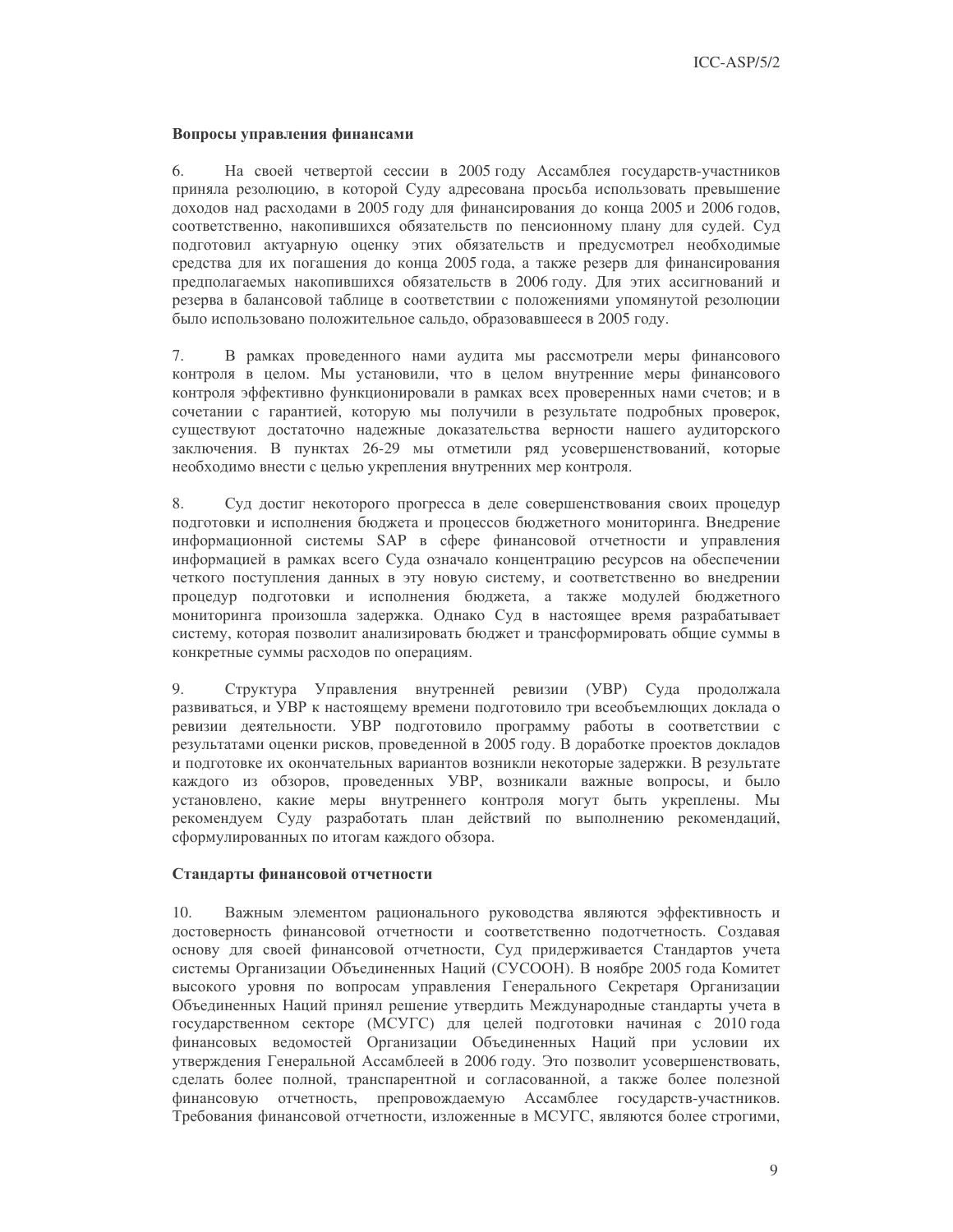чем те, которые предусматриваются Стандартами учета системы Организации Объединенных Наций. Суд, возможно, пожелает принять во внимание утверждение МСУГС; и мы рекомендовали Суду разработать подробную стратегию и план работы по переходу на МСУГС с 2010 года.

### Ход осуществления рекомендаций, сформулированных в предыдущем году

11. В связи с вопросами руководства можно отметить, что хотя Суд создал в 2005 году Комитет по надзору, в его состав не входит ни одного внешнего независимого эксперта, который мог бы представлять передовую практику работы ревизионных комитетов, а вклад в развитие нынешнего процесса надзора Комитета по надзору в принципе незначительно отличается от вклада Координационного комитета (КК), который представляет аналогичные круги специалистов. Мы рекомендовали бы Суду расширить структуру Комитета по надзору путем введения в его состав значительного числа внешних независимых экспертов.

 $12.$ Координационный совет, в котором представлены Председатель, Прокурор и Секретарь Суда, способствовал решению вопросов подотчетности, которые мы поставили в своем докладе за 2004 год, в частности, вопросов, касающихся подготовки и исполнения бюджета, мониторинга и финансовой отчетности, которые в большей степени относятся к ведению Секретаря Суда.

13. В свой доклад за 2004 год мы включили рекомендации относительно принятия систематических мер по регулированию рисков, отчета о внутреннем контроле и разработки политики борьбы с финансовыми нарушениями. По этим направлениям требуется проделать дальнейшую работу.

14. В своем докладе за 2004 год мы рекомендовали Суду разработать план закупок в целях более оптимального использования ресурсов в течение всего года. Прогресс в области разработки плана закупок является ограниченным. Суд по-прежнему сталкивается с проблемой резкого увеличения объема закупок в конце года. Это может увеличивать административную нагрузку и вести к принятию не самых оптимальных решений по закупочным операциям. Мы призываем Суд повысить эффективность управления закупочной деятельностью во избежание ненужного резкого увеличения расходов в конце года.

15. Мы приветствуем создание Комитета по распоряжению имуществом, который разрешает списание утраченного или поврежденного имущества, а также наблюдает за активами Суда и гарантирует их сохранность.

## Подробные выводы

В настоящем разделе доклада содержится резюме:

- результатов финансовой деятельности за 2005 год;
- пяти рекомендаций по вопросам управления финансовой деятельностью;
- рекомендации об использовании международных стандартов отчета;
- $\bullet$ трех рекомендаций о проведении Судом дальнейшей работы в соответствии с замечаниями, высказанными в ходе предыдущего аудита.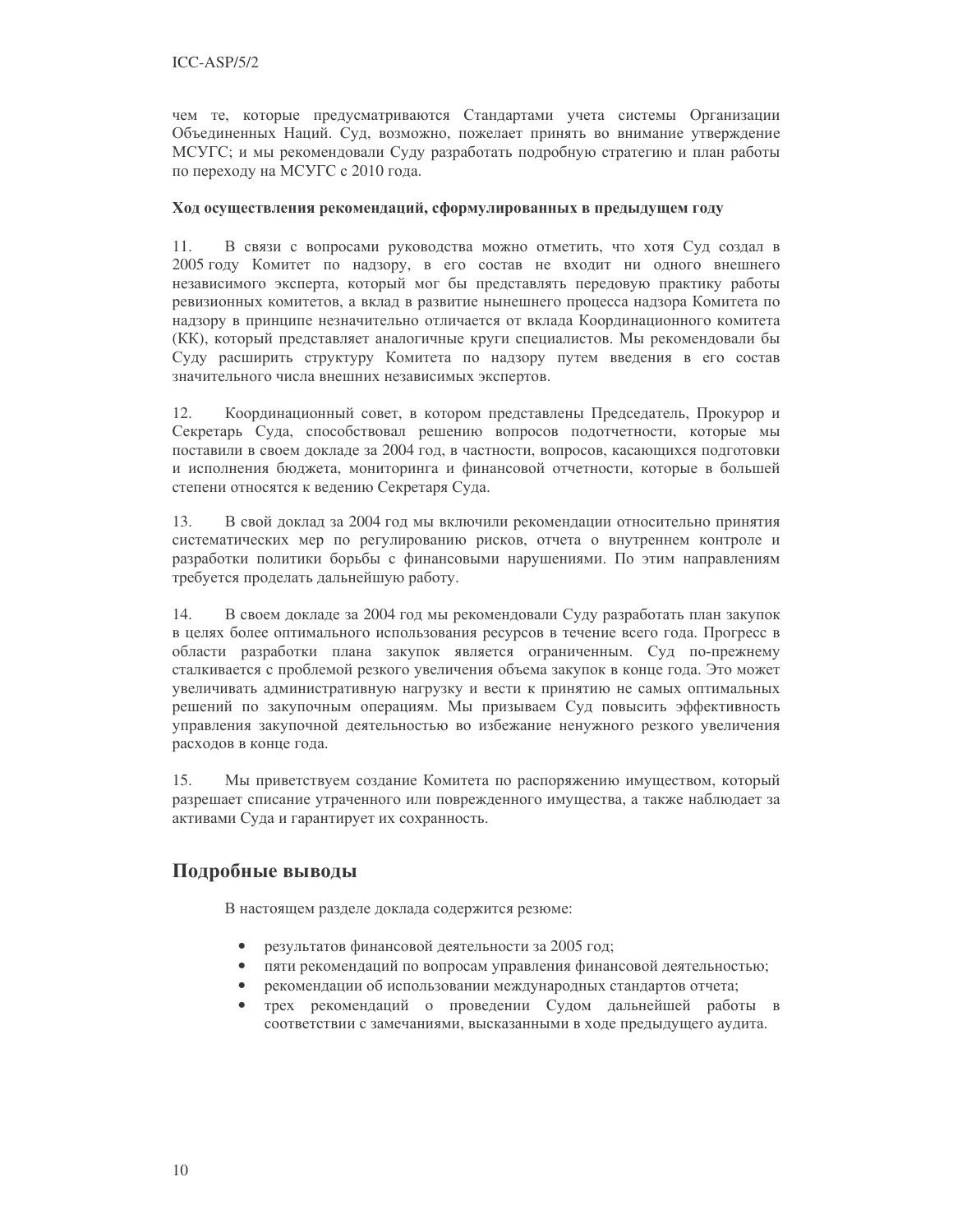## Результаты финансовой деятельности

### Поступления и расходы

16. В финансовых ведомостях указывается, что в течение 2005 года поступления увеличились с 53,9 млн евро до 68 млневро или приблизительно на 26%. Это значительное увеличение объясняется увеличением начисленных взносов с 53,1 млн евро до 67,9 млн евро и увеличением поступлений от процентов на вложенные средства с 719 000 е вро до 1,1 млневро. Уровень начисленных взносов устанавливается Ассамблеей государств-участников (АГУ) на основе расходов, предусмотренных в бюджете Суда.

17. Общие расходы Суда в 2005 году составили 63,8 млн евро против 43,5 млн евро в 2004 году. Увеличение распределенных расходов объясняется увеличением расходов на персонал с 22,5 млн евро в 2004 году до 32,9 млн евро в 2005 году, поскольку Суд продолжал набирать персонал для выполнения в полной мере всех своих функций. Остальная часть увеличения расходов объясняется выделением средств на выплату пенсий судьям, которые были рассмотрены нами и на которых мы более подробно остановимся ниже.

18. Путевые и представительские расходы увеличились с 1,1 млн евро в 2004 году до 2,6 млн евро в 2005 году в основном по причине возникновения дополнительных расходов в результате создания отделений на местах в Уганде, Чаде и Судане. Оперативные расходы также увеличились на 800 000 евро, что согласуется с тенденцией к непрерывному расширению Суда.

19. В рамках проведенного нами аудита мы изучили все балансы существенных поступлений и расходов и убедились в том, что имеются достаточные и надежные доказательства поступлений и расходов, зарегистрированных в финансовых ведомостях Суда, и изменений в поступлениях и расходах в период с 2004 года по 2005 год.

### Сбор взносов

20. Суд собрал в 2005 году 82,3% начисленных взносов против 81% в 2004 году. Кроме того, Суд собрал просроченные взносы в размере 6,6 млневро или 64% задолженности на начало 2005 года. Общая сумма задолженности по взносам по состоянию на 31 декабря составляла 15,1 млн евро.

21. В докладе Внешнего аудитора за 2004 год мы обратили внимание на опасность того, что медленное поступление взносов может оказать негативное воздействие на движение наличных средств Суда. Хотя положение в области сбора взносов несколько улучшилось, общий уровень собранных взносов по-прежнему является тем аспектом, который, по нашему мнению, заслуживает постоянного внимания.

### Вопросы управления финансовой деятельностью

#### Пенсионный план для судей

22. На своей четвертой сессии в декабре 2005 года Ассамблея государствучастников приняла резолюцию, в которой предусматривается, что пенсионный план для судей должен исчисляться и финансироваться на накопительной основе. Впоследствии Суд получил от компании «Эрнест энд Янг» актуарную оценку, свидетельствующую о том, что обязательства по пенсиями, накопившиеся с начала действия плана в марте 2003 года по 31 декабря 2005 года, составили 5,6 млн долл. и что предполагаемые годовые обязательства до 31 декабря 2006 года составят еще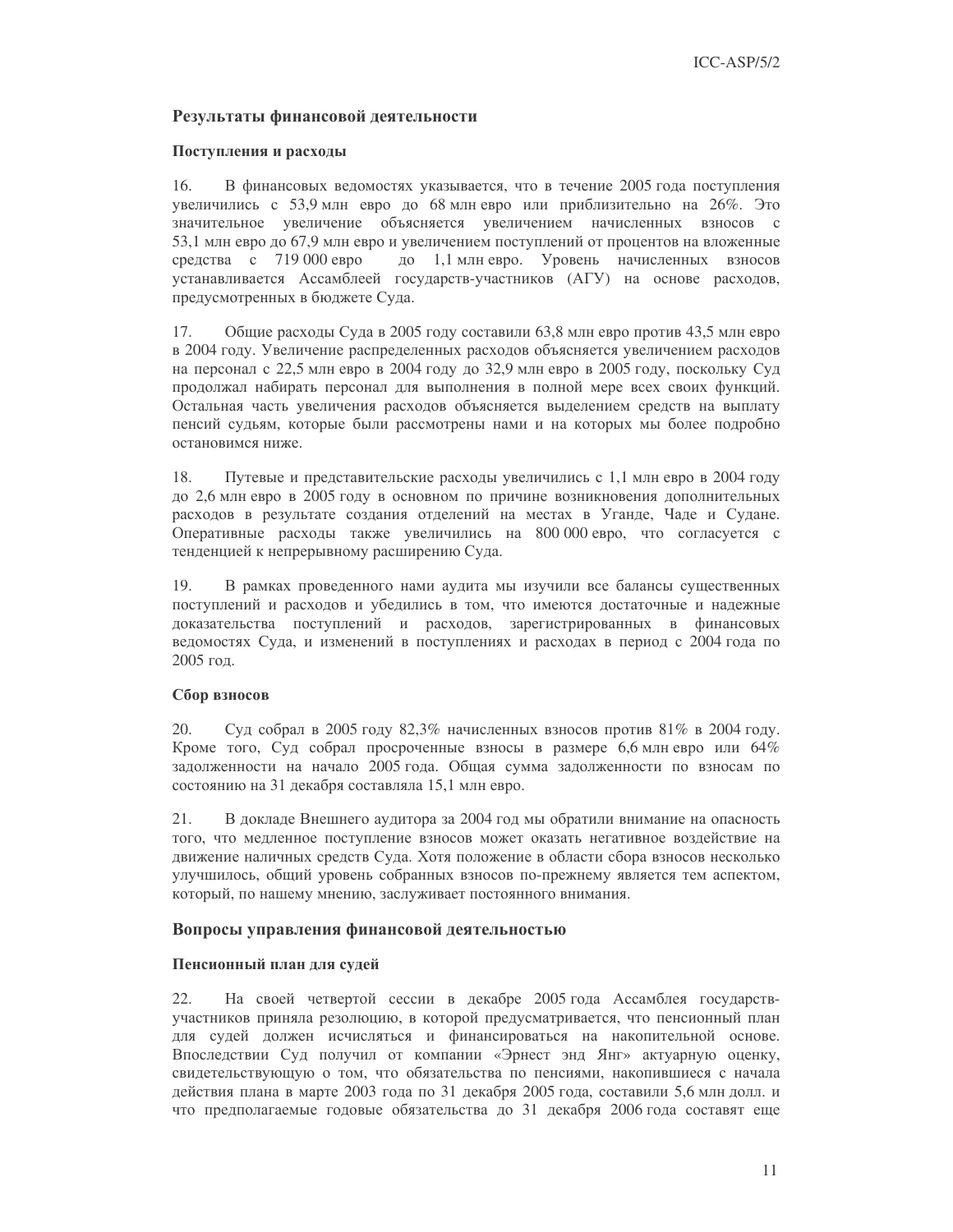2,4 млн евро. В этой резолюции Суду была адресована просьба использовать свое положительное сальдо в 2005 году для финансирования обязательств, накопившихся до конца 2006 года.

23. Из суммы поступлений в 2005 году было вычтено 5,6 млн евро, и в балансе были предусмотрены ассигнования на соответствующую сумму. Ассамблея решила, что предполагаемые обязательства по выплате пенсий в 2006 году должны финансироваться из положительного сальдо 2005 года, и, соответственно, согласно актуарной оценке в размере 2,4 млн евро за 2006 год эта сумма также была вычтена из суммы поступлений в 2005 году; таким образом было задействовано позитивное сальдо В балансе был предусмотрен резерв для обеспечения возможности этого года. переноса этой суммы на 2006 год, где она будет показана в ассигнованиях.

24. Мы рассмотрели актуарную оценку накопившихся обязательств и соответствующие предположения. Мы убедились в том, что оценка обязательств по пенсиям до конца 2005 и 2006 годов является обоснованной. Мы рассмотрели также, насколько эта оценка учтена в счетах, и убедились, что средства для покрытия будущих обязательств были надлежащим образом предусмотрены и показаны в финансовых ведомостях.

25. Суд решает вопрос о том, каким образом будет осуществляться управление пенсионным планом, и намерен представить предложение по этому вопросу Ассамблее государств-участников в декабре 2006 года. Суд решит, как будет организовано управление планом - с использованием внутриорганизационных или внешних возможностей. Мы будем следить за окончательным решением этого вопроса и подтвердим, что в финансовых ведомостях надлежащим образом раскрыта информация на будущие годы, позволяющая сделать надлежащие выводы о том, как будет организовано управление планом и каковы будут суммы взносов в план и платежей.

### Рекомендация 1

Ввиду того, что время быстро идет вперед, мы рекомендуем Суду приложить максимальные усилия к тому, чтобы окончательно решить вопросы управления пенсионным планом для судей и обеспечить проведение полной актуарной оценки после назначения администратора плана.

#### Финансовый контроль

26. В качестве составной части своей работы мы провели обзор внутренних механизмов финансового контроля и пришли к выводу, что в целом они эффективно работали в течение года. В некоторых областях мы отметили возможность внесения усовершенствований с целью укрепления уже существующих механизмов контроля.

27. В одном случае сотрудники финансовых служб произвели расчеты с использованием крупноформатной таблицы без какого бы то ни было официального рассмотрения руководством используемых формул. В расчетах были обнаружены некоторые ошибки. Кроме того, не было проведено никакой аудиторской проверки с целью подтверждения того, что изменения, внесенные в данные этой таблицы, были надлежащим образом санкционированы. Мы рекомендовали провести проверки на надлежащем уровне для обеспечения того, чтобы внесенные от руки поправки были точными и санкционированными.

28. Мы провели обзор созданных новых процедур выплаты зарплаты сотрудникам после внедрения системы выплаты зарплаты SAP. Мы обнаружили, что несмотря на многочисленные меры контроля в отдельных случаях имелись недостаточные доказательства того, что эти меры функционируют эффективно. Так, например,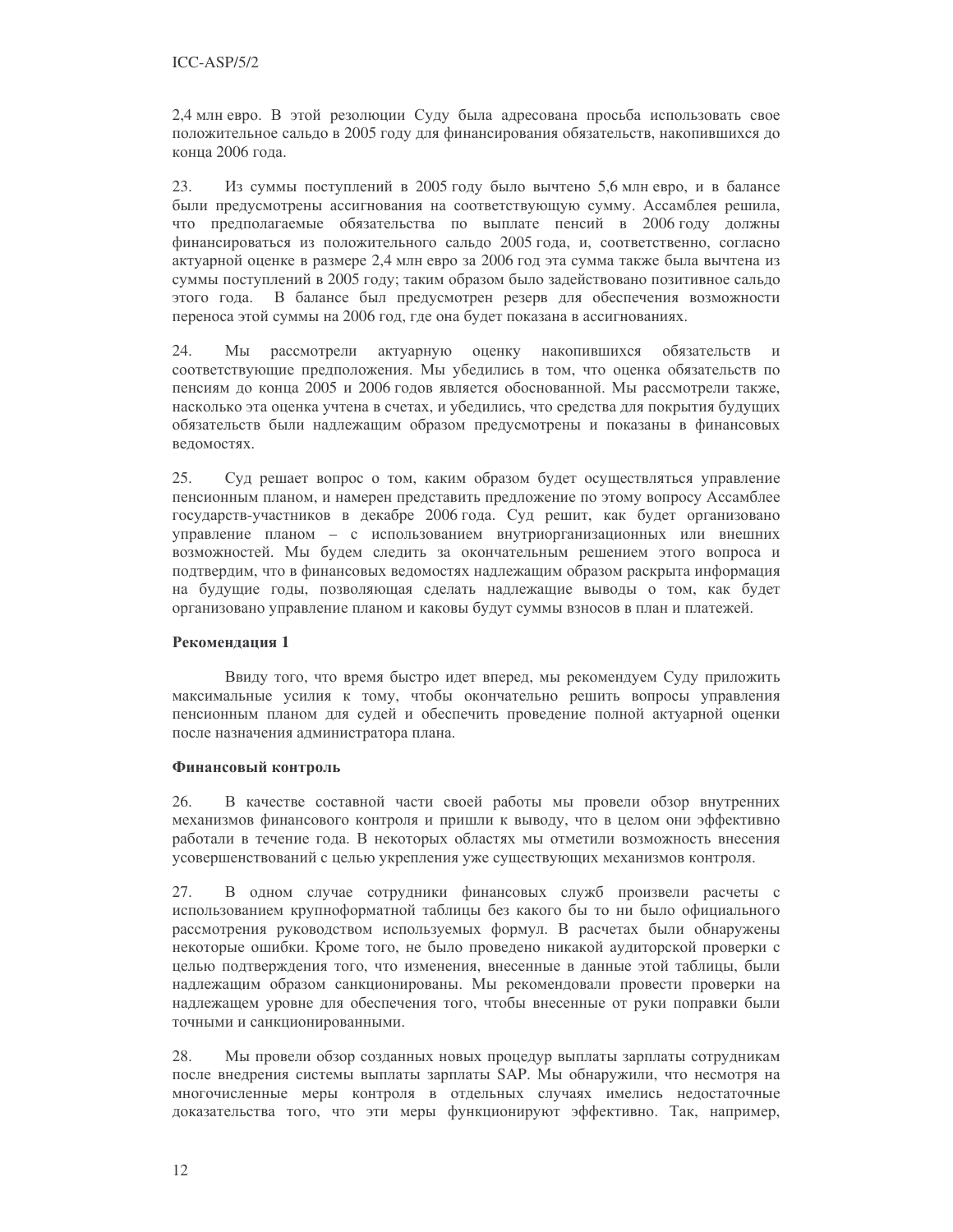процедуры проверки и подтверждения ввода первичных данных не были кодифицированы.

29. Аналогичным образом необходимо укрепить процедуры обеспечения верности постоянно используемых данных путем рассмотрения руководством рапортов об ошибках. Мы отметили, что возможности представления таких рапортов не включены в модуль SAP по выплате зарплаты и таким образом эти рапорты не могут быть представлены на рассмотрение руководства.

#### Рекомендация 2

Мы рекомендуем провести серию проверок руководством точности данных, вводимых в крупноформатные электронные таблицы и другие системы, например, систему SAP по выплате зарплаты.

#### Рекомендация 3

Мы рекомендуем Суду обеспечить регулярное рассмотрение руководством рапортов об ошибках с целью проверки вносимых изменений и подтверждения точности используемых данных.

#### Подготовка бюджета и бюджетный мониторинг

В нашем докладе о финансовых ведомостях за 2004 год мы рекомендовали 30. Суду разработать четкую и систематичную основу для бюджетного контроля и мониторинга, с тем чтобы обеспечить всеобъемлющую бюджетную отчетность и анализ отклонений.

 $31.$ Суд внедрил информационную систему SAP для управления финансовой деятельностью, которая была введена в действие применительно к бюджету во второй половине 2005 года. В ходе нашего аудита мы выяснили, что бюджетная группа вместе с подрядчиками SAP до сих пор разрабатывает приемлемые отчеты, к которым руководители программ могли бы иметь онлайновый доступ.

32. Хотя некоторые отчеты в рамках SAP уже используются, они опираются на финансовые данные, содержащиеся в системе бухгалтерской книги SAP. Система бухгалтерской книги SAP сама по себе заработала только в 2006 году, а в 2005 году она функционировала параллельно с предыдущей системой SUN, опираясь на данные, предоставляемые системой SUN. Ввод данных из системы SUN не всегда осуществлялся своевременно, что не позволяло готовить точные отчеты в системе SAP.

 $33$ Мы изучили задержки в подготовке обоснованных докладов по бюджету с использованием SAP и пришли к выводу, что с внедрением этой системы в Суде в 2005 году приоритетное внимание уделялось обеспечению точного переноса данных по начальному сальдо из системы SUN в систему SAP. Суд сосредоточил усилия на достижении этой основополагающей цели, и впоследствии отмечалось некоторое отставание при передаче достаточного объема финансовых данных в ходе подготовки докладов по бюджету. Поскольку доклады по бюджету, подготавливавшиеся с использованием системы SAP, не были полными, группа, занимавшаяся подготовкой бюджета, осуществляла дополнительный контроль за выполнением бюджетных показателей в течение гола.

 $34.$ Кроме того, Финансовая секция ежемесячно готовила для руководителей программ доклады о выделении средств, в которых приводились расходы в сравнении с бюджетными ассигнованиями, хотя руководители и не должны были изучать и анализировать расхождения между бюджетными и фактическими расходами.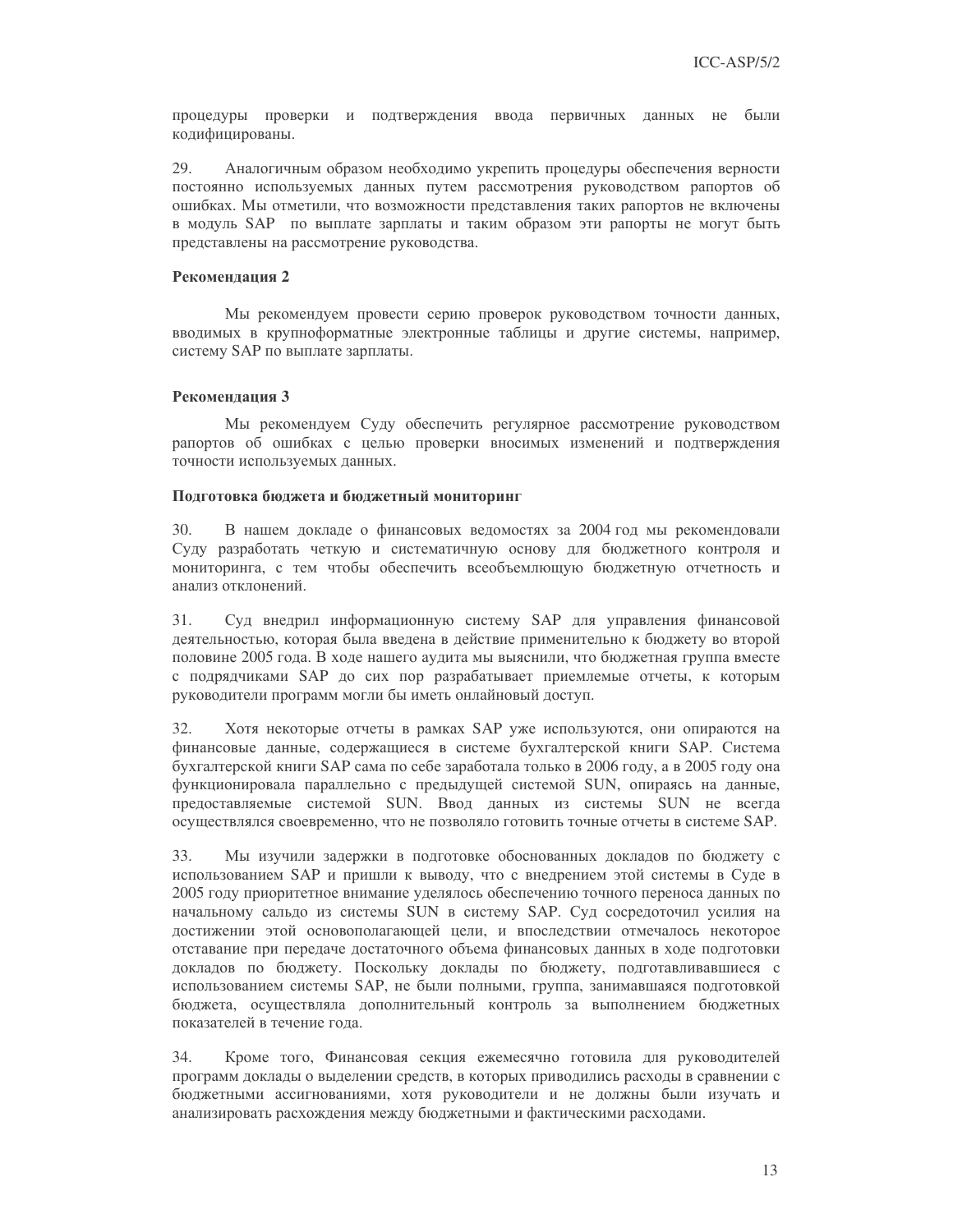35. Суд в настоящее время разрабатывает систему подготовки бюджета, которая даст возможность сопоставлять бюджеты с результатами в предыдущие годы и с реально достигнутыми к настоящему времени результатами в текущем году. Это позволит тем, на кого возложена задача контролировать исполнение бюджета, отслеживать выполнение общих показателей на уровне программ и операций.

36. Данная деятельность находится на экспериментальном этапе, и Суд надеется, что данную систему можно будет реально внедрить к ноябрю 2006 года. Мы приветствуем это начинание и будем следить за ходом работы и ее результатами во время аудита финансовых ведомостей Суда за 2006 год.

#### Рекомендация 4

Мы призываем Суд добиваться оперативной разработки системы контроля за исполнением бюджета, для того чтобы руководители, отвечающие за подготовку и исполнение бюджета, могли приступить к ее использованию до конца 2006 года. Это позволит им более эффективно использовать свои ресурсы благодаря более тщательному контролю.

#### Обзор системы внутреннего надзора

37. В своем докладе за 2004 год мы отметили прогресс, которого добился Суд в создании Управления внутренней ревизии (УВР) и в разработке программы работы, основанной на оценке рисков. В июне 2005 года УВР подготовило обновленную программу работы, основанную на оценке рисков, на 18-месячный период до декабря 2006 года, которая была одобрена Комитетом по надзору.

38. Управление внутренней ревизии провело всеобъемлющие обзоры ревизии деятельности в следующих областях:

- $\bullet$ людские ресурсы
- $\bullet$ система SAP
- механизмы обеспечения внутренней безопасности

39. Мы отметили, что возникали задержки при подготовке проектов докладов о внутренней ревизии на заключительном этапе. В ходе каждого из проведенных УВР обзоров были выявлены важные вопросы и проблемы внутреннего контроля, который можно было бы усилить. Суду важно рассмотреть выявленные проблемы и обеспечить принятие надлежащих мер для своевременного укрепления при необходимости внутреннего контроля. Мы призываем Суд разработать план действий для выполнения рекомендаций УВР.

40. Управление внутреннего надзора планирует осуществлять в 2006 году работу в следующих областях:

- $\bullet$ создание отделений на местах
- управление имуществом  $\bullet$
- конфиденциальность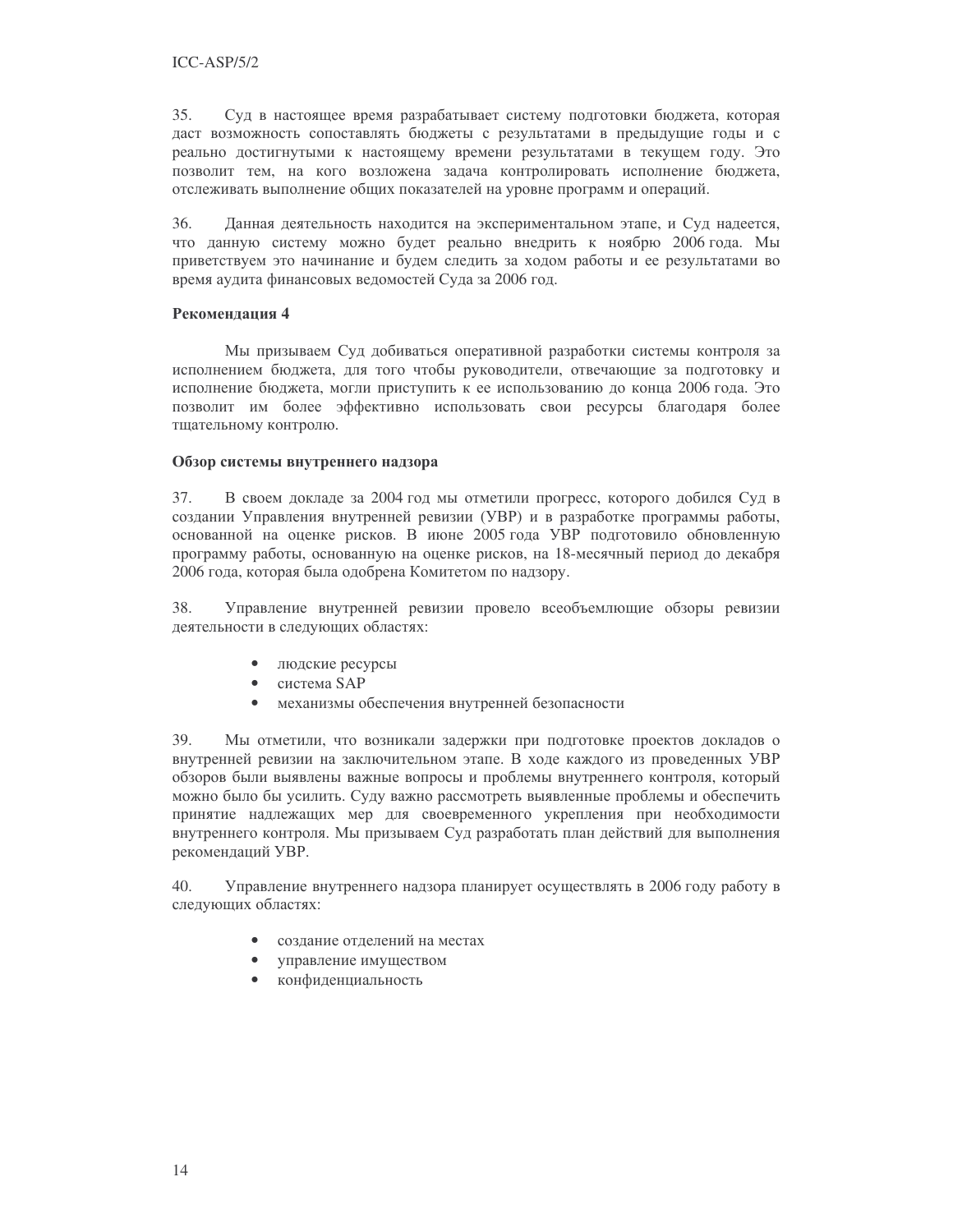$41.$ По мере возможности мы будем использовать работу УВР для получения гарантий в отношении информации, раскрываемой в финансовых ведомостях. Так, например, мы планируем провести в 2006 году общий аудит в области информационной технологии SAP, поскольку финансовые ведомости за этот год будут подготовлены с использованием этой системы. При планировании нашей работы по проведению аудита мы будем учитывать выводы Внутреннего ревизора и изучать их рабочие документы для недопущения какого-либо дублирования деятельности.

42. Мы удовлетворены тем, что в Суде теперь действует система внутренней ревизии, которую можно использовать для содействия решению вопросов внутреннего контроля. Мы будем и впредь поддерживать контакты с УВР, для того чтобы держать его в курсе нашей работы и по мере возможности использовать информацию, собранную в ходе проведения им своих обзоров.

#### Рекомендация 5

Мы рекомендуем Секретарю разработать план действий по каждому обзору, который будет проводиться Внутренним ревизором, и распространить сферу действия этого плана на соответствующие подразделения Суда, затрагиваемые сделанными выводами.

## Стандарты финансовой отчетности

43. Финансовые ведомости Суда подготовлены в соответствии со Стандартами учета системы Организации Объединенных Наций (СУСООН). В ноябре 2005 года Комитет высокого уровня по вопросам управления Генерального секретаря принял решение применять с 2010 года Международные стандарты учета в государственном (МСУГС) при подготовке финансовых ведомостей Организации секторе Объединенных Наций при условии утверждения этого решения Генеральной Ассамблеей в 2006 году. Требования МСУГС в отношении финансовой отчетности более строгие по сравнению с требованиями СУСООН.

44. Принятие подразделениями Организации Объединенных Наций независимой, общепризнанной и приемлемой для всех системы учета является позитивным и вдохновляющим событием. Соблюдение независимых международных стандартов позволит улучшить сопоставимость между финансовыми средствами и финансовыми результатами работы подразделений в системе Организации Объединенных Наций и приведет к созданию более логичной, понятной и более информативной системы финансовой отчетности в соответствующих организациях. Соблюдение независимой и общепринятой практики учета и стандартов отчетности будет способствовать наглядной демонстрации высокого уровня финансового управления и улучшению транспарентности, подотчетности и управления.

45. Целевая группа Организации Объединенных Наций по стандартам учета, в которой представлены подразделения, специализированные учреждения Организации Объединенных Наций и Международное агентство по атомной энергии, признала, что принятие МСУГС даст также дополнительные преимущества в виде улучшения финансовой информации, совершенствования финансового управления и руководства, ориентированного на достижение результатов, а также повышения качества и надежности финансовой отчетности.

46. Внешние аудиторы системы Организации Объединенных Наций, включая Национальное финансово-ревизионное управление Соединенного Королевства, стремятся оказывать организациям поддержку при переходе к МСУГС и предоставлять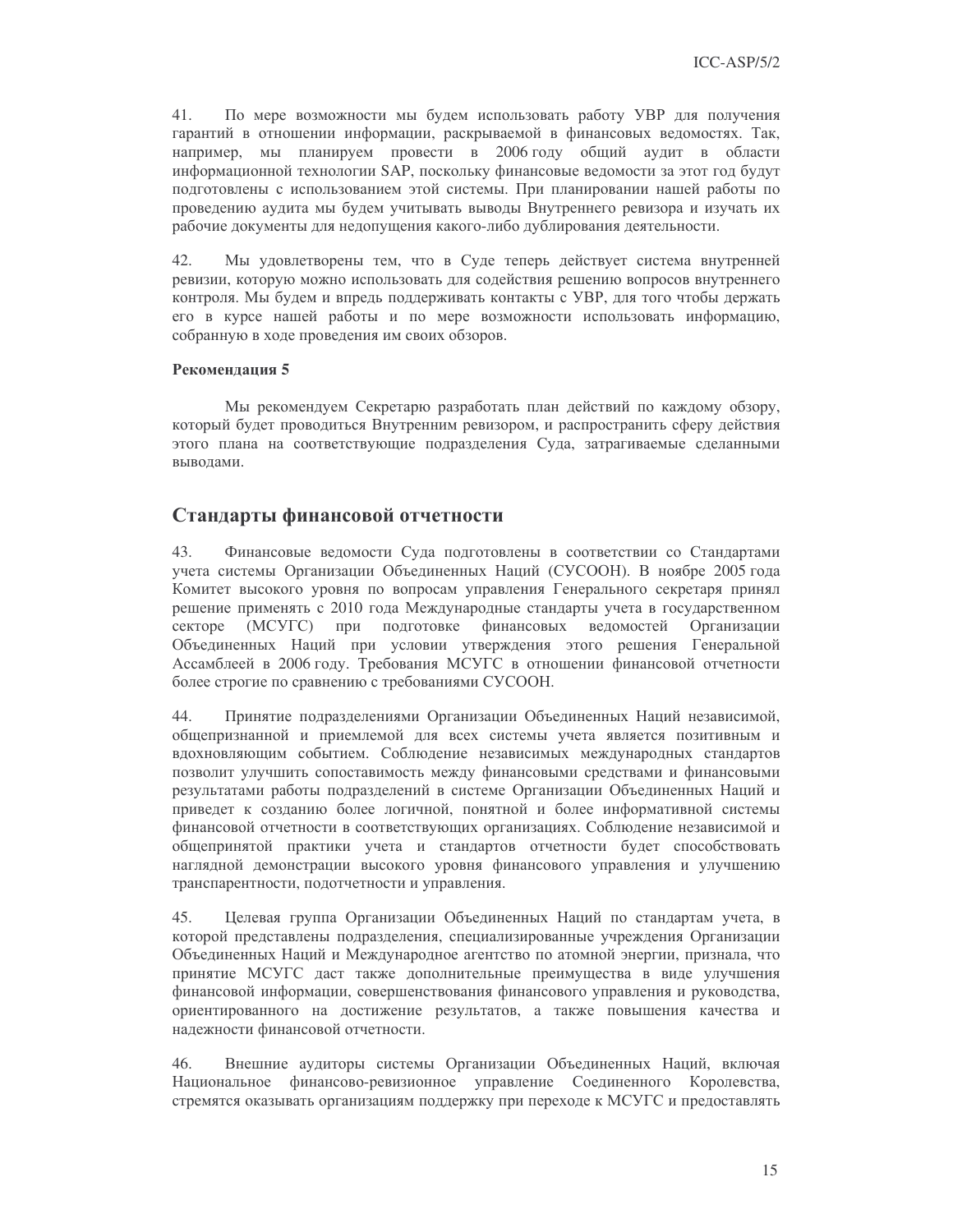им консультации и помощь в соответствии с независимой надзорной функцией Внешнего аудитора.

47. Суд, возможно, пожелает рассмотреть вопрос о принятии МСУГС; ему придется также рассмотреть вопрос о разработке соответствующего проектного плана и произвести оценку требований и ресурсов, которые ему потребуются, в частности в том что касается информации, навыков, информационной технологии и необходимой профессиональной подготовки.

#### Рекомендация 6

Мы рекомендуем Суду принять независимые стандарты учета МСУГС как надлежащую систему финансовой отчетности и рекомендуем Суду подготовить детальную стратегию для осуществления этой деятельности.

### Выполнение рекомендаций, сформулированных в прошлом году

#### Ревизионный комитет

48 В нашем докладе за 2004 год мы рекомендовали Суду учредить независимый ревизионный комитет. Международный уголовный суд создал Комитет по надзору в составе Председателя, Прокурора, Секретаря и Директора Управления внутренней Этот комитет не имеет какого-либо ревизии в качестве секретаря комитета. независимого внешнего представительства и не участвует непосредственно в процессе внешнего аудита. В этом смысле Комитет по надзору не выполняет в полной мере ту роль, которую должен был бы выполнять независимый ревизионный комитет. Суд находится в процессе пересмотра действующих механизмов в целях создания независимого комитета, и мы приветствуем эту деятельность. Во время проведения нами аудита было неясно, будет ли Комитет по надзору расширен и преобразован в независимый ревизионный комитет или же будет создан новый комитет.

### Рекомендация 7

Мы рекомендуем Суду учредить независимый ревизионный комитет, большинство членов которого будут составлять внешние независимые представители. Ревизионный комитет должен сосредоточить свое внимание на содействии эффективному внутреннему контролю; делать упор на оптимальное использование выделяемых ресурсов; контролировать результаты внутренней ревизии и внешнего аудита; и производить оценку эффективности регулирования рисков.

#### Регулирование рисков

49. В своем докладе за 2004 год мы также сделали рекомендации, касающиеся совершенствования работы по регулированию рисков. У МУС нет всеобъемлющего и систематизированного подхода к регулированию рисков на стратегическом уровне. Помогая руководству выполнять свои обязанности в области внутреннего контроля и управления, формальный процесс регулирования рисков способствует эффективному управлению в целом и может быть использован для предоставления Ассамблее государств-участников гарантий в отношении того, что руководство эффективно оценивает и регулирует организационные риски. В 2006 году Суд занимается разработкой системы совершенствования стратегического планирования, и в рамках этого процесса будет осуществляться регулирование рисков. Мы продолжим следить за работой в этой области при проведении аудита финансовых ведомостей за 2006 год.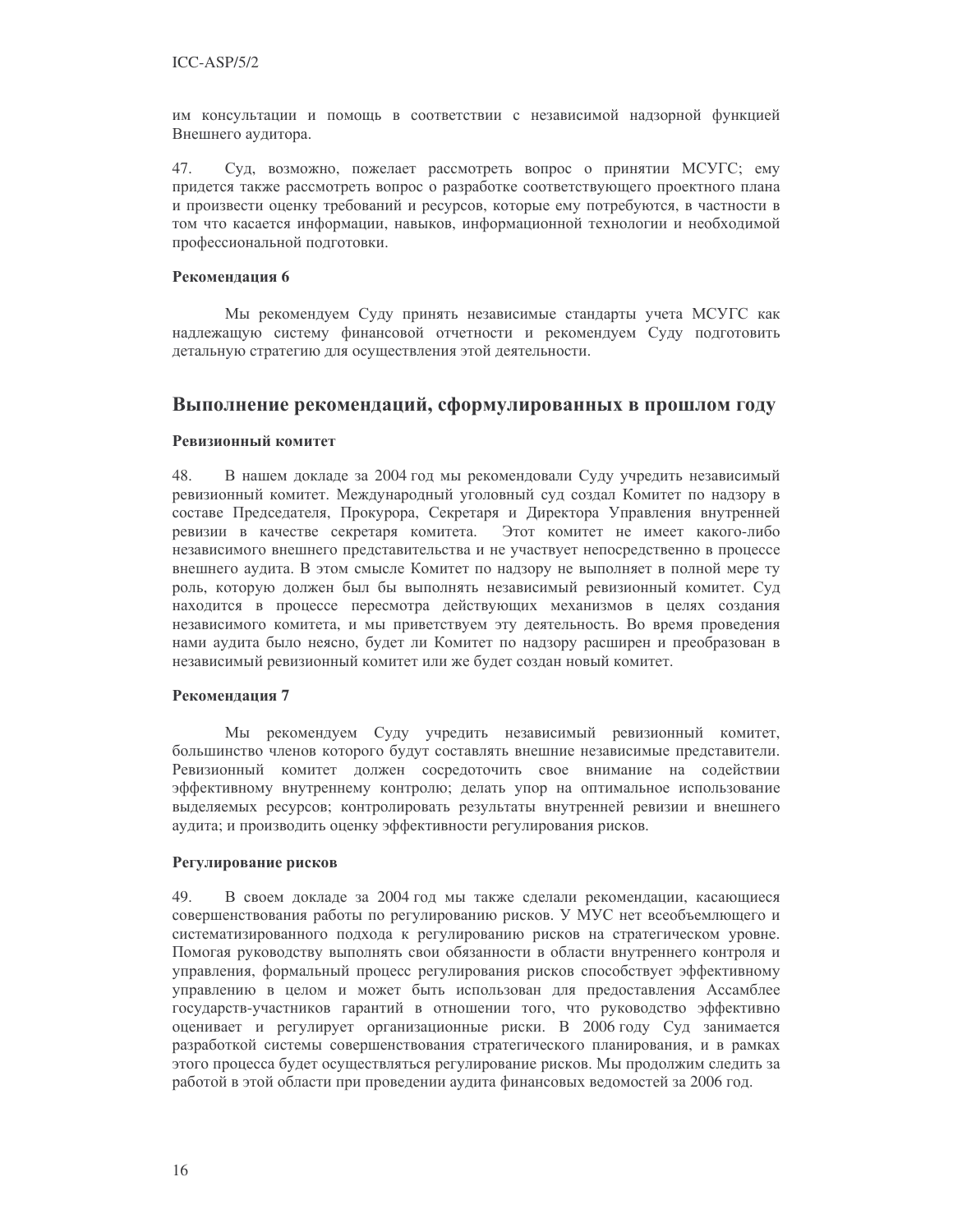#### Рекомендация 8

Мы рекомендуем Суду в рамках процесса стратегического планирования выявлять риски и разработать реестр рисков, с тем чтобы создать основу для регулирования вероятности возникновения рисков и смягчения их последствий. Суду следует также назначить лиц, отвечающих за регулирование рисков, с тем чтобы они сводили их до приемлемого уровня. Реестр рисков следует регулярно пересматривать и обновлять.

#### Отчет о внутреннем контроле

Международный уголовный суд не подготовил отчет о внутреннем контроле за 50. 2005 год. Однако он находится в процессе пересмотра действующих систем, с тем чтобы создать необходимые гарантии для содействия подготовке такого заявления за 2006 год. При этом Суду необходимо обеспечить разработку эффективных процедур регулирования рисков. Мы приветствуем работу, осуществляемую в целях подготовки такого отчета и создания соответствующих систем, и мы будем консультировать и следить за достигнутым прогрессом в ходе нашего аудита финансовых ведомостей за 2006 год.

#### Политика борьбы с финансовыми нарушениями

51. В нашем докладе за 2004 год мы рекомендовали Суду разработать политику борьбы с финансовыми нарушениями. Мы продолжили обсуждение этого вопроса с Судом в ходе проведения аудита, и он по-прежнему изучает целесообразность разработки такой политики и необходимых процедур для эффективного управления такими механизмами.

#### Процедуры закупок

52. В 2004 году мы рекомендовали разработать обоснованный план закупок для улучшения использования финансовых ресурсов в течение года и недопущения возникновения завышенных обязательств в конце года. Проведенный нами обзор процесса закупок в 2005 году вновь показал, что большое число закупок осуществляется непосредственно в конце года (заказы на закупки на сумму примерно в 40% от общих годовых расходов были обработаны в декабре).

В 2005 году подразделение, занимающееся закупками, запросило планы 53. закупок у всех секций МУС, с тем чтобы избежать поспешной траты бюджетных средств в конце года, однако они не были подготовлены. В таких условиях возникает опасность увеличения объема работы в этом подразделении в ноябре и декабре из-за большого объема закупок в конце года, и это может привести к принятию неправильных решений и нарушению порядка произведения закупок. Результатом этого может стать приобретение товаров, в которых нет реальной необходимости.

54. Наш целенаправленный контроль и детальная проверка подтвердили, что на практике несмотря на дополнительный спрос осуществляется контроль за закупками в конце года. Мы удовлетворены тем, что контроль за закупками не ослабевал из-за увеличения объема закупок в конце года.

### Рекомендация 9

Мы рекомендуем разрабатывать планы закупок и представлять их подразделению, занимающемуся закупками, с тем чтобы осуществлять более эффективное регулирование закупок и ровно распределять их в течение года. Такие планы должны способствовать снижению объема закупок в конце года.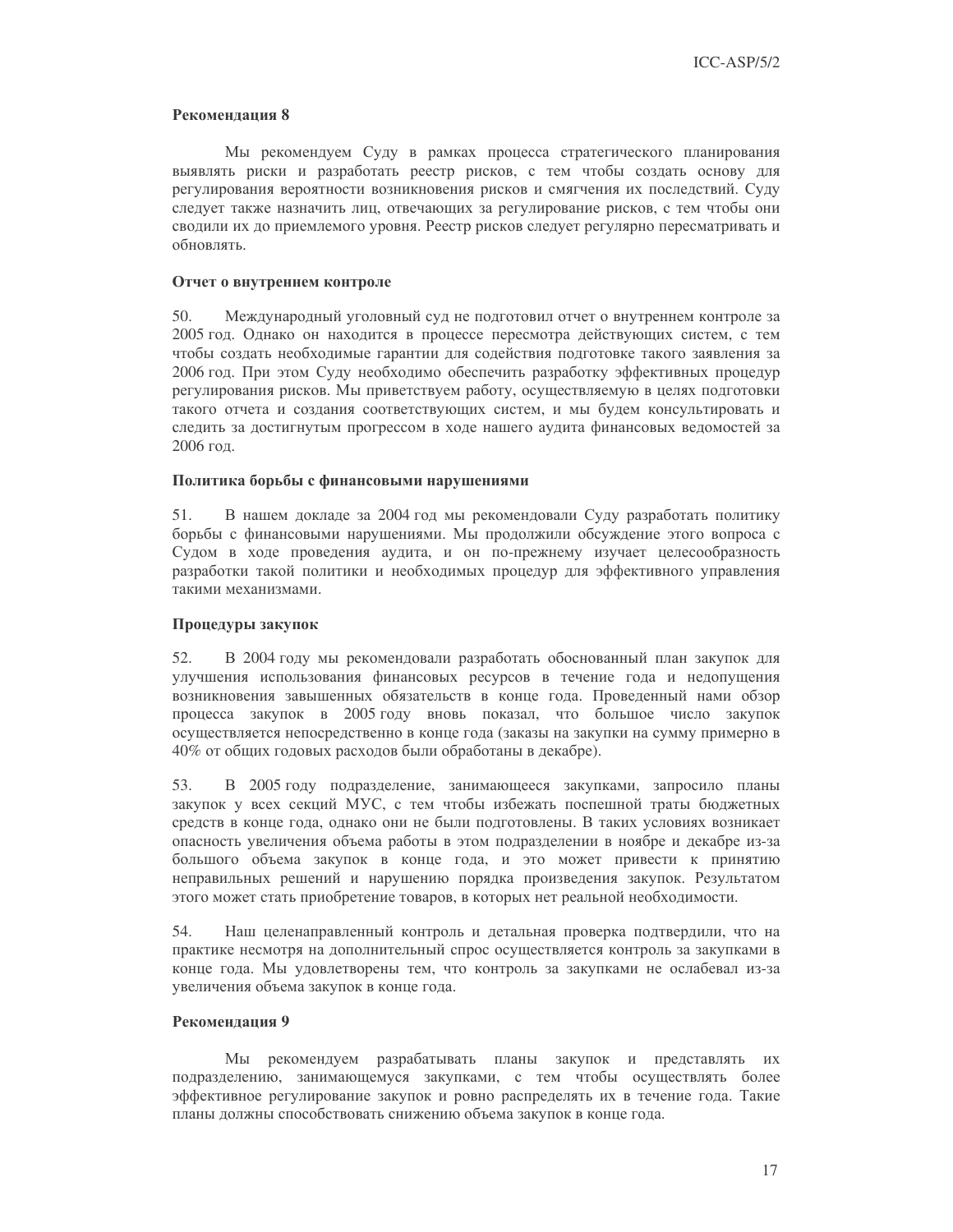#### Комитет по распоряжению имуществом

55. Комитет по распоряжению имуществом (КРИ) был учрежден в декабре 2005 года в целях списания предметов, которые числятся в инвентарных списках, однако были утеряны, похищены или повреждены. Для оказания поддержки КРИ был секретариат. B состав этого секретариата входят создан руководители соответствующих подразделений, занимающихся такими вопросами, как финансы, информационные технологии и общее обслуживание, и он рассматривает и утверждает перечень предметов, которые следует исключить из инвентарных списков.

56. Ранее МУС испытывал проблемы в связи с хищением и утерей имущества в отделениях на местах и в Гааге. КРИ разработал и внедрил новые процедуры, с тем чтобы способствовать предотвращению утрат или сведению их до минимума, включая возможность принятия дисциплинарных мер к отдельным сотрудникам, виновным в потере более двух предметов. В исключительных обстоятельствах стоимость утерянного или похищенного имущества может быть взыскана из заработной платы сотрудника, если Комитет примет такое решение.

57. По состоянию на 31 декабря 2004 года стоимость инвентарного имущества, подлежащего списанию, составляла 13 518 евро, и в 2005 году все это имущество было списано. Из имущества, которое было списано в 2005 году, 15 предметов (на общую сумму 11772 евро) было похищено, а 11 утеряно. В общей сложности только четыре предмета были списаны в результате причинения имуществу ущерба.

58. Мы удовлетворены тем, как осуществлялся контроль за имуществом Суда, а также тем, что списание соответствующих предметов было должным образом утверждено.

### Выражение признательности

59. Мы выражаем признательность за постоянное содействие и сотрудничество со стороны Секретаря и сотрудников Международного уголовного суда в ходе проведения нашей аудиторской проверки.

> (подпись) Сэр Джон Борн Государственный бухгалтер-ревизор, Соединенное Королевство Внешний аудитор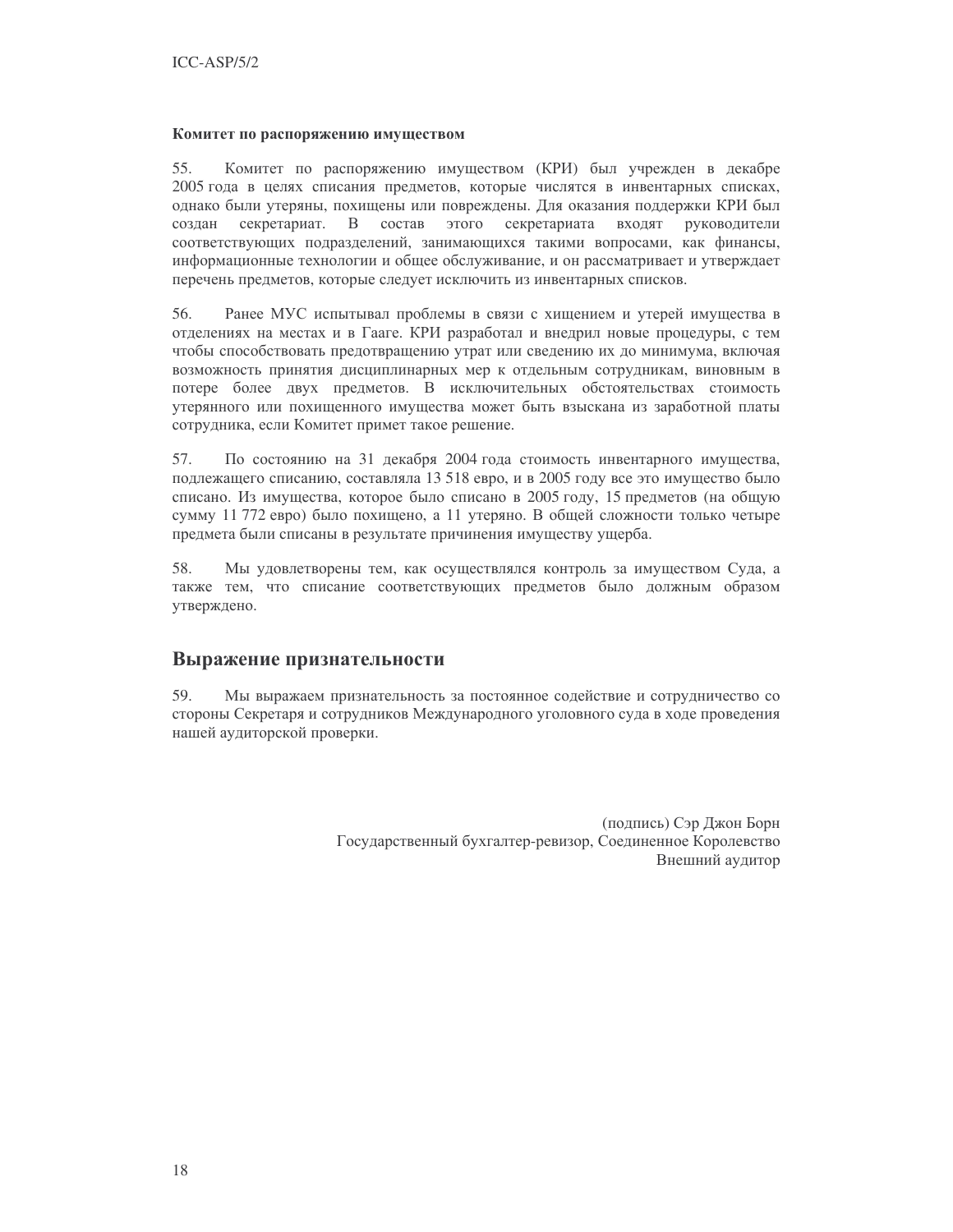#### Сфера охвата аудита и подход к нему

#### Сфера охвата и задачи аудита

В ходе проведенного нами аудита мы рассмотрели финансовые ведомости Международного уголовного суда за финансовый период, закончившийся 31 декабря 2005 года, в соответствии с Финансовыми положениями. Главная цель аудиторской проверки заключалась в том, чтобы сформировать заключение, действительно ли финансовые ведомости объективно отражают финансовое положение Суда, его положительное сальдо, средства и потоки наличности за год, закончившийся 31 декабря 2005 года, а также установить, были ли они подготовлены надлежащим образом в соответствии с Финансовыми положениями.

#### Стандарты аудита

Наш аудит проводился в соответствии с Международными стандартами аудита, выпущенными Международным советом по стандартам аудита и оценки качества отчетности. Эти стандарты требовали от нас планировать и проводить аудит, с тем чтобы получить обоснованные гарантии того, что финансовые ведомости не содержат каких-либо серьезных ошибок. Ответственность за подготовку этих финансовых ведомостей несло руководство, а Внешний аудитор отвечает за подготовку заключения по ним на основе материалов, полученных в ходе проведения аудиторской проверки.

#### Подход к аудиту

Проведенная нами аудиторская проверка включала общий обзор систем учета и такую проверку бухгалтерских счетов и процедур внутреннего контроля, которые мы сочли необходимым рассмотреть в существующих обстоятельствах. Процедуры аудита преследуют главным образом цель подготовить заключение по финансовым ведомостям Суда. Поэтому наша работа не включала подробный обзор всех аспектов финансовых и бюджетных систем с точки зрения руководства, и полученные результаты не должны рассматриваться в качестве всеобъемлющего отчета о всех существующих слабых местах или всех доработках, которые могут быть произведены.

Проведенный нами аудит включал также целенаправленную работу, в ходе которой проводилась непосредственная тщательная проверка всех существенных областей, отраженных в финансовых ведомостях. Окончательная оценка производилась для того, чтобы обеспечить точное отражение бухгалтерских счетов Суда; чтобы подтвердить, что произведенные операции отвечали соответствующим финансовым положениям и директивам руководящих органов; и что проверенные счета были точно представлены.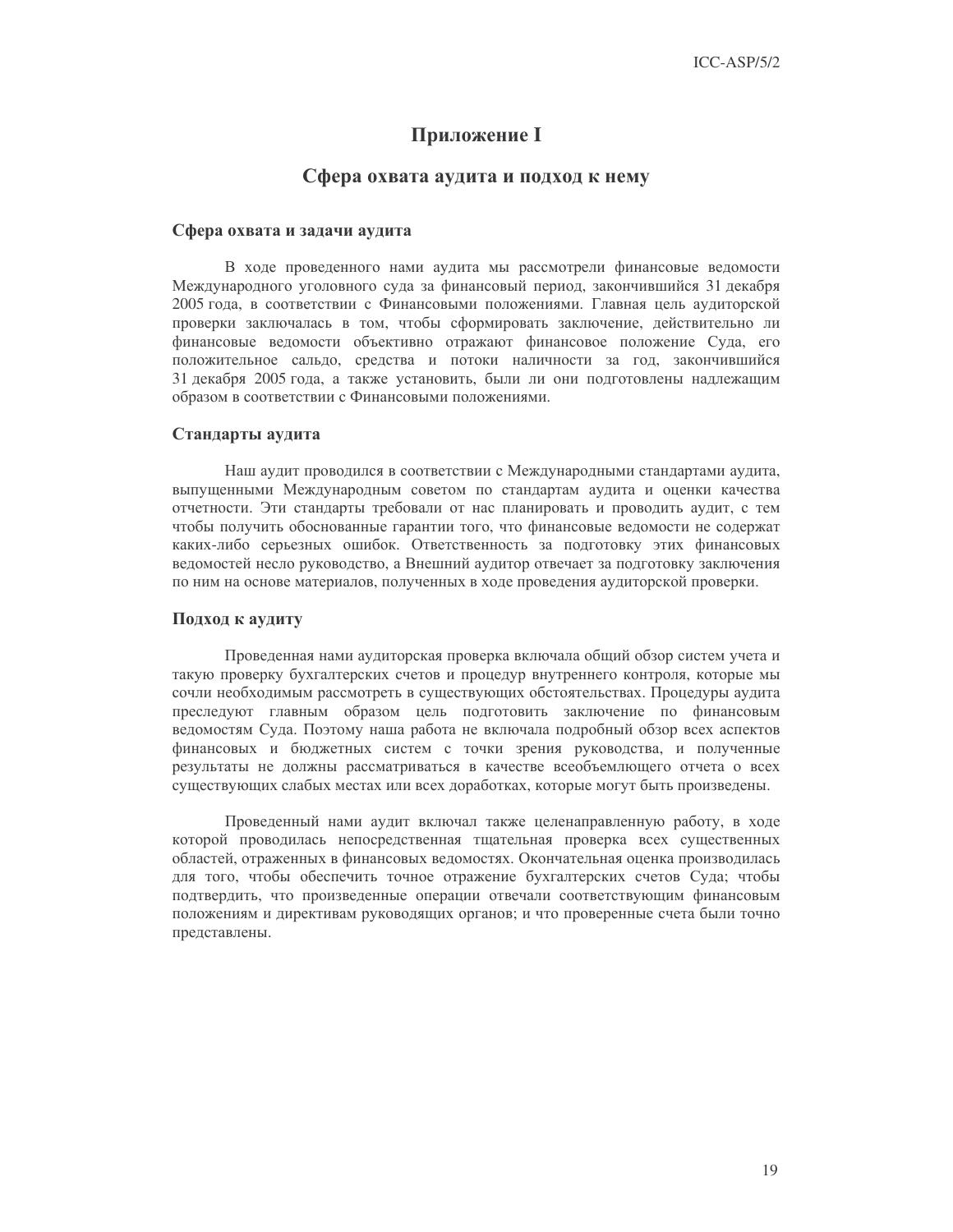### Международный уголовный суд

### Ведомость поступлений и расходов с указанием изменений в остатках средств за период, заканчивающийся 31 декабря 2005 года

 $(\theta$  тыс. евро)

|                                                                          | Общий фонд и Фонд оборотных<br>средств |                          | Ссылка на<br>примечания |                          | Целевые фонды            | Ссылка на<br>примечания |          | Итого                    |
|--------------------------------------------------------------------------|----------------------------------------|--------------------------|-------------------------|--------------------------|--------------------------|-------------------------|----------|--------------------------|
|                                                                          | 2005                                   | 2004                     |                         | 2005                     | 2004                     |                         | 2005     | 2004                     |
| Поступления                                                              |                                        |                          |                         |                          |                          |                         |          |                          |
| Начисленные взносы                                                       | 66 891                                 | 53 072                   | 4.1                     | $\sim$                   | $\overline{\phantom{a}}$ |                         | 66 891   | 53 072                   |
| Добровольные взносы                                                      |                                        | $\overline{\phantom{a}}$ |                         | 2 2 6 0                  | 1 2 3 5                  | 5.1                     | 2 2 6 0  | 1 2 3 5                  |
| Доход в виде процентов                                                   | 1 0 7 4                                | 719                      | 4.2                     | 22                       | 20                       | 5.2                     | 1 0 9 6  | 739                      |
| Прочие/разные поступления                                                | 41                                     | 82                       | 4.3                     | ×.                       |                          |                         | 41       | 82                       |
| Итого поступлений                                                        | 68 006                                 | 53 873                   |                         | 2 2 8 2                  | 1 2 5 5                  |                         | 70 288   | 55 128                   |
| Расходы                                                                  |                                        |                          |                         |                          |                          |                         |          |                          |
| Произведенные расходы                                                    | 42 597                                 | 31 714                   | 4.4                     | 1 3 0 4                  | 590                      | S7                      | 43 901   | 32 304                   |
| Непогашенные обязательства                                               | 13 232                                 | 11796                    | 4.4                     | 223                      | 48                       | S7                      | 13 455   | 11 844                   |
| Ассигнования для погашения пенсионных<br>обязательств                    | 8 0 0 0                                |                          | 4.5                     |                          | $\sim$                   |                         | 8 0 0 0  |                          |
| Итого расходов                                                           | 63 829                                 | 43 510                   |                         | 1527                     | 638                      |                         | 65 35 6  | 44 148                   |
| Превышение/(недобор) поступлений над<br>расходами                        | 4 1 7 7                                | 10 363                   |                         | 755                      | 617                      |                         | 4932     | 10 980                   |
| Экономия по обязательствам за предыдущие<br>периоды или их аннулирование | 1 4 6 9                                | 1 0 7 5                  | 4.6                     | 15                       |                          |                         | 1 4 8 4  | 1 0 7 5                  |
| Возвращение средств донорам                                              | $\sim$                                 | $\overline{\phantom{a}}$ |                         | (1)                      | (5)                      | 5.3, 56                 | (1)      | (5)                      |
| Чистое увеличение Фонда оборотных средств                                | 1 1 4 9                                | 2 5 0 9                  | 4.7                     | ٠                        |                          |                         | 1 1 4 9  | 2 5 0 9                  |
| Резерв для выплаты пенсий судьям                                         | 2 4 0 0                                | $\overline{\phantom{a}}$ | 4.5                     | $\overline{\phantom{a}}$ |                          |                         | 2 4 0 0  | $\overline{\phantom{a}}$ |
| Остатки средств на начало финансового<br>периода                         | 25 799                                 | 11852                    |                         | 685                      | 71                       |                         | 26 4 8 4 | 11 923                   |
| Остатки средств по состоянию на<br>31 декабря 2005 года                  | 34 994                                 | 25 799                   |                         | 1454                     | 683                      |                         | 36 448   | 26 482                   |

Подпись (Мариан Кашу)

Главный сотрудник по финансовым вопросам ................

**Ведомость I**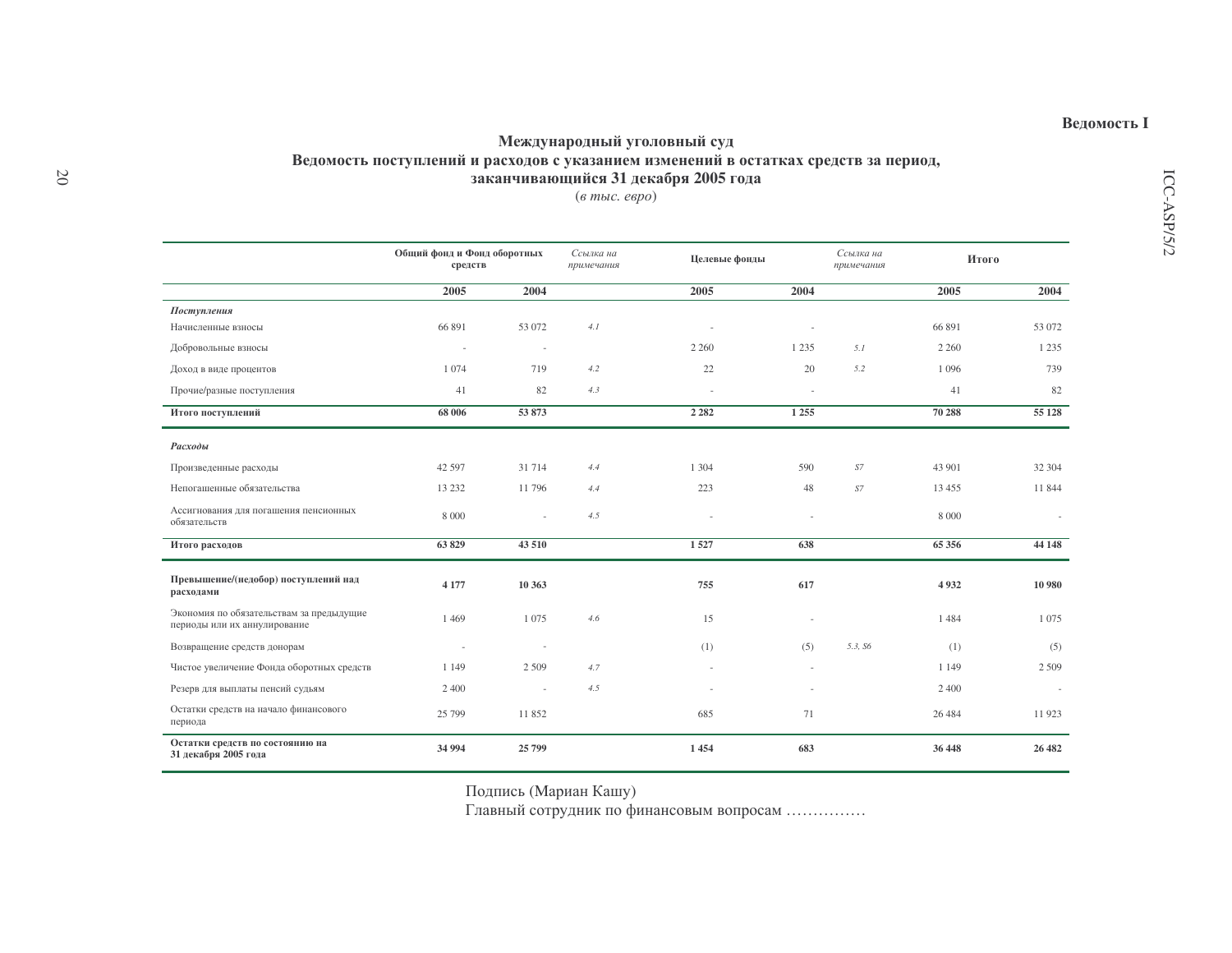### Международный уголовный суд

Ведомость активов, пассивов, резервов и остатков средств по состоянию на 31 декабря 2005 года

 $(\epsilon \text{ muc.} \text{ eepo})$ 

|                                                                | Общий фонд и Фонд оборотных средств |         | Ссылка на примечания | Целевые фонды  |                | Ссылка на примечания | Итого          |         |
|----------------------------------------------------------------|-------------------------------------|---------|----------------------|----------------|----------------|----------------------|----------------|---------|
|                                                                | 2005                                | 2004    |                      | 2005           | 2004           |                      | 2005           | 2004    |
| Активы                                                         |                                     |         |                      |                |                |                      |                |         |
| Денежные и срочные депозиты                                    | 40 865                              | 29 673  |                      | 1851           | 904            |                      | 42 716         | 30 577  |
| Начисленные взносы к получению от государств-членов            | 15 14 6                             | 10 258  | 4.8                  |                |                |                      | 15 146         | 10 258  |
| Добровольные взносы к получению                                |                                     | $\sim$  |                      | $\overline{4}$ | 10             |                      | $\overline{4}$ | 10      |
| Другие взносы к получению                                      | 298                                 | 218     | 4.9                  |                |                |                      | 298            | 218     |
| Остатки межфондовых денежных средств к получению               | 188                                 | 5       | 4.10                 |                |                |                      | 188            | 5       |
| Другие счета к получению                                       | 2 3 5 6                             | 1522    | 4.11                 | $\tau$         | $\overline{4}$ | 5.4                  | 2 3 6 3        | 1526    |
| Отсроченные расходы - субсидии на образование                  | 169                                 | 106     | 4.12                 |                |                |                      | 169            | 106     |
| Итого активов                                                  | 59 022                              | 41782   |                      | 1862           | 918            |                      | 60 884         | 42 700  |
| Пассивы                                                        |                                     |         |                      |                |                |                      |                |         |
| Взносы/платежи, полученные авансом                             | 3 5 7 1                             | 3880    | 4.13                 | $\sim$         | 165            |                      | 3 5 7 1        | 4 0 4 5 |
| Непогашенные обязательства                                     | 13 23 2                             | 11796   |                      | 223            | 48             |                      | 13 4 55        | 11 844  |
| Остаток межфондовых денежных средств к оплате                  | $\overline{\phantom{a}}$            | $\sim$  |                      | 185            | 22             | 5.5                  | 185            | 22      |
| Ассигнования для выплаты пенсий судьям на накопительной основе | 5 600                               | $\sim$  | 4.5                  |                |                |                      | 5 600          | ×.      |
| Другие счета к оплате                                          | 1625                                | 307     | 4.14                 |                | ٠              |                      | 1625           | 307     |
| Итого пассивов                                                 | 24 0 28                             | 15 983  |                      | 408            | 235            |                      | 24 4 36        | 16 218  |
| Резервы и остатки средств                                      |                                     |         |                      |                |                |                      |                |         |
| Фонд оборотных средств                                         | 5 5 7 4                             | 4 4 2 5 | 4.7                  |                |                |                      | 5 5 7 4        | 4 4 2 5 |
| Фонд для покрытия непредвиденных расходов                      | 9 1 6 9                             |         | 4.15                 |                |                |                      | 9 1 6 9        |         |
| Резерв для выплаты пенсий судьям                               | 2 4 0 0                             | $\sim$  | 4.5                  |                |                |                      | 2 4 0 0        |         |
| Резерв по невыплаченным взносам                                | 3 6 5 1                             | 1843    | 4.16                 |                | $\sim$         |                      | 3651           | 1843    |
| Совокупное положительное сальдо                                | 14 200                              | 19531   | S4                   | 1 4 5 4        | 683            |                      | 15 654         | 20 214  |
| Итого резервов и остатков средств                              | 34 994                              | 25 799  |                      | 1454           | 683            |                      | 36 448         | 26 482  |
| Итого пассивов, резервов и остатков средств                    | 59 022                              | 41782   |                      | 1862           | 918            |                      | 60 884         | 42 700  |

Подпись (Мариан Кашу) Главный сотрудник по финансовым вопросам.......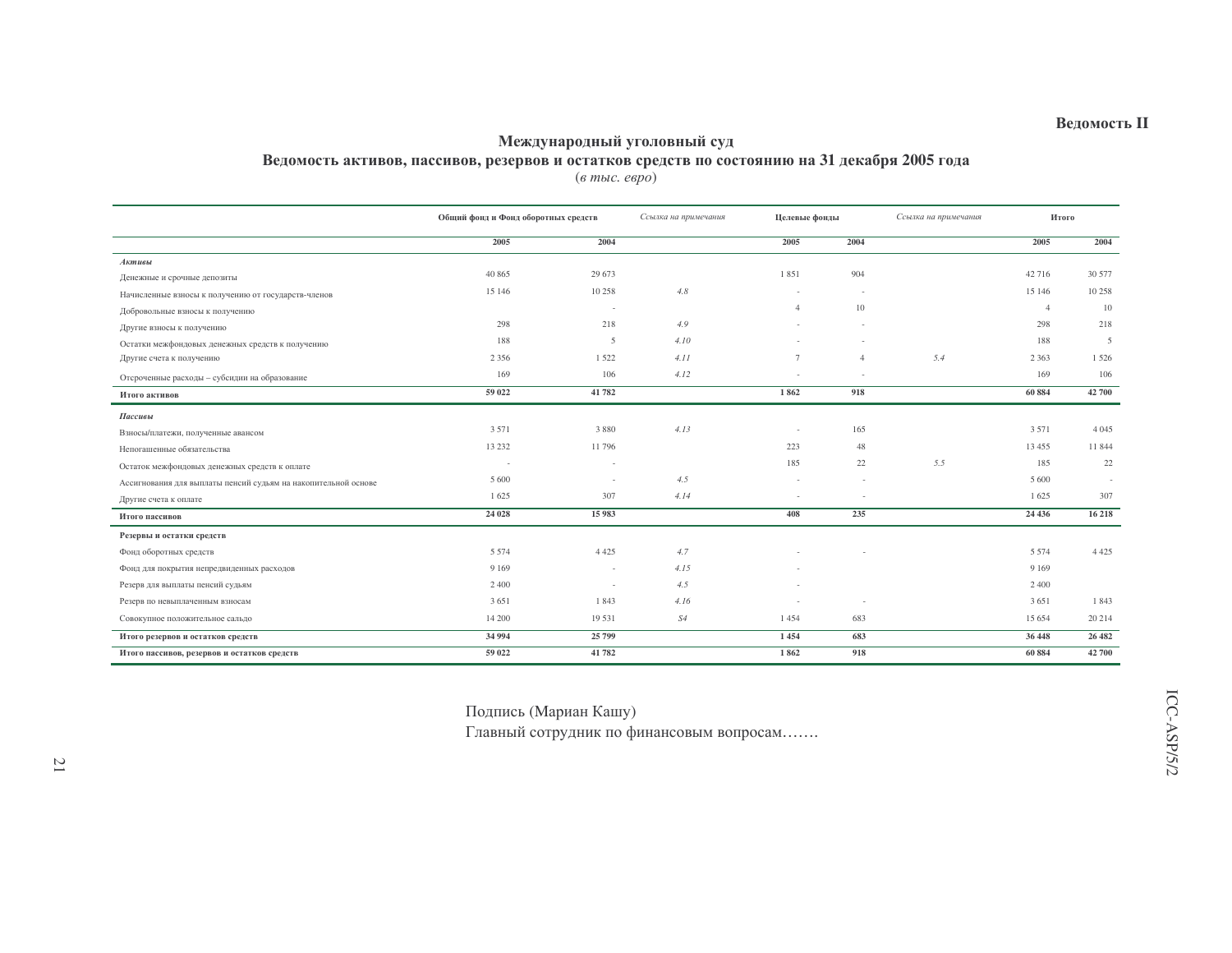#### Ведомость III

#### Международный уголовный суд Ведомость движения наличных средств по состоянию на 31 декабря 2005 года

(в тыс. евро)

|                                                                                        | Общий фонд и Фонд оборотных<br>средств |          | Целевые фонды |                          | Итого   |         |
|----------------------------------------------------------------------------------------|----------------------------------------|----------|---------------|--------------------------|---------|---------|
|                                                                                        | 2005                                   | 2004     | 2005          | 2004                     | 2005    | 2004    |
| Движение наличных средств в рамках оперативной деятельности                            |                                        |          |               |                          |         |         |
| Чистое превышение/(недобор) поступлений над расходами (Ведомость I)                    | 4 1 7 7                                | 10 363   | 755           | 617                      | 4 9 3 2 | 10 980  |
| (Увеличение)/сокращение взносов к получению                                            | (4968)                                 | (7330)   | 6             | 210                      | (4962)  | (7120)  |
| (Увеличение)/сокращение остатков межфондовых средств к получению                       | (183)                                  | 2 5 2 5  | $\sim$        | 30                       | (183)   | 2 5 5 5 |
| (Увеличение)/сокращение по другим счетам к получению                                   | (834)                                  | (762)    | (2)           | (4)                      | (836)   | (766)   |
| (Увеличение)/сокращение отсроченных платежей                                           | (63)                                   | (50)     |               | $\overline{\phantom{a}}$ | (63)    | (50)    |
| (Увеличение)/сокращение взносов, полученных авансом                                    | (309)                                  | 454      | (165)         | (220)                    | (474)   | 234     |
| Увеличение/(сокращение) непогашенных обязательств                                      | 1436                                   | 5 4 5 4  | 175           | 48                       | 1611    | 5 5 0 2 |
| Увеличение/(сокращение) нереализованного курсового убытка                              |                                        | (1 000)  |               |                          |         | (1 000) |
| Увеличение/(сокращение) остатков межфондовых средств к оплате                          |                                        |          | 164           | 22                       | 164     | 22      |
| Увеличение/(сокращение) ассигнований для выплаты пенсий судьям на накопительной основе | 5 600                                  |          |               | $\overline{a}$           | 5 600   |         |
| Увеличение/(сокращение) по счетам к оплате                                             | 1318                                   | (792)    |               | $\sim$                   | 1 3 1 8 | (792)   |
| За вычетом: доход в виде процентов                                                     | (1074)                                 | (719)    | (22)          | (20)                     | (1096)  | (739)   |
| Чистые поступления наличных средств по результатам оперативной деятельности            | 5 100                                  | 8 1 4 3  | 911           | 683                      | 6 0 1 1 | 8826    |
| Поступление наличных средств от инвестиционной и финансовой деятельности               |                                        |          |               |                          |         |         |
| Плюс: доход в виде процентов                                                           | 1074                                   | 719      | 22            | 20                       | 1 0 9 6 | 739     |
| Чистые поступления наличных средств от инвестиционной и финансовой деятельности        | 1074                                   | 719      | 22            | 20                       | 1 0 9 6 | 739     |
| Поступление наличных средств из других источников                                      |                                        |          |               |                          |         |         |
| Чистое увеличение/(сокращение) Фонда оборотных средств                                 | 1 1 4 9                                | 2 5 0 9  |               | $\sim$                   | 1 1 4 9 | 2 5 0 9 |
| Экономия по обязательствам за предыдущие периоды или их аннулирование                  | 1469                                   | 1075     | 15            | $\overline{\phantom{a}}$ | 1484    | 1075    |
| Резерв для выплаты пенсий судьям                                                       | 2 4 0 0                                |          |               | $\sim$                   | 2 4 0 0 |         |
| Возвращение средств донорам                                                            |                                        |          | (1)           | (5)                      | (1)     | (5)     |
| Чистые поступления наличных средств из других источников                               | 5018                                   | 3584     | 14            | (5)                      | 5 0 3 2 | 3579    |
| Чистое увеличение/(сокращение) денежных и срочных депозитов                            | 11 192                                 | 12 4 4 6 | 947           | 698                      | 12 139  | 13 144  |
| Денежные и срочные депозиты на начало финансового периода                              | 29 673                                 | 17 227   | 904           | 206                      | 30 577  | 17433   |
| Денежные и срочные депозиты по состоянию на 31 декабря 2005 года (Ведомость II)        | 40 865                                 | 29 673   | 1851          | 904                      | 42 716  | 30 577  |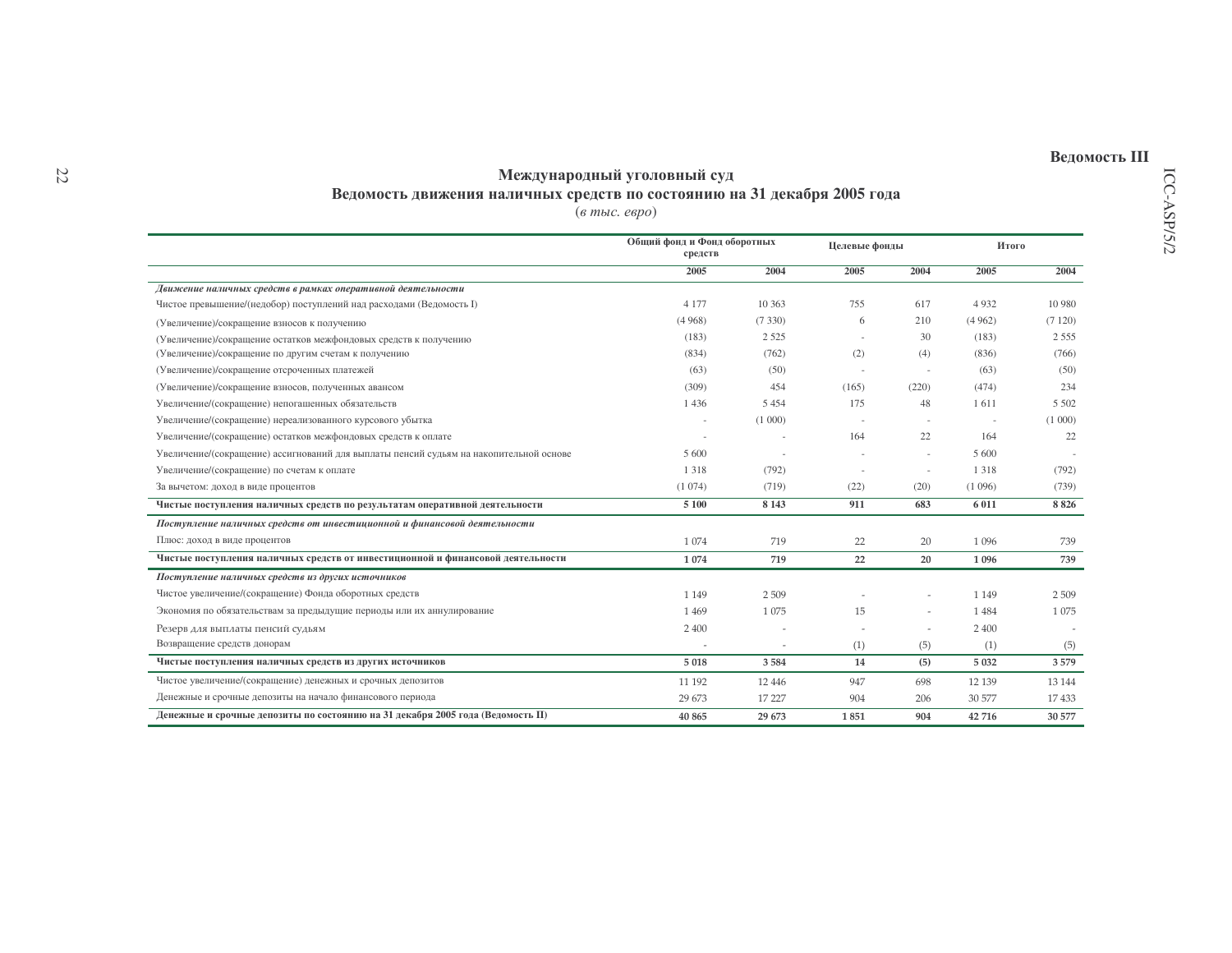### Ведомость IV

#### Международный уголовный суд Ведомость ассигнований за период с 1 января по 31 декабря 2005 года  $\overline{(\mathfrak{g} \mathfrak{m}_{\mathit{bIC.} \mathfrak{e}\mathfrak{g}\mathfrak{p}\mathfrak{o})}}$

| Основная программа                             | Утвержденные<br>ассигнования | Перевод<br>a<br>ассигнований | Общие<br>ассигнования | Выплаты | Непогашенные<br>обязательства | Ассигнования<br>на погашение<br>обязательств | Общие расходы | Своболный от<br>обязательств<br>остаток |
|------------------------------------------------|------------------------------|------------------------------|-----------------------|---------|-------------------------------|----------------------------------------------|---------------|-----------------------------------------|
| Судебные органы                                | 7 3 0 4                      | (2 000)                      | 5 3 0 4               | 5 1 6 6 | 61                            | $\overline{\phantom{a}}$                     | 5 2 2 7       | 77                                      |
| Обязательства по<br>выплате пенсий<br>(судьям) | $\sim$                       | 8 0 0 0                      | 8 0 0 0               |         | ٠                             | 8 0 0 0                                      | 8 0 0 0       |                                         |
| Итого по Судебным<br>органам                   | 7 3 0 4                      | 6 0 0 0                      | 13 304                | 5 1 6 6 | 61                            | 8 0 0 0                                      | 13 227        | 77                                      |
| Канцелярия Прокурора                           | 17022                        | (2 000)                      | 15 022                | 12 050  | 2 0 3 6                       | ÷                                            | 14 0 8 6      | 936                                     |
| Секретариат Суда                               | 37 312                       | (4800)                       | 32 512                | 23 4 33 | 7551                          | $\sim$                                       | 30 9 84       | 1528                                    |
| Секретариат Ассамблеи<br>государств-участников | 3 1 8 8                      | ٠                            | 3 1 8 8               | 1767    | 925                           | ٠                                            | 2 6 9 2       | 496                                     |
| Инвестиции в помещения<br>Суда                 | 2 0 6 5                      | 800                          | 2865                  | 181     | 2659                          | $\sim$                                       | 2 8 4 0       | 25                                      |
| Всего                                          | 66 891                       |                              | 66 891                | 42 597  | 13 23 2                       | 8 0 0 0                                      | 63829         | 3 0 6 2                                 |

a/ В соответствии с резолюциями ICC-ASP/4/Res.9 и ICC-ASP/4/Res.11 был осуществлен перевод ассигнований в размере 6 000 000 евро из программ Канцелярии Прокурора и Секретариата в программу Судебных органов для финансирования обязательств по выплате пенсий судьям и 800 000 евро из программы Секретариата в программу по инвестициям в помещения Суда для финансирования строительства второго зала судебных заседаний, соответственно.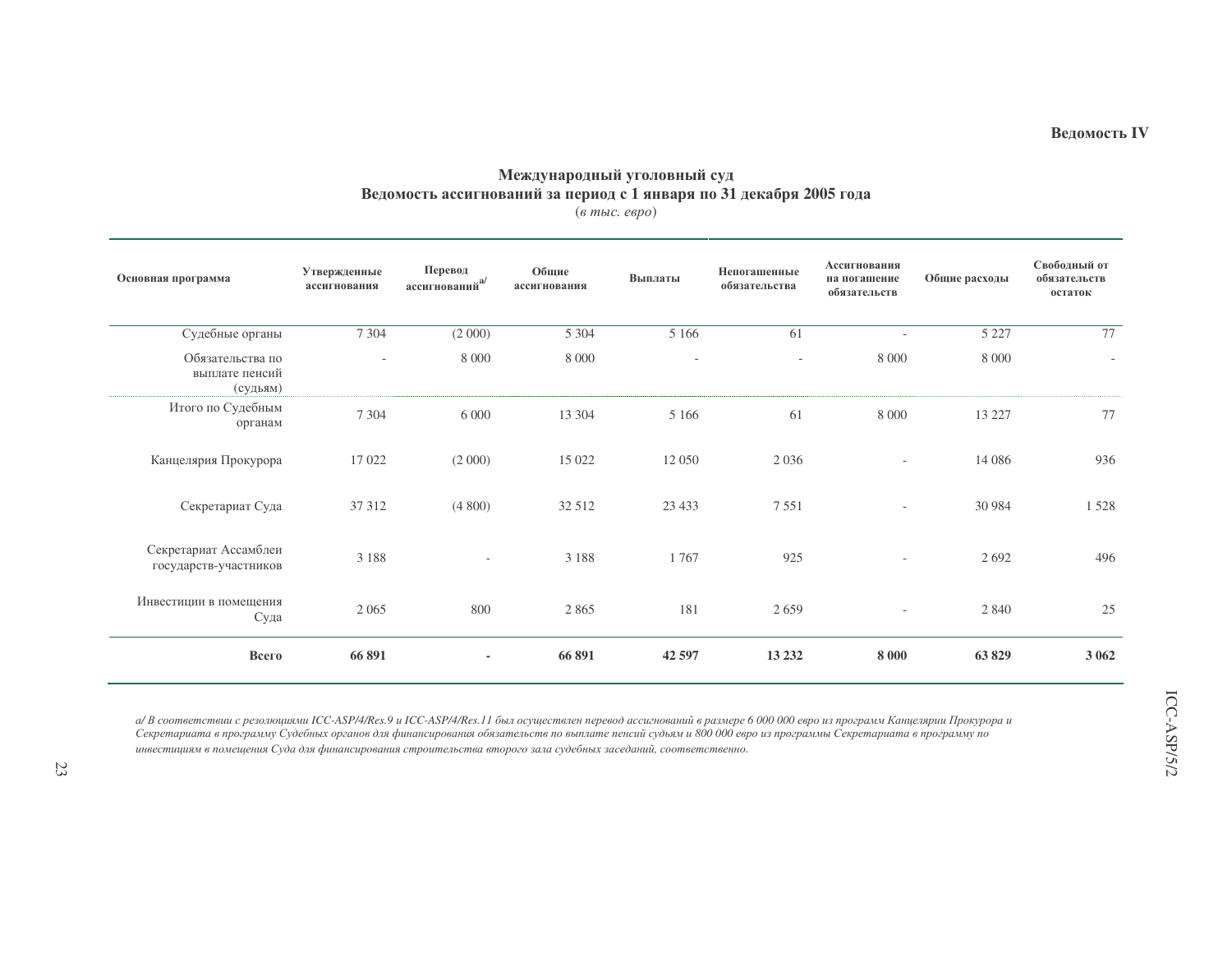# Международный уголовный суд<br>Положение со взносами по состоянию на 31 декабря 2005 года (в евро)

| Государства-участники            | Задолженность по<br>состоянию на<br>1 января 2005 года | Поступления              | Задолженность по<br>взносам | Начисленные<br>взносы | Кредиты<br>2004 года     | Поступления              | Задолженность по<br>взносам | Итого<br>задолженность по<br>взносам | Кредит по<br>поступлениям за<br>2005 год | Поступления,<br>относящиеся к<br>2006 году |
|----------------------------------|--------------------------------------------------------|--------------------------|-----------------------------|-----------------------|--------------------------|--------------------------|-----------------------------|--------------------------------------|------------------------------------------|--------------------------------------------|
|                                  |                                                        | Предыдущие годы          |                             |                       | 2005                     |                          |                             |                                      |                                          |                                            |
| Афганистан                       | 1962                                                   | 1962                     | $\overline{\phantom{a}}$    | 2765                  | $\overline{\phantom{a}}$ | 2765                     | $\overline{\phantom{a}}$    | $\sim$                               | $\overline{2}$                           |                                            |
| Албания                          |                                                        | $\overline{\phantom{a}}$ |                             | 6914                  |                          | ٠                        | 6914                        | 6914                                 |                                          |                                            |
| Андорра                          | 5492                                                   | 5492                     |                             | 6914                  |                          | 6914                     |                             |                                      | 3                                        |                                            |
| Антигуа и Барбуда                | 4529                                                   | $\sim$                   | 4529                        | 4 1 4 8               |                          | ÷                        | 4 1 4 8                     | 8677                                 |                                          | $\sim$                                     |
| Аргентина                        | 1 308 822                                              | 259 517                  | 1 049 305                   | 1 321 872             | ÷                        | $\overline{\phantom{a}}$ | 1 3 2 1 8 7 2               | 2 371 177                            |                                          | $\sim$                                     |
| Австралия                        | $\sim$                                                 | $\sim$                   | $\sim$                      | 2 201 277             | 78                       | 2 201 199                | $\sim$                      | $\sim$                               | 1 1 4 7                                  |                                            |
| Австрия                          | 178 513                                                | 178 513                  |                             | 1 187 749             | ٠                        | 1 187 749                |                             |                                      | 577                                      | ٠                                          |
| Барбадос                         | $\sim$                                                 |                          |                             | 13827                 | 1                        | 13826                    |                             |                                      | 8                                        |                                            |
| Бельгия                          | 684 706                                                | 684 706                  |                             | 1478 119              | $\overline{\phantom{a}}$ | 1478 119                 |                             |                                      | 771                                      | $\sim$                                     |
| Белиз                            | 1715                                                   | 1715                     |                             | 1 3 8 3               | $\overline{\phantom{a}}$ | 1 3 8 3                  |                             | $\sim$                               | 1807                                     | $\sim$                                     |
| Бенин                            | $\sim$                                                 |                          |                             | 2765                  | $\overline{\phantom{a}}$ | 2765                     |                             |                                      | $\overline{2}$                           |                                            |
| Боливия                          | 11773                                                  | $\overline{\phantom{a}}$ | 11 773                      | 12 4 4 4              |                          | $\sim$                   | 12 444                      | 24 217                               |                                          | $\sim$                                     |
| Босния и Герцеговина             |                                                        | $\sim$                   |                             | 4 1 4 8               | $\overline{\phantom{a}}$ | 4 1 4 8                  |                             |                                      | $\overline{2}$                           |                                            |
| Ботсвана                         | 13 25 6                                                | 13 25 6                  |                             | 16 593                | ×                        | 16 593                   |                             |                                      | 27                                       | $\sim$                                     |
| Бразилия                         | 3 101 239                                              | 1 417 575                | 1 683 664                   | 2 105 869             | $\overline{\phantom{a}}$ | $\sim$                   | 2 105 869                   | 3 789 533                            | $\sim$                                   | $\sim$                                     |
| Болгария                         | 8 4 5 7                                                | 8457                     | $\sim$                      | 23 506                |                          | 23 50 6                  | $\sim$                      | $\overline{\phantom{a}}$             | 12                                       |                                            |
| Буркина-Фасо                     | 1098                                                   | $\sim$                   | 1098                        | 2765                  | $\overline{\phantom{a}}$ | $\overline{\phantom{a}}$ | 2765                        | 3863                                 |                                          | $\sim$                                     |
| Бурунди                          | 91                                                     | 91                       | $\overline{\phantom{a}}$    | 1383                  | ×                        | ٠.                       | 1 3 8 3                     | 1383                                 |                                          | $\sim$                                     |
| Камбоджа                         | 601                                                    | 601                      | ٠.                          | 2765                  | $\sim$                   | 2 1 6 7                  | 598                         | 598                                  | $\sim$                                   | $\sim$                                     |
| Канада                           | $\sim$                                                 | $\sim$                   | ÷                           | 3 889 566             | 140                      | 3 889 426                | $\overline{\phantom{a}}$    | $\sim$                               | 2032                                     | $\overline{\phantom{a}}$                   |
| Центральноафриканская Республика | 1715                                                   | $\sim$                   | 1715                        | 1 3 8 3               | $\overline{\phantom{a}}$ | $\sim$                   | 1 3 8 3                     | 3 0 9 8                              | $\sim$                                   |                                            |
| Колумбия                         | 130 865                                                | 130 865                  | ٠.                          | 214 320               | $\sim$                   | 214 320                  | $\sim$                      | $\sim$                               | 10 219                                   | ٠                                          |
| Конго                            | 457                                                    | $\sim$                   | 457                         | 1 3 8 3               | $\sim$                   | $\sim$                   | 1 3 8 3                     | 1840                                 |                                          | $\sim$                                     |
| Коста-Рика                       | 40 625                                                 | 9253                     | 31 372                      | 41 481                | ÷                        | $\sim$                   | 41 481                      | 72 853                               | ٠.                                       | $\sim$                                     |
| Хорватия                         | $\sim$                                                 | $\sim$                   | ٠.                          | 51 160                | 9 2 4 6                  | 41914                    | $\sim$                      | $\sim$                               | $26\,$                                   |                                            |
| Кипр                             | $\sim$                                                 | $\overline{\phantom{a}}$ | $\overline{\phantom{a}}$    | 53 9 26               | $\overline{2}$           | 53 9 24                  | $\sim$                      |                                      | 29                                       | $\sim$                                     |
| Демократическая Республика Конго | 3739                                                   |                          | 3739                        | 4 1 4 8               | ÷                        | $\sim$                   | 4 1 4 8                     | 7887                                 | $\sim$                                   | $\sim$                                     |
| Дания                            | $\sim$                                                 | ÷                        | ٠.                          | 992 787               | 45 3 3 6                 | 947 451                  |                             | ۰.                                   | 45 818                                   |                                            |
| Джибути                          | 1098                                                   | 1098                     | $\sim$                      | 1383                  | ٠                        | 1383                     | $\sim$                      | $\sim$                               |                                          |                                            |
| Доминика                         | 1715                                                   | $\overline{\phantom{a}}$ | 1715                        | 1383                  |                          | $\overline{\phantom{a}}$ | 1 3 8 3                     | 3 0 9 8                              |                                          |                                            |
| Доминиканская Республика         |                                                        | ٠                        |                             | 20 165                |                          |                          | 20 165                      | 20 165                               |                                          |                                            |
| Эквадор                          | 11823                                                  | 9776                     | 2047                        | <br>26 27 2           | $\sim$                   | $\sim$                   | <br>26 272                  | <br>28 3 19                          |                                          |                                            |
| Эстония                          |                                                        | $\sim$                   | ×                           | 16 593                | $\mathbf{1}$             | 16 592                   | ٠                           | $\sim$                               | $\,$ 8 $\,$                              |                                            |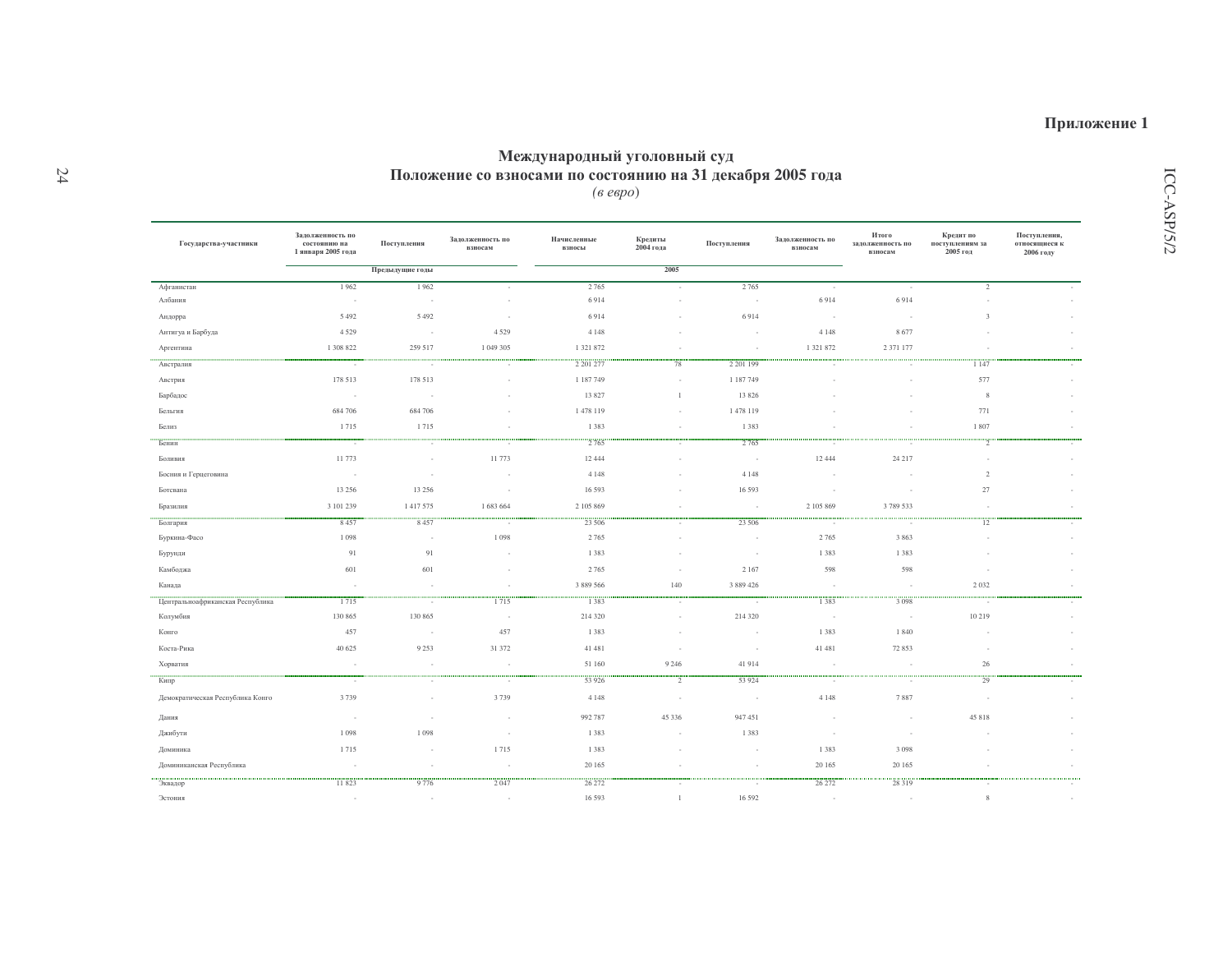| Государства-участники | Задолженность по<br>состоянию на<br>1 января 2005 года | Поступления              | Задолженность по<br>взносам | Начисленные<br>взносы | Кредиты<br>2004 года     | Поступления   | Задолженность по<br>взносам | Итого<br>задолженность по<br>взносам | Кредит по<br>поступлениям за<br>2005 год | Поступления,<br>относящиеся к<br>2006 году |
|-----------------------|--------------------------------------------------------|--------------------------|-----------------------------|-----------------------|--------------------------|---------------|-----------------------------|--------------------------------------|------------------------------------------|--------------------------------------------|
|                       |                                                        | Предыдущие годы          |                             |                       | 2005                     |               |                             |                                      |                                          |                                            |
| Фиджи                 | $\mathbf{1}$                                           | $\mathbf{1}$             |                             | 5 5 3 1               |                          | 5 5 1 4       | 17                          | 17                                   |                                          |                                            |
| Финляндия             | $\overline{\phantom{a}}$                               | $\sim$                   | $\sim$                      | 736 985               | 29                       | 736 956       | $\overline{\phantom{a}}$    |                                      | 387                                      |                                            |
| Франция               | $\overline{\phantom{a}}$                               |                          |                             | 8 3 3 7 7 4 9         | 297                      | 8 3 3 7 4 5 2 | ×                           |                                      | 4 3 5 2                                  | $\overline{\phantom{a}}$                   |
| Габон                 | 5 6 3 2                                                | 5632                     | $\overline{\phantom{a}}$    | 12 4 4 4              | $\overline{\phantom{a}}$ | 6819          | 5625                        | 5625                                 |                                          |                                            |
| Гамбия                | 1097                                                   | 1097                     | ×                           | 1383                  | ×                        | 1383          | ٠                           |                                      | ÷                                        | ÷                                          |
| Грузия                | 3 4 8 4                                                | $\sim$                   | 3 4 8 4                     | 4 1 4 8               | $\sim$                   | $\sim$        | 4 1 4 8                     | 7632                                 | $\sim$                                   | $\sim$                                     |
| Германия              | $\sim$                                                 | $\sim$                   | ٠                           | 11 977 045            | 330                      | 11 976 715    | $\overline{\phantom{a}}$    | $\overline{\phantom{a}}$             | 5 8 2 4                                  | ٠                                          |
| Гана                  | 4 3 9 0                                                | 4390                     | ٠                           | 5 5 3 1               |                          | 5 5 3 1       |                             |                                      | 5 4 4 5                                  | ٠                                          |
| Греция                | $\overline{\phantom{a}}$                               | $\overline{\phantom{a}}$ | $\sim$                      | 732 837               | 185 874                  | 56            | 546 907                     | 546 907                              | $\sim$                                   | $\overline{\phantom{a}}$                   |
| Гвинея                | 4441                                                   | $\overline{\phantom{a}}$ | 4441                        | 4 1 4 8               |                          | ÷             | 4 1 4 8                     | 8589                                 | ×                                        |                                            |
| Гайана                | 91                                                     | 91                       | ×                           | 1383                  | i,                       | 1383          | J.                          |                                      | 139                                      | $\overline{\phantom{a}}$                   |
| Гондурас              | 8419                                                   | 811                      | 7608                        | 6914                  |                          | $\sim$        | 6914                        | 14 5 22                              |                                          | ×                                          |
| Венгрия               | $\sim$                                                 | $\sim$                   | $\sim$                      | 174 222               | $\overline{5}$           | 174 217       | $\overline{\phantom{a}}$    | $\sim$                               | $\rm 89$                                 | ٠                                          |
| Исландия              | $\overline{\phantom{a}}$                               |                          | $\overline{\phantom{a}}$    | 47012                 |                          | 47 009        | ×                           |                                      | 26                                       | $\overline{\phantom{a}}$                   |
| Ирландия              | $\overline{\phantom{a}}$                               | ٠                        | $\sim$                      | 483 949               | 18                       | 483 931       | $\overline{\phantom{a}}$    |                                      | 253                                      |                                            |
| Италия                | 3 114 201                                              | 2 508 685                | 605 516                     | 6 754 544             |                          | $\sim$        | 6 754 544                   | 7 360 060                            |                                          |                                            |
| Иордания              |                                                        |                          |                             | 15 210                | ×                        | 15 210        |                             |                                      | $\tau$                                   | $\sim$                                     |
| Кения                 | ÷                                                      | ٠                        | ÷                           | 7 2 5 9               | ÷                        | 7 2 5 9       |                             |                                      | ÷                                        | $\sim$                                     |
| атвия                 | ×                                                      | ×                        | ×                           | 20741                 | $\mathbf{1}$             | 20 740        | ×                           |                                      | 11                                       |                                            |
| Лесото                | 1676                                                   | 1676                     | ٠                           | 1383                  | ٠                        | 1383          | ٠                           |                                      |                                          | $\sim$                                     |
| Либерия               | 91                                                     | $\sim$                   | 91                          | 1383                  | ٠                        | $\sim$        | 1 3 8 3                     | 1474                                 | ×                                        | $\sim$                                     |
| Лихтенштейн           | $\overline{1}$                                         | $\mathbf{1}$             | $\sim$                      | 6914                  | ٠                        | 6914          |                             |                                      | $\overline{2}$                           | $\overline{\phantom{a}}$                   |
| Литва                 | 8583                                                   | 8583                     | $\overline{\phantom{a}}$    | 33 185                | $\sim$                   | 20 28 5       | 12 900                      | 12 900                               | $\sim$                                   | $\sim$                                     |
| Люксембург            | $\sim$                                                 | ٠                        | ٠.                          | 106 469               | $\overline{4}$           | 106 465       | $\overline{\phantom{a}}$    | $\sim$                               | 55                                       | $\sim$                                     |
| Малави                | 2096                                                   | ×                        | 2096                        | 1383                  |                          | ×             | 1383                        | 3 4 7 9                              |                                          |                                            |
| Мали                  | 197                                                    | 197                      | ٠                           | 2765                  | ٠                        | 2765          | ٠.                          |                                      | $\,2$                                    | $\overline{\phantom{a}}$                   |
| Мальта                | 14812                                                  | 14812                    | ÷                           | 19 358                | ٠                        | 9503          | 9855                        | 9855                                 |                                          | ٠                                          |
| Маршалловы Острова    | 301                                                    | $\sim$                   | 301                         | 1383                  | ٠                        | $\sim$        | 1383                        | 1684                                 | $\sim$                                   | $\sim$                                     |
|                       | 3 3 0 9                                                | 3 3 0 9                  |                             |                       |                          |               |                             |                                      | $\tau$                                   |                                            |
| Маврикий              |                                                        |                          | ٠                           | 15 210                | ×,                       | 15 210        | $\overline{\phantom{a}}$    |                                      |                                          | $\sim$                                     |
| Монголия              | $\overline{\phantom{a}}$                               |                          | $\overline{\phantom{a}}$    | 1 3 8 3               | ×,                       | 1383          | ×                           | <b>.</b>                             | $\overline{\phantom{a}}$                 | $\overline{\phantom{a}}$                   |
| Намибия               | ٠.                                                     |                          | $\overline{a}$              | 8 2 9 6               | J.<br>÷                  | 8 2 9 6       |                             |                                      | $\mathfrak s$                            | ٠<br>÷                                     |
| Haypy                 | 1097                                                   | ٠                        | 1097                        | 1383                  |                          | $\sim$        | 1383                        | 2 4 8 0                              | ٠                                        |                                            |
| Нидерланды            | $\sim$                                                 | $\sim$                   | $\sim$                      | 2 336 782             | 85                       | 2 3 3 6 6 9 7 | $\sim$                      | $\sim$                               | 1 2 2 1                                  | 2 702 750                                  |
| Новая Зеландия        | ٠.                                                     |                          | ٠.                          | 305 579               | $12\,$                   | 305 567       | J.                          | $\overline{\phantom{a}}$             | 161                                      |                                            |
| Нигер                 | 1715                                                   | $\sim$                   | 1715                        | 1383                  | $\sim$                   | $\sim$        | 1383                        | 3 0 9 8                              |                                          |                                            |
| Нигерия               | 46 099                                                 | 46 099                   |                             | 58 074                | $\sim$                   | 176           | 57898                       | 57 898                               | $\overline{\phantom{a}}$                 |                                            |
| Норвегия              | $\sim$                                                 | $\sim$                   | $\sim$                      | 938 861               | 35                       | 938 826       | ٠.                          | $\sim$                               | 491                                      | ٠                                          |
| Панама                | 21 579                                                 | 21 579                   | $\overline{\phantom{a}}$    | 26 27 2               | ×                        | 8 4 9 4       | 17778                       | 17778                                | $\sim$                                   | ×                                          |
| Парагвай              | 23 05 6                                                | $\sim$                   | 23 05 6                     | 16 593                | $\overline{\phantom{a}}$ | $\sim$        | 16 593                      | 39 649                               | $\sim$                                   |                                            |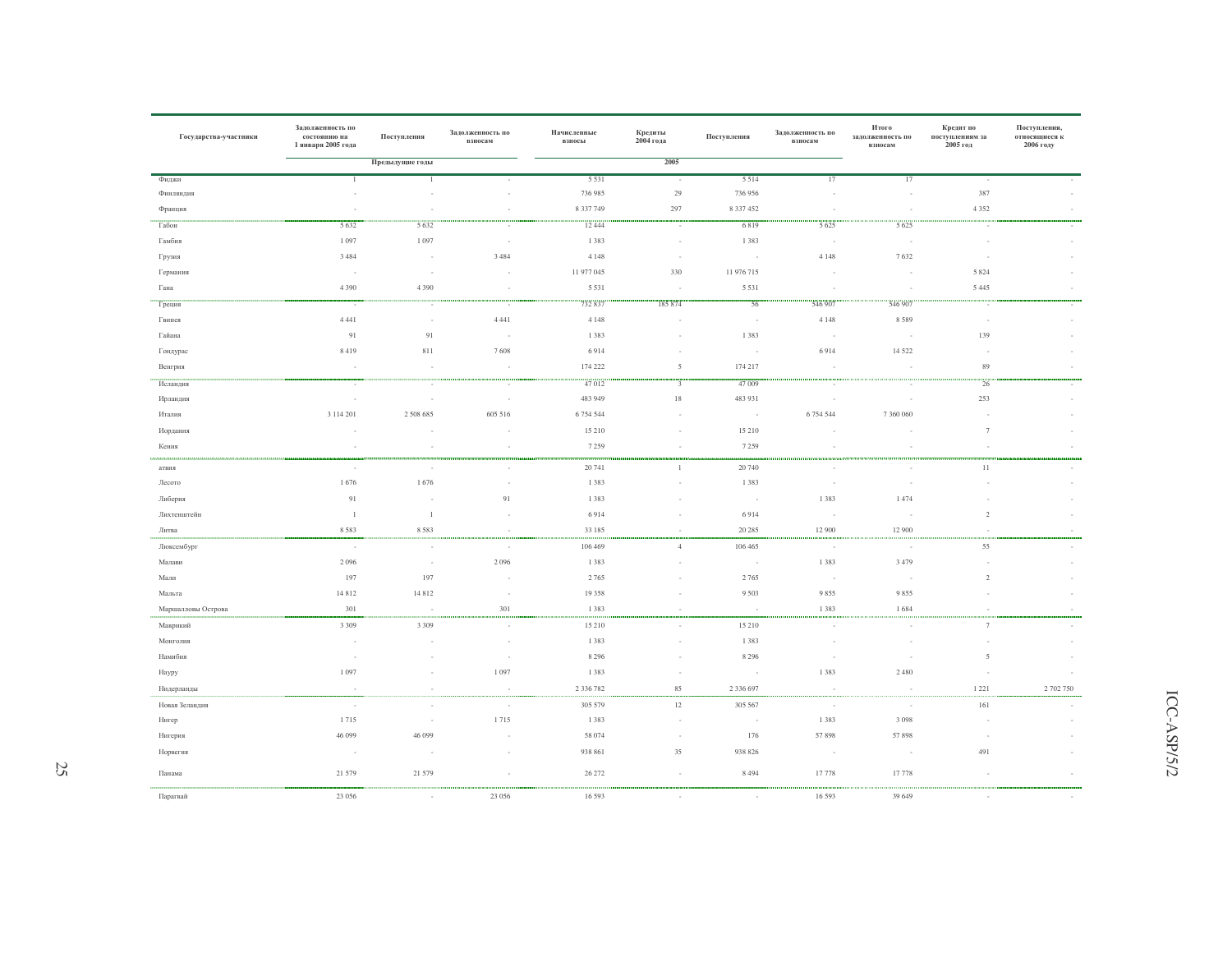| Государства-участники                      | Задолженность по<br>состоянию на<br>1 января 2005 года | Поступления | Задолженность по<br>взносам | Начисленные<br>взносы | Кредиты<br>2004 года     | Поступления              | Задолженность по<br>взносам | Итого<br>задолженность по<br>взносам | Кредит по<br>поступлениям за<br>2005 год | Поступления,<br>относящиеся к<br>2006 году |
|--------------------------------------------|--------------------------------------------------------|-------------|-----------------------------|-----------------------|--------------------------|--------------------------|-----------------------------|--------------------------------------|------------------------------------------|--------------------------------------------|
|                                            | Предыдущие годы                                        |             |                             |                       | 2005                     |                          |                             |                                      |                                          |                                            |
| Перу                                       | 174 044                                                | 73 065      | 100 979                     | 127 209               | ×                        | $\sim$                   | 127 209                     | 228 188                              | $\sim$                                   |                                            |
| Польша                                     |                                                        |             | $\overline{\phantom{a}}$    | 637 430               | 23                       | 637 407                  |                             | ٠                                    | 332                                      | 737 259                                    |
| Португалия                                 |                                                        |             | ×                           | 649 874               | 24                       | 649 850                  |                             | ×                                    | 340                                      | $\overline{\phantom{a}}$                   |
| Республика Корея                           | 823 162                                                | 823 162     |                             | 2 483 350             | ٠                        | 2 483 350                |                             |                                      | 1 207                                    |                                            |
| Румыния                                    | 42 724                                                 | 42 724      |                             | 82 963                | $\sim$                   | 82 963                   |                             |                                      | 40                                       |                                            |
| Сент-Винсент и Гренадины                   | 300                                                    |             | 300                         | 1 3 8 3               |                          | $\sim$                   | 1 3 8 3                     | 1683                                 | ٠                                        |                                            |
| Самоа                                      | $\sim$                                                 |             |                             | 1 3 8 3               | ٠                        | 1383                     |                             | ٠                                    | 747                                      |                                            |
| Сан-Марино                                 | 3 2 9 3                                                | 3 2 9 3     |                             | 4 1 4 8               | ×                        | 4 1 4 8                  |                             |                                      | $\overline{2}$                           |                                            |
| Сенегал                                    | 1601                                                   | 1601        |                             | 6914                  |                          | 5 3 1 6                  | 1598                        | 1598<br>                             | ×                                        |                                            |
| Сербия и Черногория                        | 13 985                                                 | 13 985      |                             | 26 27 2               |                          | $\overline{\phantom{a}}$ | 26 27 2                     | 26 27 2                              | $\overline{a}$                           |                                            |
| Сьерра-Леоне                               | 1097                                                   | $\sim$      | 1097                        | 1383                  | ٠                        | $\sim$                   | 1383                        | 2 4 8 0                              | ٠                                        |                                            |
| Словакия                                   | $\sim$                                                 | $\sim$      |                             | 70 518                | ×                        | 70 518                   |                             |                                      | 34                                       | $\sim$                                     |
| Словения                                   | 90 003                                                 | 90 003      |                             | 113 382               | $\overline{\phantom{a}}$ | 113 382                  |                             | ٠                                    | 60                                       | ×                                          |
| Южная Африка                               | 11 198                                                 | 11 198      | ٠                           | 403 752               | $\overline{\phantom{a}}$ | 403 752                  |                             | ٠                                    | 196                                      | ×                                          |
| Испания                                    |                                                        |             |                             | 3 484 432             | 124                      | 3 4 8 4 3 0 8            |                             | ٠                                    | 1817                                     | ×                                          |
| Швеция                                     |                                                        |             | $\overline{\phantom{a}}$    | 1 379 946             | 50                       | 1 379 896                |                             | ٠                                    | 721                                      | $\sim$                                     |
| Швейцария                                  | $\overline{\phantom{a}}$                               |             | $\overline{\phantom{a}}$    | 1 655 106             | 58                       | 1 655 048                |                             | $\sim$                               | 803                                      | ×                                          |
| Таджикистан                                | 1715                                                   | 593         | 1 1 2 2                     | 1 3 8 3               | ٠                        | $\sim$                   | 1383                        | 2 5 0 5                              |                                          |                                            |
| Бывшая югославская Республика<br>Македония | 4 0 5 2                                                | 4 0 5 2     | $\overline{\phantom{a}}$    | 8 2 9 6               | $\sim$                   | 2058                     | 6 2 3 8                     | 6 2 3 8                              |                                          |                                            |
| Тимор-Лешти                                | 1 0 9 9                                                | $\sim$      | 1 0 9 9                     | 1383                  | $\sim$                   | $\sim$                   | 1 3 8 3                     | .<br>2 4 8 2                         |                                          |                                            |
| Тринидад и Тобаго                          | 6469                                                   | 6469        | ٠.                          | 30 4 20               | ×                        | 17 207                   | 13 21 3                     | 13 21 3                              |                                          |                                            |
| Уганда                                     | 5974                                                   | $\sim$      | 5974                        | 8 2 9 6               | $\overline{\phantom{a}}$ | $\sim$                   | 8 2 9 6                     | 14 270                               | $\overline{\phantom{a}}$                 |                                            |
| Соединенное Королевство                    | $\sim$                                                 |             | $\sim$                      | 8 471 872             | 304                      | 8 471 568                | $\sim$                      | $\sim$                               | 4 4 2 6                                  |                                            |
| Объединенная Республика Танзания           | 6586                                                   |             | 6586                        | 8 2 9 6               | ٠                        | $\sim$                   | 8 2 9 6                     | 14 8 8 2                             |                                          |                                            |
| Уругвай                                    | 102 271                                                | 9778        | 92 493                      | 66 370                | $\sim$                   | $\sim$                   | 66 370                      | 158 863                              |                                          |                                            |
| Венесуэла                                  | 187 691                                                | 187 691     | $\overline{\phantom{a}}$    | 236 444               |                          | 3886                     | 232 558                     | 232 558                              |                                          | $\overline{\phantom{a}}$                   |
| Замбия                                     | 417                                                    | $\sim$      | 417                         | 2765                  | ٠                        | $\sim$                   | 2 7 6 5                     | 3 1 8 2                              |                                          | $\overline{\phantom{a}}$                   |
| Итого (99 государств-участников)           | 10 258 340                                             | 6 607 454   | 3 650 886                   | 66 891 200            | 242 080                  | 55 154 323               | 11 494 797                  | 15 145 683                           | 91 692                                   | 3 440 009                                  |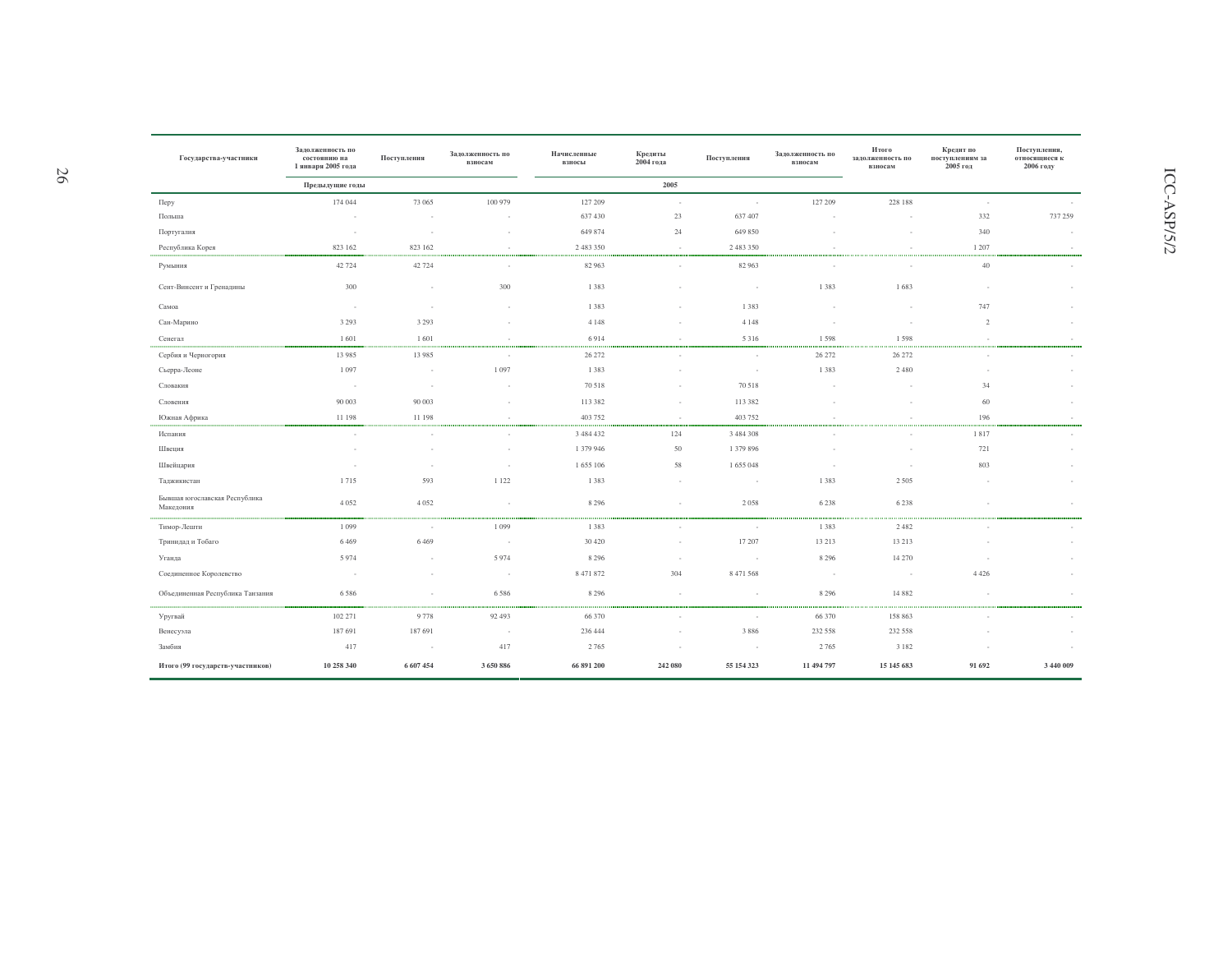#### Международный уголовный суд Состояние Фонда оборотных средств на 31 декабря 2005 года (в евро)

|                                                                         | 2005          | 2004          |
|-------------------------------------------------------------------------|---------------|---------------|
| Остаток на начало финансового периода                                   | 4 207 170     | 1 766 284     |
| Поступления/(возмещения)                                                |               |               |
| Поступления от государств-участников                                    | 1 0 6 9 6 1 3 | 2 440 886     |
| Изъятия                                                                 |               |               |
| Остаток на 31 декабря                                                   | 5 276 783     | 4 207 170     |
|                                                                         |               |               |
| Установленный уровень                                                   | 5 574 300     | 4 4 2 5 0 0 0 |
| Минус: суммы, причитающиеся от государств-<br>участников (приложение 3) | 297 517       | 217830        |
| Остаток на 31 декабря                                                   | 5 276 783     | 4 207 170     |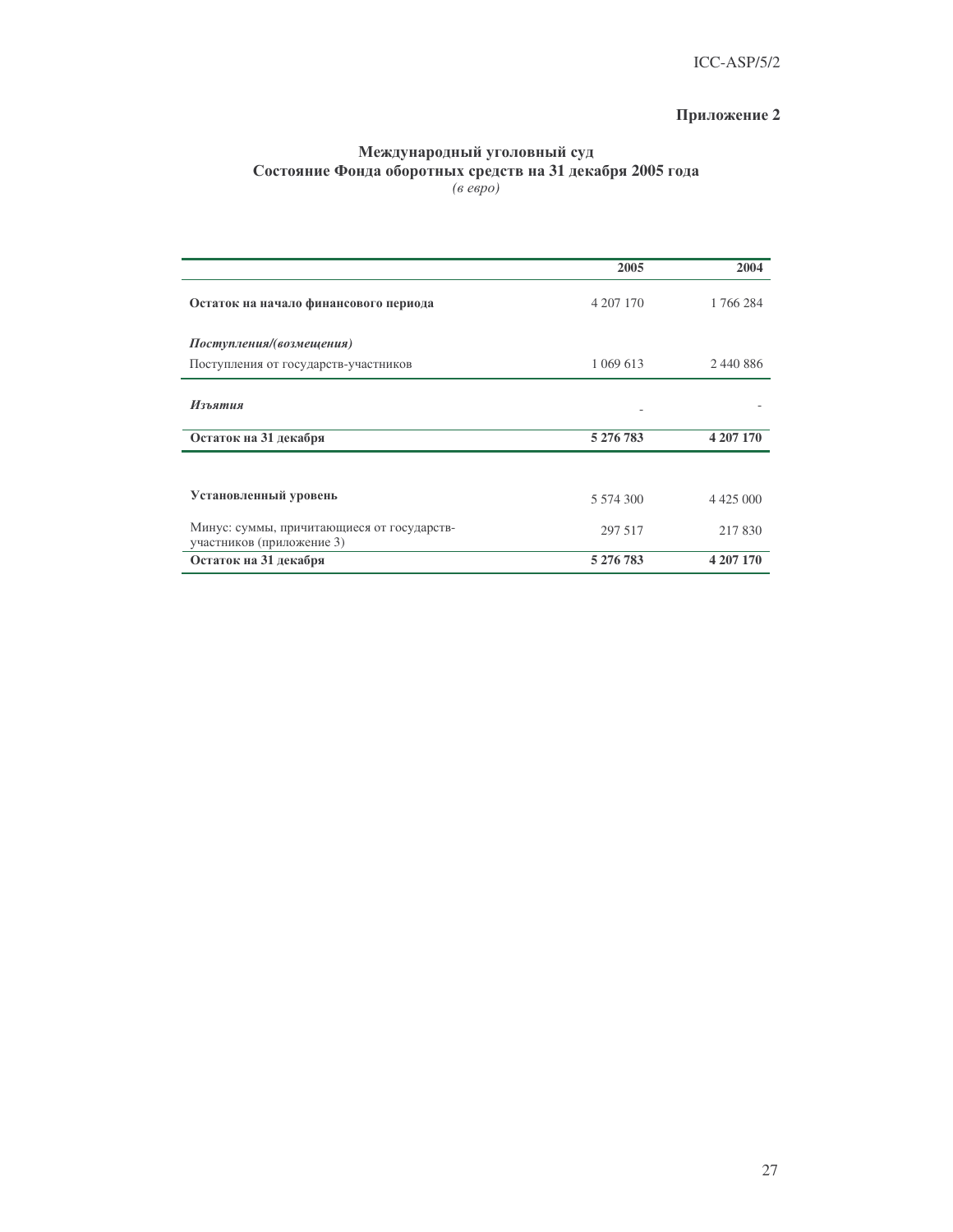## Международный уголовный суд Положение с авансовыми выплатами в Фонд оборотных средств по состоянию на 31 декабря 2005 года

 $($  e  $e$ 

| Государства-участники            | Фонд<br>оборотных<br>средств | Кумулятивные<br>платежи  | Задолженность | Поступления в<br>2006 году |
|----------------------------------|------------------------------|--------------------------|---------------|----------------------------|
| Афганистан                       | 230                          | 230                      | J.            |                            |
| Албания                          | 575                          | 458                      | 117           |                            |
| Андорра                          | 575                          | 575                      | ×.            |                            |
| Антигуа и Барбуда                | 346                          |                          | 346           |                            |
| Аргентина                        | 110 102                      | 43 740                   | 66 362        |                            |
| Австралия                        | 183 350                      | 183 350                  |               |                            |
| Австрия                          | 98 932                       | 98 932                   |               |                            |
| Барбадос                         | 1 1 5 2                      | 1 1 5 2                  |               |                            |
| Бельгия                          | 123 117                      | 123 117                  |               |                            |
| Белиз                            | 115                          | 115                      |               |                            |
| Бенин                            | 230                          | 230                      |               |                            |
| Боливия                          | 1 0 3 6                      | 302                      | 734           |                            |
| Босния и Герцеговина             | 345                          | 345                      |               |                            |
| Ботсвана                         | 1 3 8 2                      | 1 3 8 2                  |               |                            |
| Бразилия                         | 175 404                      | 78 992                   | 96 412        |                            |
| Болгария                         | 1957                         | 1957                     |               |                            |
| Буркина-Фасо                     | 230                          |                          | 230           |                            |
| Бурунди                          | 115                          | 92                       | 23            |                            |
| Камбоджа                         | 230                          | 230                      |               |                            |
| Канада                           | 323 972                      | 323 972                  |               |                            |
| Центральноафриканская Республика | 115                          |                          | 115           |                            |
| Колумбия                         | 17851                        | 17851                    | J.            |                            |
| Конго                            | 115                          |                          | 115           |                            |
| Коста-Рика                       | 3 4 5 5                      | 2 7 4 5                  | 710           |                            |
| Хорватия                         | 4 2 6 1                      | 4 2 6 1                  |               |                            |
| Кипр                             | 4 4 9 1                      | 4 4 9 1                  | ٠             |                            |
| Демократическая Республика Конго | 345                          | 150                      | 195           |                            |
| Дания                            | 82 692                       | 82 692                   |               |                            |
| Джибути                          | 115                          | 115                      | ٠             |                            |
| Доминика                         | 115                          |                          | 115           |                            |
| Доминиканская Республика         | 4 0 3 1                      |                          | 4 0 3 1       |                            |
| Эквадор                          | 2 1 8 8                      | 1739                     | 449           |                            |
| Эстония                          | 1 3 8 2                      | 1 3 8 2                  |               |                            |
| Фиджи                            | 461                          | 461                      |               |                            |
| Финляндия                        | 61 38 6                      | 61 38 6                  |               |                            |
|                                  | 694 470                      | 694 470                  |               |                            |
| Франция                          |                              |                          |               |                            |
| 1 абон<br>Гамбия                 | 1 0 3 6<br>115               | 1 0 36<br>115            | ٠             |                            |
|                                  |                              |                          |               |                            |
| Грузия                           | 345<br>997 597               | 997 597                  | 345           |                            |
| Германия                         |                              |                          |               |                            |
| Гана                             | 461                          | 461                      |               |                            |
| Греция                           | 61 039                       | 61 039                   |               |                            |
| Гвинея                           | 346                          |                          | 346           |                            |
| Гайана                           | 115                          | 115                      |               |                            |
| Гондурас                         | 575                          | 151                      | 424           |                            |
| Венгрия                          | 14 5 11                      | 14 5 11                  |               |                            |
| Исландия<br>                     | 3 9 1 6                      | 3 9 1 6<br>,,,,,,,,,,,,, |               |                            |
| Ирландия                         | 40 310                       | 40 310                   |               |                            |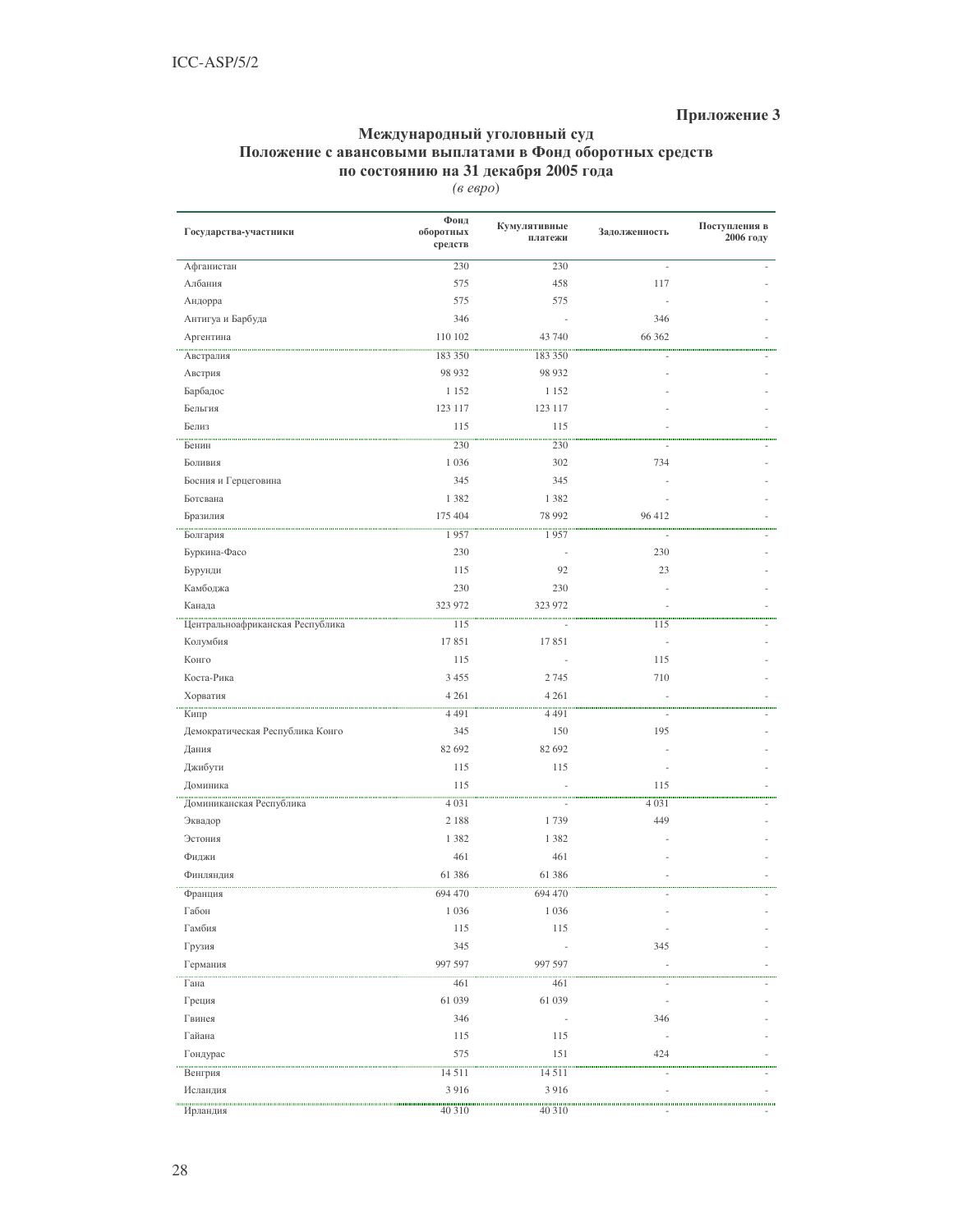| Государства-участники                   | Фонд<br>оборотных<br>средств | Кумулятивные<br>платежи | Задолженность | Поступления в<br>2006 году |
|-----------------------------------------|------------------------------|-------------------------|---------------|----------------------------|
| Италия                                  | 562 602                      | 447 011                 | 115 591       |                            |
| Иордания                                | 1 2 6 6                      | 1 2 6 6                 |               |                            |
| Кения                                   | 1 0 3 7                      | 1 0 3 7                 |               |                            |
| Латвия                                  | 1727                         | 1727                    |               |                            |
| Лесото                                  | 115                          | 115                     |               |                            |
| Либерия                                 | 115                          |                         | 115           |                            |
| Лихтенштейн                             | 575                          | 575                     |               |                            |
| Литва                                   | 2 7 6 4                      | 2 7 6 4                 |               |                            |
| Люксембург                              | 8868                         | 8868                    |               |                            |
| Малави                                  | 115                          |                         | 115           |                            |
| Мали                                    | 230                          | 230                     |               |                            |
| Мальта                                  | 1612                         | 1612                    |               |                            |
| Маршалловы Острова                      | 114                          | 91                      | 23            |                            |
| Маврикий                                | 1 2 6 6                      | 1 2 6 6                 |               |                            |
| Монголия                                | 115                          | 115                     |               |                            |
| Намибия                                 | 691                          | 691                     |               |                            |
| Haypy                                   | 115                          | 38                      | 77            |                            |
| Нидерланды                              | 194 636                      | 194 636                 |               | 30 592                     |
| Новая Зеландия                          | 25 452                       | 25 4 52                 |               |                            |
| Нигер                                   | 115                          |                         | 115           |                            |
| Нигерия                                 | 4 8 3 7                      | 4 8 3 7                 |               |                            |
| Норвегия                                | 78 201                       | 78 201                  |               |                            |
| Панама                                  | 2 1 8 8                      | 2 1 8 8                 |               |                            |
| Парагвай                                | 1 3 8 2                      |                         | 1 3 8 2       |                            |
| Перу                                    | 10 595                       | 5 4 7 1                 | 5 1 2 4       |                            |
| Польша                                  | 53 093                       | 53 093                  |               | 8 3 4 5                    |
| Португалия                              | 54 130                       | 54 130                  |               |                            |
| Республика Корея                        | 206 845                      | 206 845                 |               |                            |
| Румыния                                 | 6 9 1 1                      | 6 9 1 1                 |               |                            |
| Сент-Винсент и Гренадины                | 115                          | 92                      | 23            |                            |
| Самоа                                   | 115                          | 115                     |               |                            |
| Сан-Марино                              | 345                          | 345                     |               |                            |
| Сенегал                                 | 575                          | 575                     |               |                            |
| Сербия и Черногория                     | 2 1 8 8                      | 1737                    | 451           |                            |
| Сьерра-Леоне                            | 115                          | 38                      | 77            |                            |
| Словакия                                | 5 8 7 3                      | 5 8 7 3                 |               |                            |
| Словения                                | 9 4 4 3                      | 9 4 4 3                 |               |                            |
| Южная Африка                            | 33 629                       | 33 629                  |               |                            |
| Испания                                 | 290 228                      | 290 228                 |               |                            |
| Швеция                                  | 114 940                      | 114 940                 |               |                            |
| Швейцария                               | 137 858                      | 137 858                 |               |                            |
| Таджикистан                             | 115                          | 38                      | 77            |                            |
| Бывшая югославская Республика Македония | 691                          | 691                     |               |                            |
| Тимор-Лешти                             | 115                          | 38                      | 77            |                            |
| Тринидад и Тобаго                       | 2 5 3 4                      | 2 5 3 4                 |               |                            |
| Уганда                                  | 691                          | 549                     | 142           |                            |
| Соединенное Королевство                 | 705 641                      | 705 641                 |               |                            |
| Объединенная Республика Танзания        | 691                          | 151                     | 540           |                            |
| Уругвай                                 | 5 5 2 8                      | 3 0 5 7                 | 2471          |                            |
| Венесуэла                               | 19 694                       | 19 694                  |               |                            |
| Замбия                                  | 230                          | 182                     | 48            |                            |
| Всего (99 государств-участников)        | 5 574 300                    | 5 276 783               | 297 517       | 38 937                     |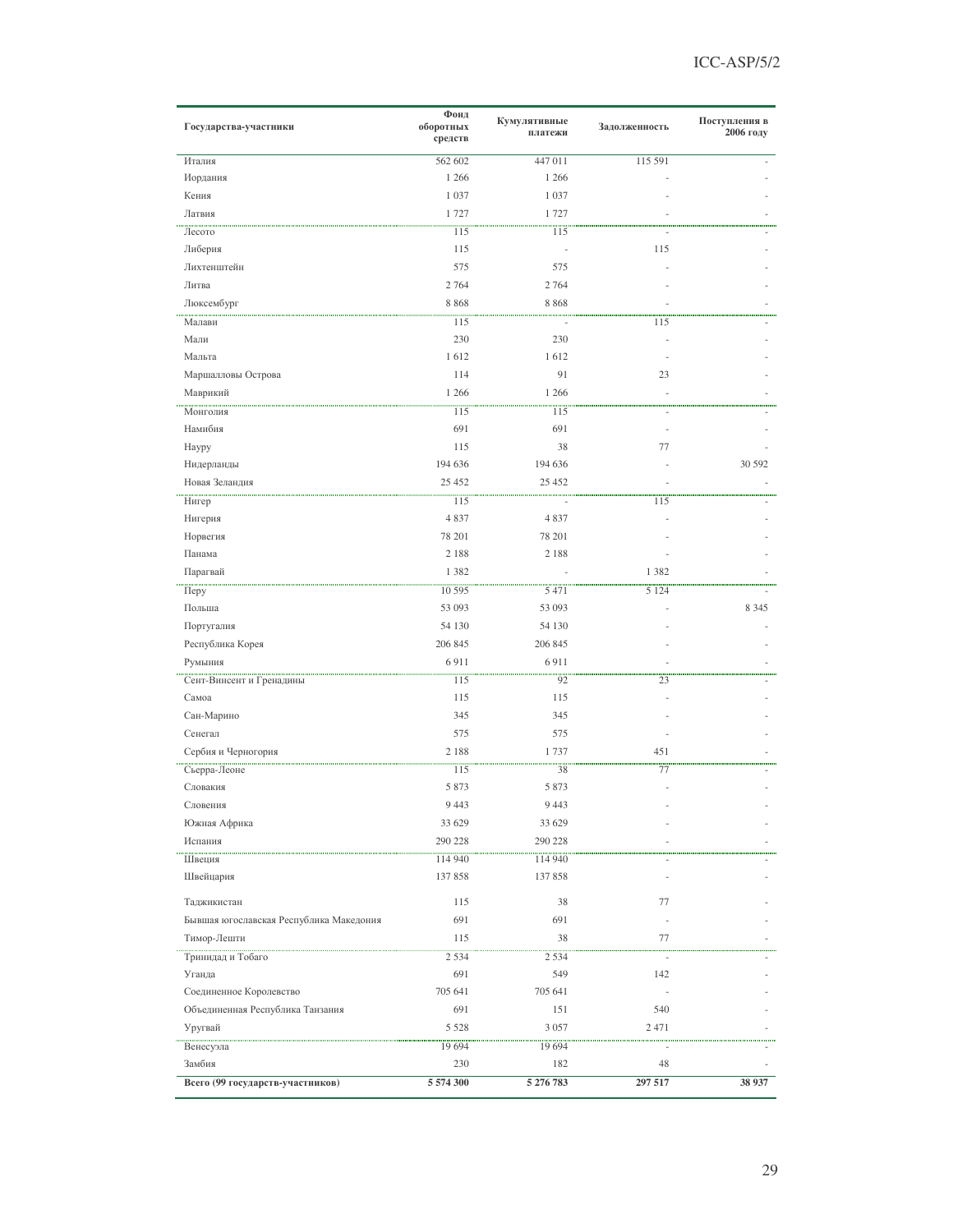## Международный уголовный суд Положение с избытком наличности по состоянию на 31 декабря 2005 года

(в евро)

|                                                                                     | 2005          | 2004          |
|-------------------------------------------------------------------------------------|---------------|---------------|
| Текущий год                                                                         |               |               |
| Поступления                                                                         |               |               |
| Поступления начисленных взносов                                                     | 55 396 403    | 44 656 176    |
| Разные поступления                                                                  | 1 1 1 4 8 3 9 | 800 881       |
|                                                                                     | 56 511 242    | 45 457 057    |
| Расходы                                                                             |               |               |
| Произведенные расходы                                                               | 42 597 280    | 31 713 889    |
| Непогашенные обязательства                                                          | 13 232 406    | 11 796 228    |
| Ассигнования на погашение пенсионных обязательств                                   | 8 000 000     |               |
|                                                                                     | 63 829 686    | 43 510 117    |
| Предварительный избыток/(дефицит) наличности                                        | (7318444)     | 1946940       |
| Взносы к получению                                                                  | 11 494 796    | 8 4 1 5 6 7 0 |
| Превышение/(недобор) поступлений над расходами<br>(Ведомость I)                     | 4 176 352     | 10 362 610    |
| Использование предварительного избытка/(дефицита) за<br>предыдущий год              |               |               |
| Предварительный избыток/(дефицит) за предыдущий год                                 | 1 946 940     | 6939599       |
| Плюс: поступление начисленных взносов за предыдущие                                 | 6 607 454     | 1 1 5 4 0 3 7 |
| периоды<br>Экономия по обязательствам за предыдущие периоды или<br>их аннулирование | 1469481       | 1 074 931     |
| Избыток/(дефицит) наличности за предыдущий год                                      | 10 023 875    | 9 168 567     |
| Итого, избыток наличности (Ведомость II)                                            | 14 200 227    | 19 531 177    |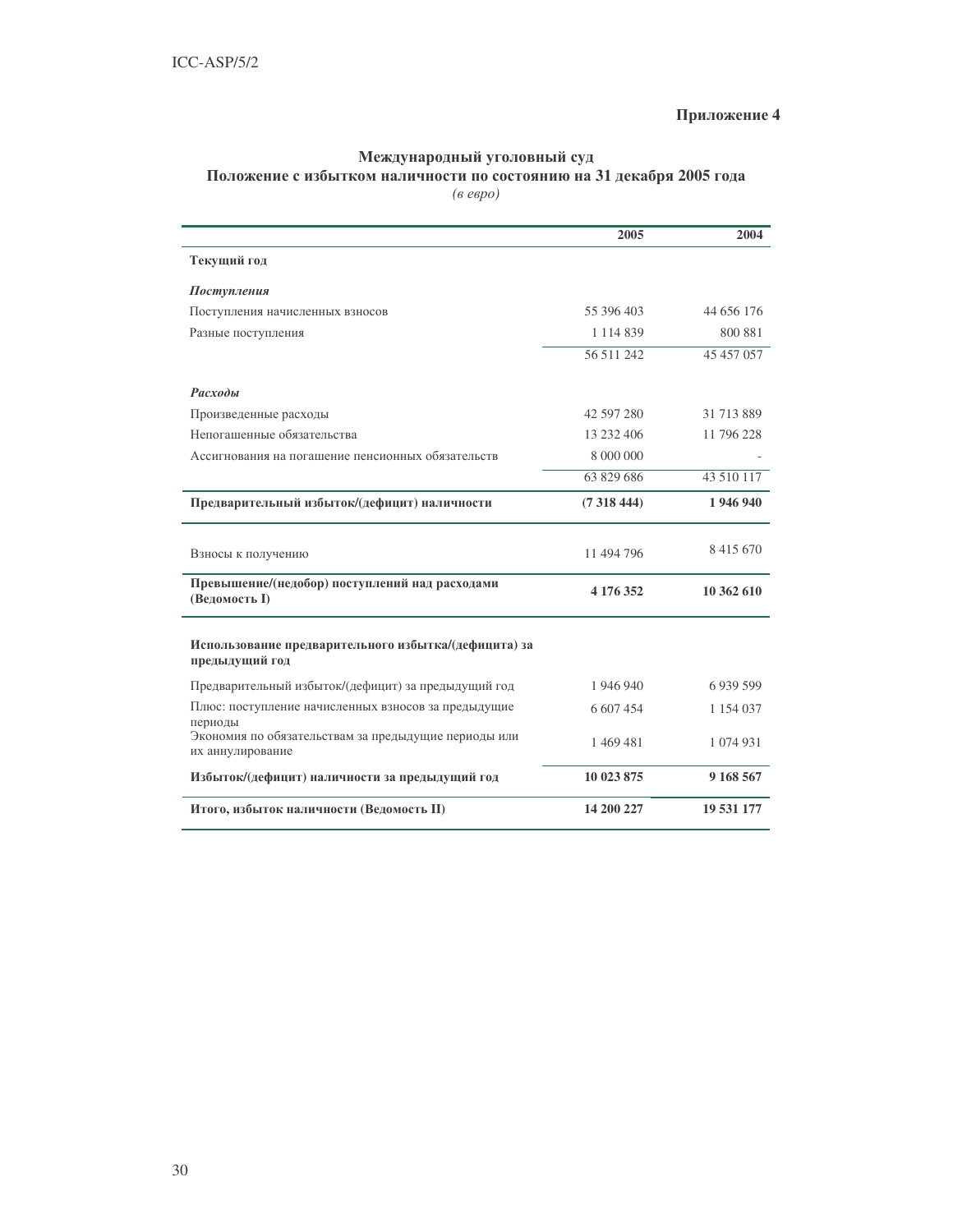# Международный уголовный суд<br>Доля средств государств-участников в избытке наличных средств за 2004 год  $(eeepo)$

| Государства-участники            | Шкала взносов за<br>2004 год | Избыток         |  |
|----------------------------------|------------------------------|-----------------|--|
| Афганистан                       | 0,00414                      | 415             |  |
| Албания                          | 0,01034                      | 1,037           |  |
| Андорра                          | 0,01034                      | 1,037           |  |
| Антигуа и Барбуда                | 0,00620                      | 622             |  |
| Аргентина                        | 1,97714                      | 198,186         |  |
| Австралия                        | 3,29248                      | 330,034         |  |
| Австрия                          | 1,77653                      | 178,077         |  |
| Барбадос                         | 0,02068                      | 2,073           |  |
| Бельгия                          | 2,21084                      | 221,612         |  |
| Белиз                            | 0,00207                      | 207             |  |
| Бенин                            | 0,00414                      | 415             |  |
| Боливия                          | 0,01861                      | 1,866           |  |
| Босния и Герцеговина             | 0,00620                      | 622             |  |
| Ботсвана                         | 0,02482                      | 2,488           |  |
| Бразилия                         | 3,14977                      | 315,729         |  |
| Болгария                         | 0,03516                      | 3,524           |  |
| Буркина Фасо                     | 0,00207                      | 207             |  |
| Бурунди                          | 0,00017                      | 17              |  |
| Камбоджа                         | 0,00414                      | 415             |  |
| Канада                           | 5,81767                      | 583,156         |  |
| Центральноафриканская Республика | 0,00207                      | 207             |  |
| Колумбия                         | 0,32056                      | 32,133          |  |
| Конго                            | 0,00086                      | 86              |  |
| Коста-Рика                       | 0,06204                      | 6,219           |  |
| Хорватия                         | 0,07652                      | 7,670           |  |
| Кипр                             | 0,08066                      | 8,085           |  |
| Демократическая Республика Конго | 0,00620                      | 622             |  |
| Дания                            | 1,48492                      | 148,847         |  |
| Джибути                          | 0,00207                      | 207             |  |
| Доминика                         | 0,00207                      | 207             |  |
| Эквадор                          | 0,03929                      | 3,939           |  |
| Эстония                          | 0,02482                      | 2,488           |  |
| Фиджи                            | 0,00827                      | 829             |  |
| Финляндия                        | 1,10232                      | 110,495         |  |
| Франция                          | 12,47087                     | 1,250,065       |  |
| Габон                            | 0,01861                      | 1,866           |  |
| Гамбия                           | 0,00207                      | 207             |  |
| Грузия                           | 0,00620                      | 622             |  |
| Германия                         | 17,91421                     | 1,795,698       |  |
| Гана                             | 0,00827                      | 829             |  |
| Греция                           | 1,09611                      | 109,873         |  |
| Гвинея                           | 0,00620                      | 622             |  |
| Гайана                           | 0,00017                      | 17              |  |
|                                  |                              |                 |  |
| Гондурас<br>Венгрия              | 0,01034<br>0,26059           | 1,037<br>26,121 |  |
|                                  |                              |                 |  |
| Исландия                         | 0,07032                      | 7048            |  |
| Ирландия                         | 0,72385                      | 72 558          |  |
| Италия                           | 10,10286                     | 1 012 698       |  |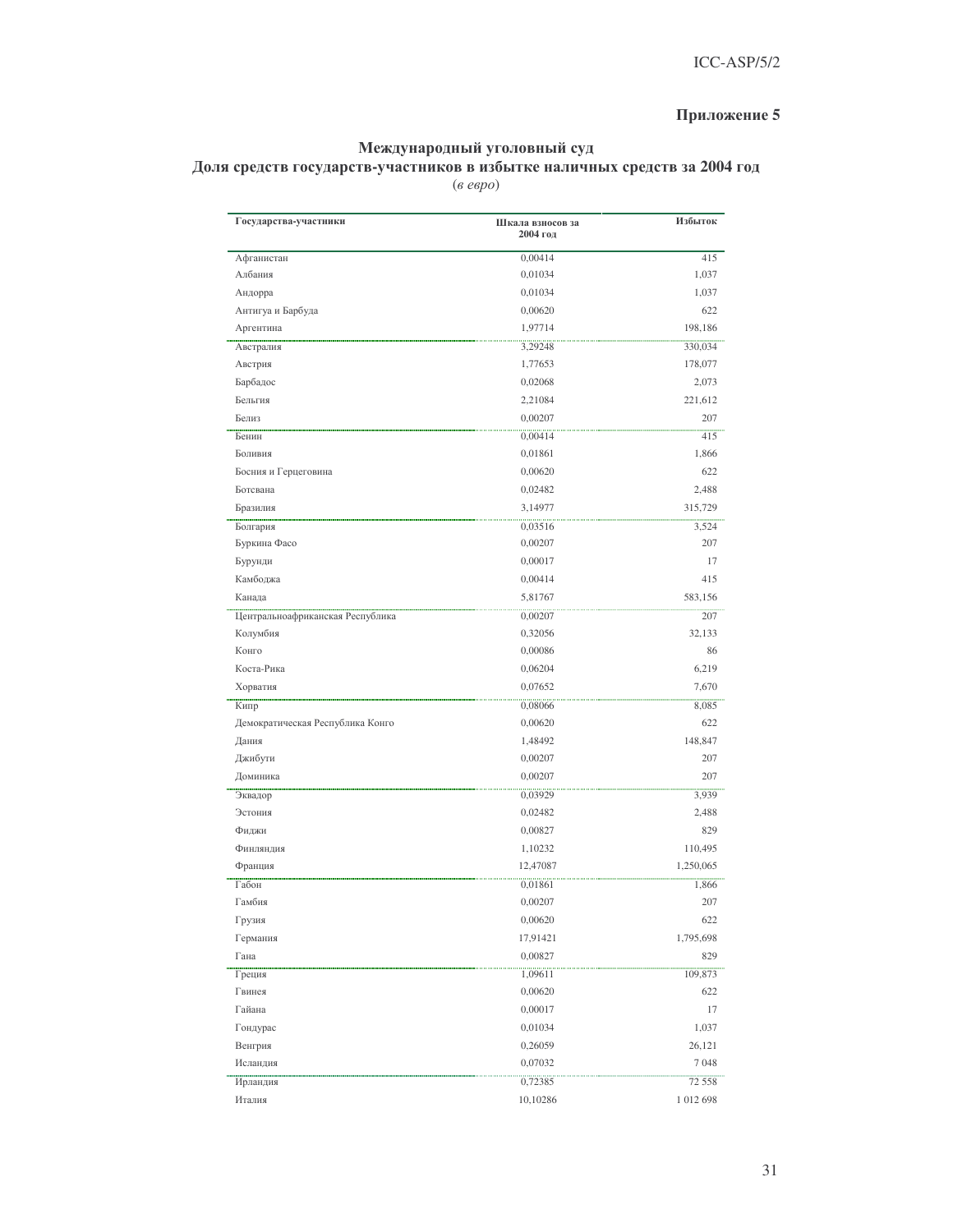| Государства-участники                   | Шкала взносов за<br>2004 год | Избыток        |
|-----------------------------------------|------------------------------|----------------|
|                                         |                              |                |
| Иордания                                | 0,02275                      | 2 2 8 0        |
| Латвия                                  | 0,03102                      | 3 1 1 0        |
| Лесото                                  | 0,00207                      | 207            |
| Либерия                                 | 0,00017                      | 17             |
| Лихтенштейн                             | 0,01034                      | 1 0 3 7        |
| Литва                                   | 0,04964                      | 4975           |
| Люксембург                              | 0,15925                      | 15 963         |
| Малави                                  | 0,00207                      | 207            |
| Мали                                    | 0,00414                      | 415            |
| Мальта                                  | 0,02895                      | 2902           |
| Маршалловы Острова                      | 0,00207                      | 207            |
| Маврикий                                | 0,02275                      | 2 2 8 0        |
| Монголия                                | 0,00207                      | 207            |
| Намибия                                 | 0,01241                      | 1 2 4 4        |
| Haypy                                   | 0,00207                      | 207            |
| Нидерланды                              | 3,49515                      | 350 350        |
| Новая Зеландия                          | 0,45706                      | 45 815         |
| Нигер                                   | 0,00207                      | 207            |
| Нигерия                                 | 0,08686                      | 8707           |
| Норвегия                                | 1,40427                      | 140 762        |
| Панама                                  | 0,03929                      | 3 9 3 9        |
| Парагвай                                | 0,02482                      | 2488           |
| Перу                                    | 0,19027                      | 19 072         |
| Польша                                  | 0,95341                      | 95 569         |
| Португалия                              | 0,97202                      | 97 435         |
| Республика Корея                        | 3,71438                      | 372 324        |
| Румыния                                 | 0,12409                      | 12 4 38        |
| Сент-Винсент и Гренадины                | 0,00207                      | 207            |
| Самоа                                   | 0,00207                      | 207            |
| Сан-Марино                              | 0,00620                      | 622            |
| Сенегал                                 | 0,01034                      | 1037           |
| Сербия и Черногория                     | 0,03929                      | 3939           |
| Сьерра-Леоне                            | 0,00207                      | 207            |
| Словакия                                | 0,10548                      | 10 573         |
| Словения                                | 0,16959                      | 16 9 9 9       |
| Южная Африка                            | 0,60390                      | 60 534         |
| Испания                                 | 5,21171                      | 522 415        |
| Швеция                                  | 2,06400                      | 206 893        |
|                                         |                              |                |
| Швейцария<br>Таджикистан                | 2,47556                      | 248 147        |
|                                         | 0,00207                      | 207<br>1 2 4 4 |
| Бывшая югославская Республика Македония | 0,01241                      |                |
| Тимор-Лешти                             | 0,00207                      | 207            |
| Тринидад и Тобаго                       | 0,04550                      | 4561           |
| Уганда                                  | 0,01241                      | 1 2 4 4        |
| Соединенное Королевство                 | 12,67148                     | 1 270 174      |
| Объединенная Республика Танзания        | 0,01241                      | 1 2 4 4        |
| Уругвай                                 | 0,09927                      | 9951           |
| Венесуэла                               | 0,35365                      | 35 450         |
| Замбия                                  | 0,00414                      | 415            |
| Всего (97 государств-участников)        | 100,00000                    | 10 023 875     |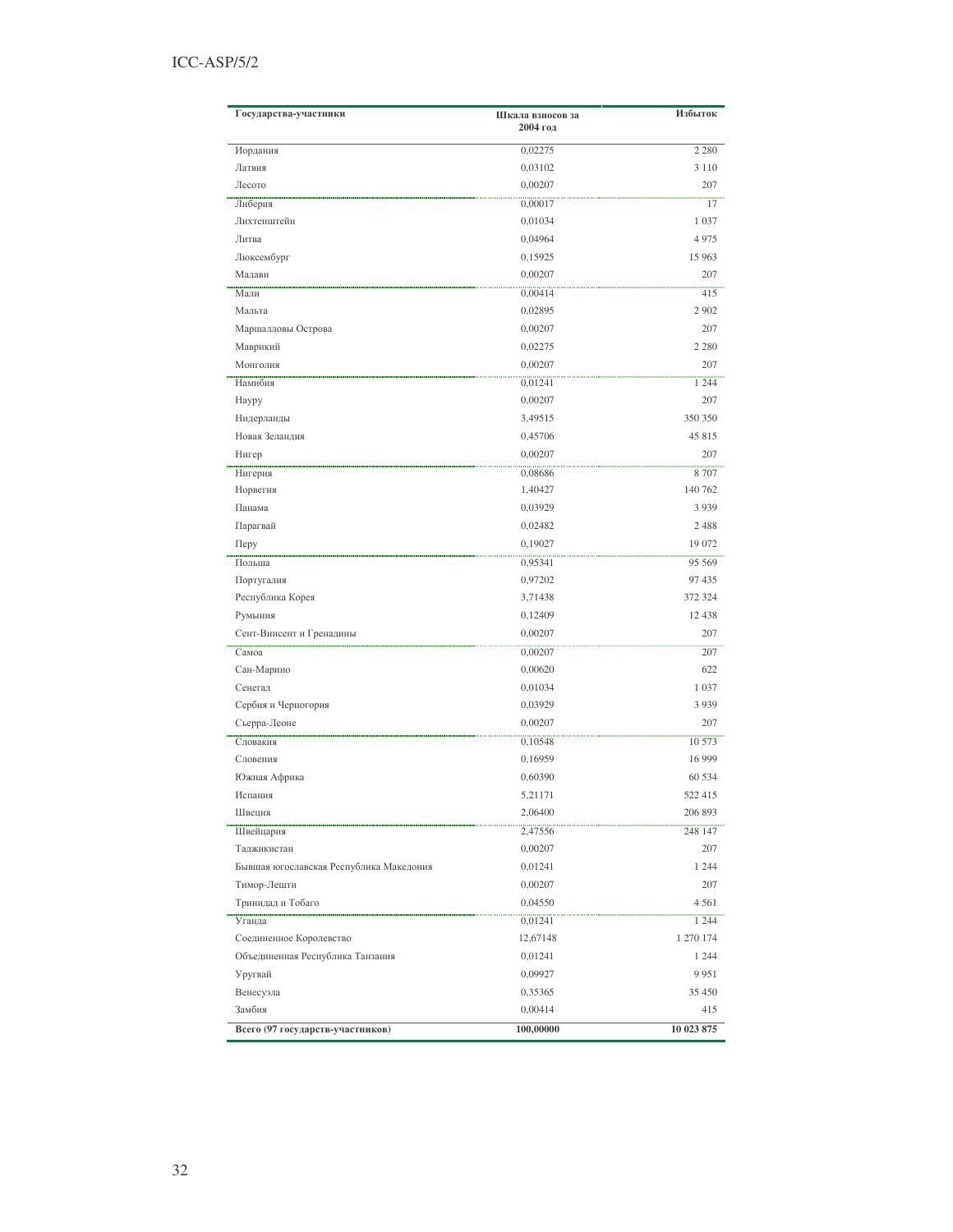#### Международный уголовный суд Положение с добровольными взносами по состоянию на 31 декабря 2005 года (в евро)

| Проект                                                              | Плательшик              | Объявленные<br>взносы | Полученная<br>сумма | Непогашенная<br>сумма | Возмешение |
|---------------------------------------------------------------------|-------------------------|-----------------------|---------------------|-----------------------|------------|
| Программа для стажеров/посещающих Суд<br>специалистов               | Европейская комиссия    | 1 426 059             | 1 422 032           | 4 0 27                |            |
|                                                                     | Финляндия               | 79 818                | 79 818              |                       |            |
|                                                                     | Норвегия                | 164 691               | 164 691             |                       |            |
|                                                                     | Канада                  |                       |                     |                       | (1399)     |
|                                                                     |                         | 1670568               | 1 666 541           | 4 0 27                | (1399)     |
| Наименее развитые страны                                            | Мексика                 | ä,                    | 7692                |                       |            |
|                                                                     | Тринидад и Тобаго       |                       | 8 2 7 0             |                       |            |
|                                                                     | Соединенное Королевство |                       | 21 963              |                       |            |
|                                                                     | Ирландия                |                       | 15 000              |                       |            |
|                                                                     | Швейцария               |                       | 9 9 9 0             |                       |            |
|                                                                     |                         |                       | 62 915              |                       |            |
| Помощь в проведении МУС анализа и<br>расследования в Дарфуре, Судан | Канада                  | 149 590               | 149 590             |                       |            |
| Поддержка расследования в Дарфуре, Судан                            | Дания                   | 267 746               | 267 746             |                       |            |
| Программа укрепления судебного потенциала<br>(Общий целевой фонд)   | Нидерланды              | 15 000                | 15 000              |                       |            |
| Проект по юридическим инструментам МУС<br>(матрица по делам)        | Финляндия               | 94 063                | 94 063              |                       |            |
| Итого, добровольные взносы                                          |                         | 2 196 967             | 2 2 5 5 8 5 5       | 4 0 27                | (1399)     |

33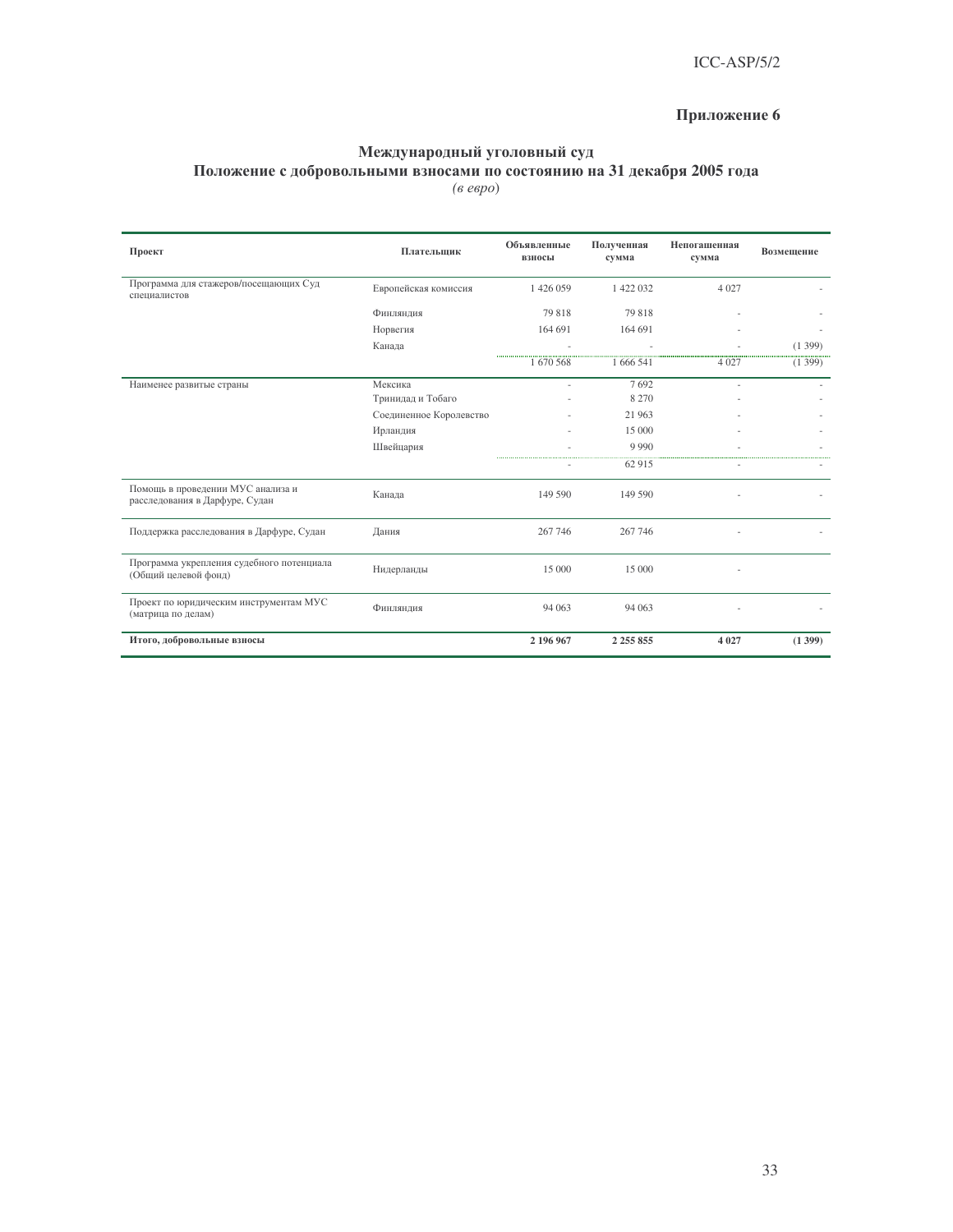#### Международный уголовный суд Состояние целевых фондов на 31 декабря 2005 года  $($ вевро $)$

| Целевой фонд                                                        | Перенесенные<br>остатки по<br>состоянию на<br>1 января а/ | Поступления   | Платежи   | Непогашенные<br>обязательства | Итого, расходы           | Начисленные<br>проценты | Экономия по<br>обязательствам за<br>предыдущие<br>периоды или их<br>аннулирование | Возмещения<br>донорам | Своболные от<br>обязательств<br>остатки |
|---------------------------------------------------------------------|-----------------------------------------------------------|---------------|-----------|-------------------------------|--------------------------|-------------------------|-----------------------------------------------------------------------------------|-----------------------|-----------------------------------------|
| Общий целевой фонд                                                  | 30 096                                                    | 15 000        | 15 021    | ٠                             | 15 021                   | 739                     |                                                                                   | $\sim$                | 30 814                                  |
| Программа для стажеров и посещающих Суд<br>специалистов             | 335 157                                                   | 1 666 541     | 1 033 244 | 31 179                        | 1 064 423                | 10 107                  | 11581                                                                             | 1 3 9 9               | 957 564                                 |
| Пропагандистский видеоматериал о МУС                                | 35 30 5                                                   |               |           |                               | $\overline{\phantom{a}}$ | 772                     |                                                                                   |                       | 36 077                                  |
| Библиотека для потерпевших и свидетелей                             | 12 4 6 9                                                  | $\sim$        | 13 888    | $\sim$                        | 13888                    | 245                     | 2 5 8 5                                                                           |                       | 1411                                    |
| Кампания информирования о мандате в отношении<br>потерпевших        | 106 326                                                   | ٠             | 18418     | 17 25 2                       | 35 670                   | 2 1 3 9                 |                                                                                   | $\sim$                | 72 795                                  |
| Наименее развитые страны                                            | 155 364                                                   | 62 915        | 57 371    | 31 752                        | 89 123                   | 3737                    | 1 200                                                                             | $\sim$                | 134 093                                 |
| Помощь в проведении МУС анализа и расследования в<br>Дарфуре, Судан | н.                                                        | 149 590       | 130 034   | 36 552                        | 166 586                  | 1 1 6 6                 |                                                                                   | $\sim$                | $(15830)$ b/                            |
| Поддержка расследования в Дарфуре, Судан                            | $\sim$                                                    | 267 746       | 36 166    | 106 050                       | 142 216                  | 2 2 6 3                 |                                                                                   | $\sim$                | 127 793                                 |
| Проект по юридическим инструментам МУС (матрица<br>по делам)        | ×.                                                        | 94 063        |           |                               | $\overline{\phantom{a}}$ | 374                     |                                                                                   | ٠                     | 94 437                                  |
| Итого                                                               | 674 717                                                   | 2 2 5 5 8 5 5 | 1 304 142 | 222 785                       | 1526927                  | 21 5 42                 | 15 366                                                                            | 1399                  | 1 439 154                               |

а/ Перенесенные остатки были скорректированы, с тем чтобы показать проценты, начисленные по состоянию на 1 января 2005 года и составившие в общей сложности 20 486 евро.

b/ По состоянию на 31 декабря 2005 года свободные от обязательств остатки свидетельствуют о наличии отрицательного сальдо ввиду того факта, что общие расходы включают непогашенные обязательства. В феврале 2006 года от донора в соответствии с договоренностью были получены дополнительные средства в размере 162 822 евро. Целевой фонд был закрыт 31 марта 2006 года с общей суммой расходов 295 894 евро.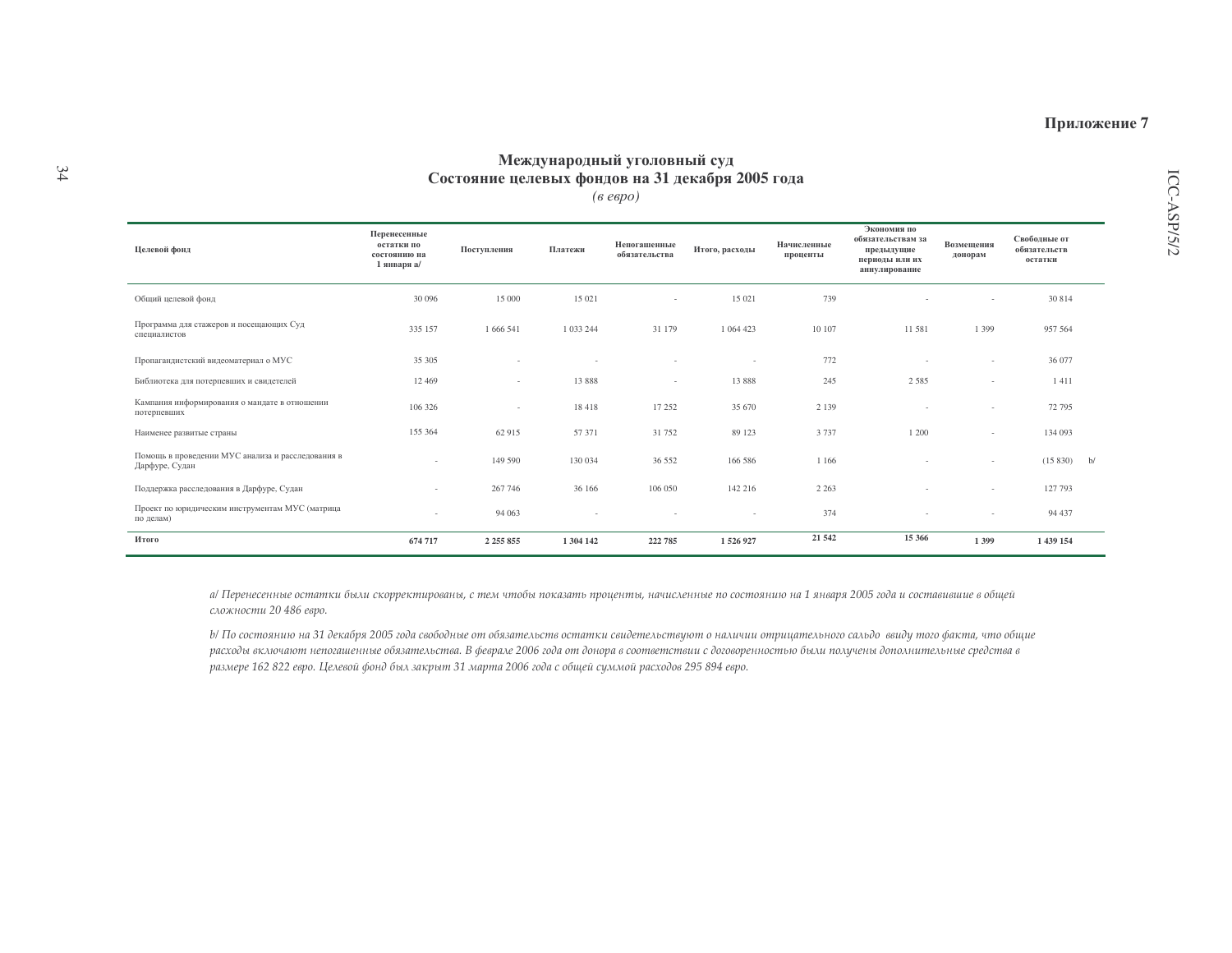## Примечания к финансовым ведомостям

#### $\mathbf{1}$ Международный уголовный суд и его задачи

Международный уголовный суд (МУС) является постоянным  $1.1$ учреждением и обладает полномочиями по осуществлению своей юрисдикции в отношении лиц, совершивших самые серьезные преступления, вызывающие озабоченность международного сообщества (геноцид, преступления против человечности, военные преступления и преступления агрессии - после их официального определения). Суд имеет четыре органа: Президиум, Палаты (состоящие из Апелляционного отделения, Судебного отделения и Отделения предварительного производства), Канцелярия Прокурора и Секретариат. Своей резолюцией ICC-ASP/2/Res.3, принятой в сентябре 2003 года, Ассамблея государств-участников учредила Секретариат Ассамблеи государствучастников (Секретариат), который должен был приступить к работе 1 января 2004 года. При выполнении своих задач органы Суда руководствуются рамками, определенными в Римском статуте, Правилах процедуры и доказывания и других соответствующих документах.

Ниже приводятся задачи каждого органа Суда:

#### $a)$ Президиум

- і) обеспечение надлежащего управления делами Суда путем надзора со стороны руководства, координации и сотрудничества;
- іі) надзор за справедливым, открытым и эффективным ведением судопроизводства и оказание ему поддержки и выполнение всех исключительных судебных функций, возложенных на Президиум;
- ііі) расширение глобального понимания и поддержки работы МУС путем представления Суда на международной арене.

#### $\mathbf{b}$ ) Палаты

і) обеспечение проведения справедливого, эффективного и открытого судопроизводства, гарантирующего соблюдение прав всех сторон.

#### $\mathbf{c}$ Канцелярия Прокурора

- і) поощрение национальных усилий и международного сотрудничества в целях предотвращения преступлений геноцида, преступлений против человечности и военных преступлений и наказания за них:
- іі) расследование и судебное преследование в связи с такими преступлениями, как геноцид, преступления Против человечности и военные преступления;
- iii) формирование всеобщего консенсуса в отношении принципов и целей Римского статута.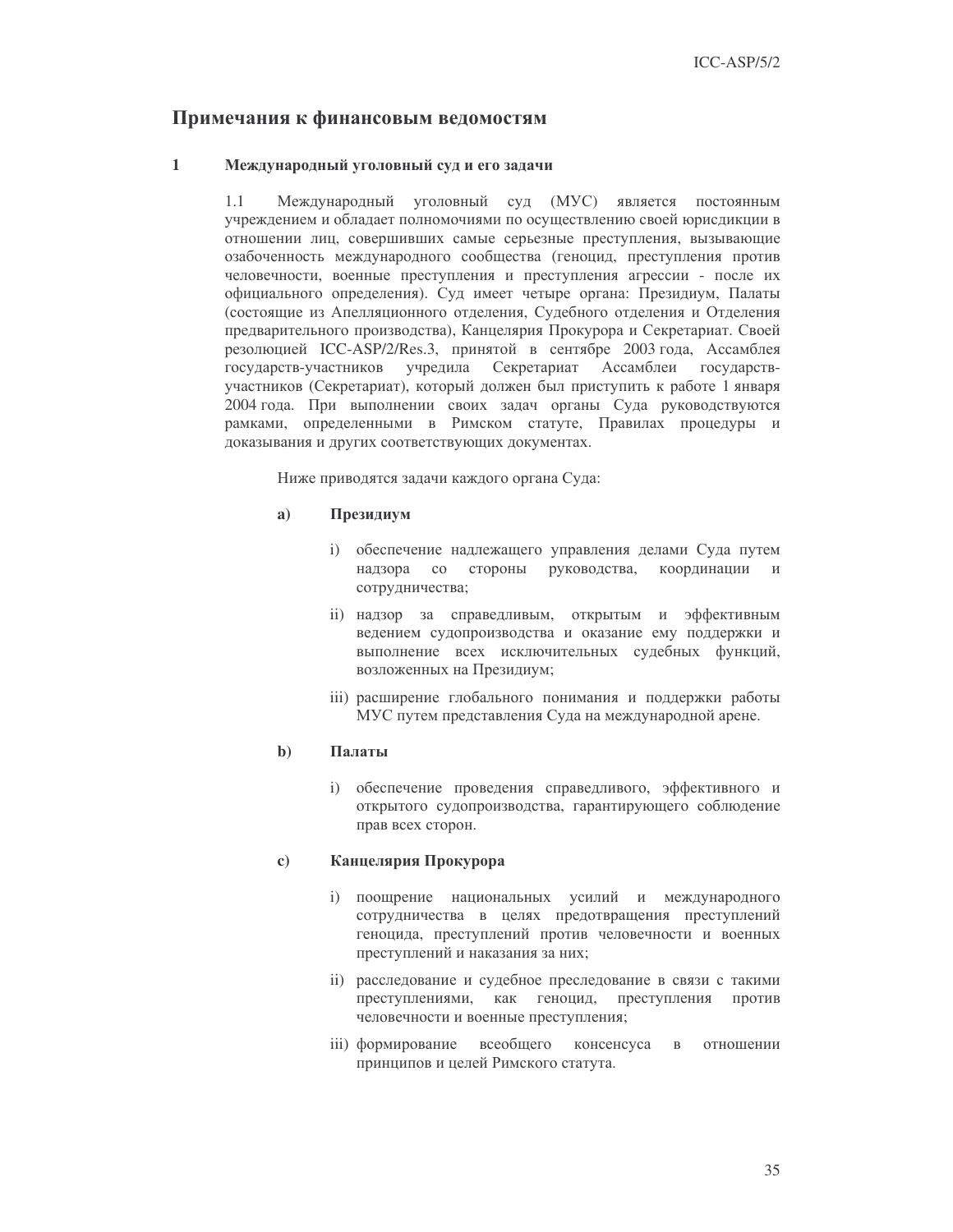#### $\mathbf{d}$ Секретариат

і) оказание действенных, эффективных и высококачественных услуг по судебной и административной поддержке Президиуму и Палатам, Канцелярии Прокурора, защите и потерпевшим и свидетелям.

#### $\bf{e}$ Секретариат Ассамблеи государств-участников

- *i*) организация сессий Ассамблеи  $\,$   $\,$   $\,$   $\,$ совещаний вспомогательных органов Ассамблеи, включая Бюро и Бюджетно-финансовый комитет;
- іі) оказание содействия Ассамблее, включая ее Бюро и вспомогательные органы, в решении всех вопросов, касающихся ее работы при уделении особого внимания эффективному планированию сроков и правильному с точки зрения процедуры проведению совещаний, а также консультаций;
- ііі) предоставление Ассамблее и ее вспомогательным органам возможности более эффективно осуществлять свой мандат путем оказания им высококачественных и существенных секретариатских услуг и поддержки, включая технические секретариатские услуги.

#### $\overline{2}$ Резюме основной политики в области бухгалтерского учета и финансовой отчетности

Счета Международного уголовного суда ведутся в соответствии с  $2.1$ Финансовыми положениями и правилами Суда, принятыми Ассамблеей государств-участников на ее первой сессии в сентябре 2002 года, и поправками к ним. Счета МУС в настоящее время соответствуют стандартам бухгалтерского учета системы Организации Объединенных Наций. Настоящие примечания являются неотъемлемой частью финансовых ведомостей МУС.

Система бухгалтерского учета, применяемая фондами: счета 2.2 организации ведутся на основе системы учета, применяемой фондами. Ассамблея государств-участников может создавать отдельные фонды для общих или специальных целей. Секретарь может создавать и закрывать целевые фонды и специальные счета, финансируемые полностью за счет добровольных B3HOCOB.

2.3 Финансовый период: финансовый период организации составляет один календарный год, если Ассамблея государств-участников не примет иного решения.

 $2.4$ Метод начисления: за исключением добровольных взносов, как указано в пункте 2.12 b) ниже, поступления, расходы, активы и пассивы признаются на основе учета по модифицированному методу начисления.

 $2.5$ Учет по первоначальной стоимости: счета готовятся на основе учета по первоначальной стоимости и не корректируются для отражения последствий изменений цен на товары и услуги.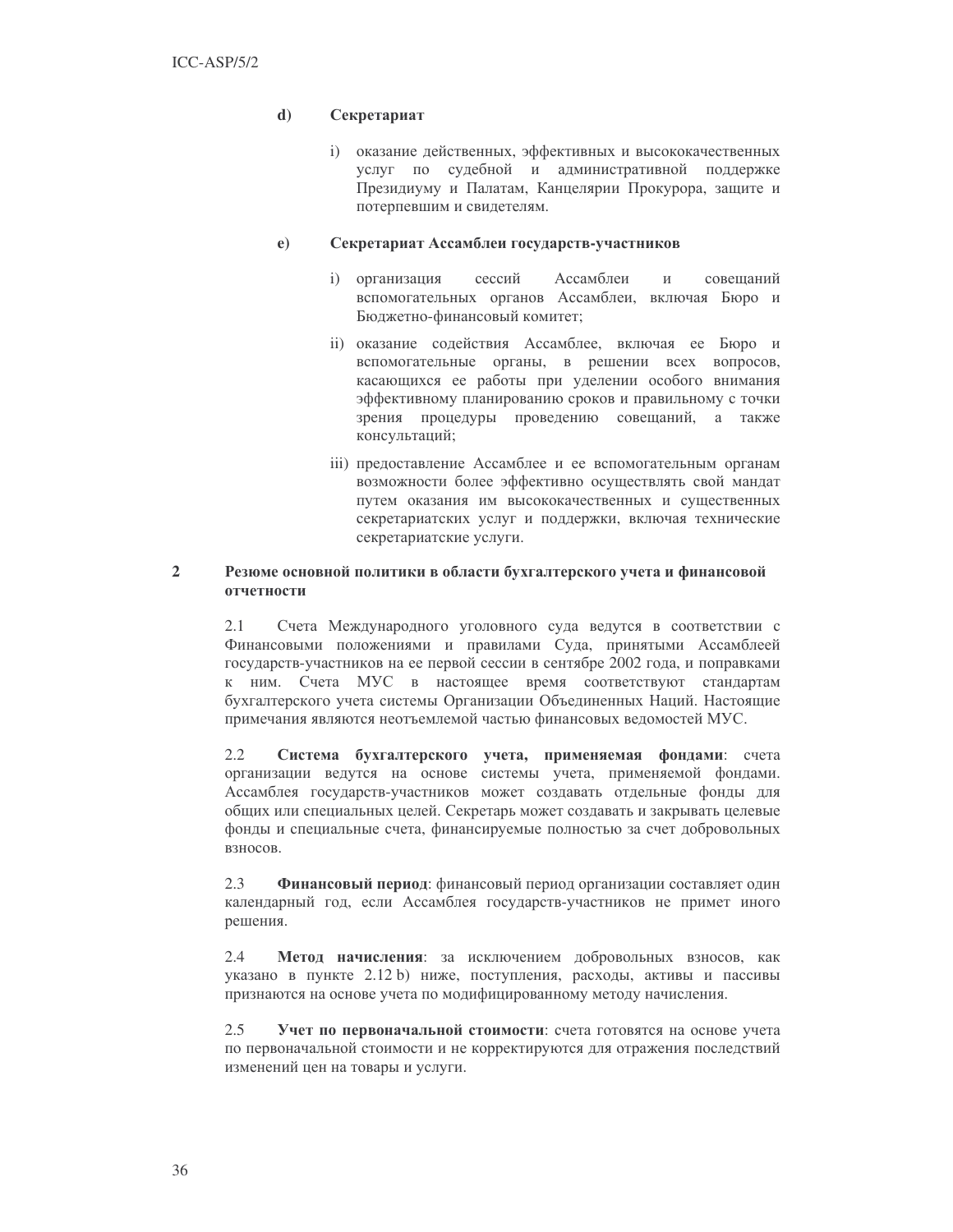$2.6$ Валюта счетов и подход к изменениям в курсе валют: счета организации представляются в евро. Бухгалтерские счета, которые ведутся в других валютах, переводятся в евро по операционному курсу Организации Объединенных Наций, действующему на дату составления финансовой ведомости. Операции, совершенные в других валютах, переводятся в евро по операционному курсу Организации Объединенных Наций на дату операции.

Курсовые прибыли и убытки учитываются следующим образом:

- a) реализованные прибыли и убытки, полученные в результате закупки других валют, регистрируются в качестве разных поступлений;
- $b)$ реализованные убытки по сделкам отражаются в расходах по основной программе;
- нереализованные прибыли и убытки, являющиеся результатом  $\mathcal{C}$ ) ревальвации денежной наличности и других активов и пассивов, регистрируются в качестве ассигнований в балансовой таблице. В конце года в балансовой ведомости общая чистая прибыль остается в качестве ассигнований, тогда как чистые убытки конкретно проводятся и регистрируются в качестве расходов;
- $\mathbf{d}$ нереализованные прибыли и убытки, связанные с переоценкой непогашенных обязательств, регистрируются в качестве расходов и корректируются в соответствующих бюджетах по программам.

 $2.7$ Общий фонд был учрежден для учета расходов Суда. Общий фонд включает начисленные взносы, средства, предоставленные Организацией Объединенных Наций, добровольные взносы, разные поступления, а также авансы, предоставляемые из Фонда оборотных средств для покрытия расходов.

2.8 Фонд оборотных средств учреждается в целях обеспечения Суда ресурсами для решения краткосрочных проблем с наличностью до получения начисленных взносов. Размер Фонда оборотных средств устанавливается Ассамблеей государств-участников на каждый финансовый период, а разверстка взносов производится в соответствии со шкалой взносов, используемой для ассигнований Суда в соответствии с финансовым положением 6.2.

2.9 Целевые фонды и специальные счета создаются и закрываются Секретарем, о чем сообщается Президиуму и, через Бюджетно-финансовый комитет, Ассамблее государств-участников. Они финансируются полностью за счет добровольных взносов.

Ассамблеей государств-участников могут создаваться резервные и специальные счета, полностью или частично финансируемые за счет начисленных взносов.

2.10 Фонд для покрытия непредвиденных расходов на максимальную сумму в 10 000 000 евро был учрежден Ассамблеей государств-участников в сентябре 2004 года и начал функционировать с 1 января 2005 года для обеспечения покрытия Судом:

a) расходов, связанных с непредвиденной ситуацией после принятия Прокурором решения о начале расследования; или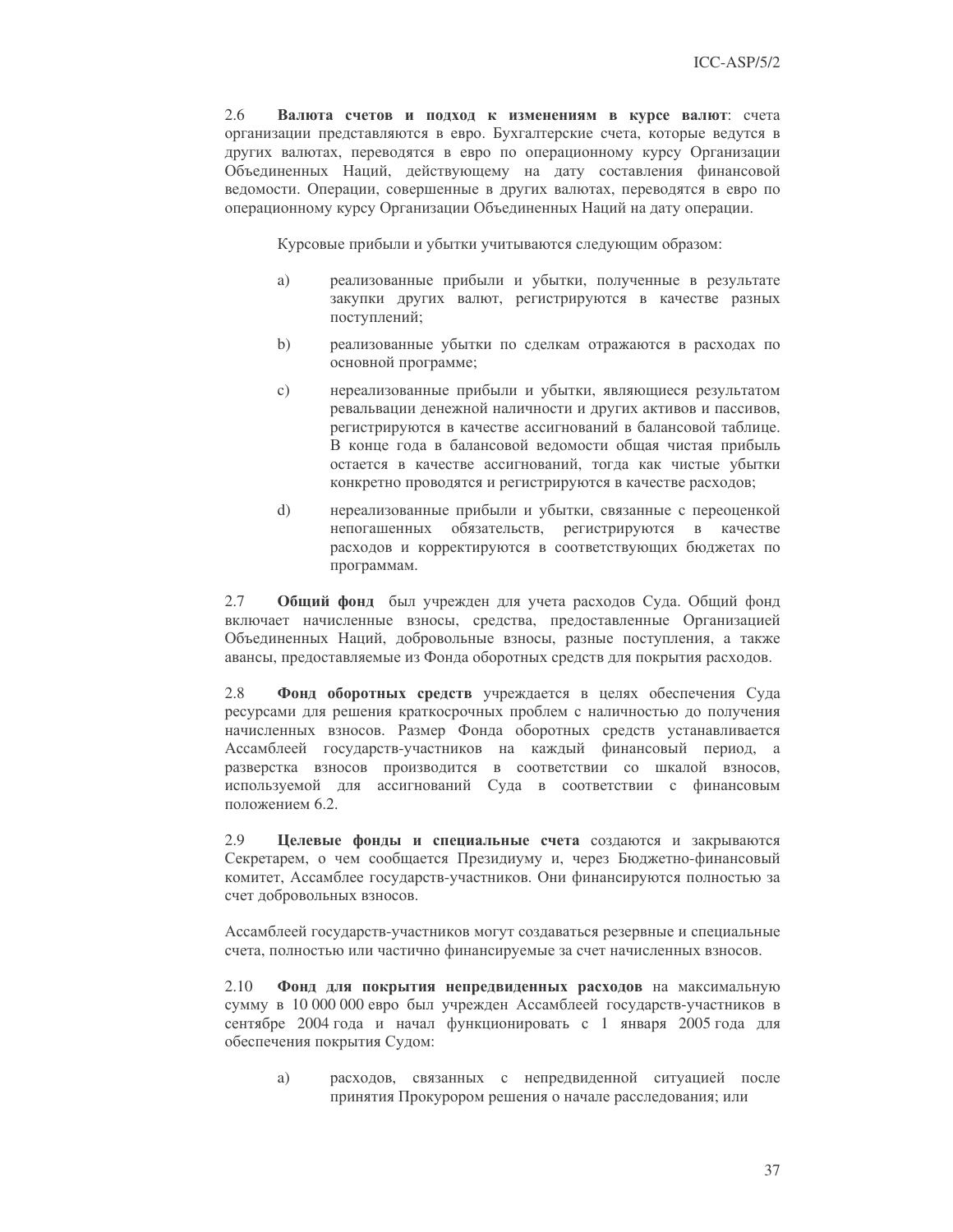- $b)$ неизбежных расходов в связи с изменениями в существующих ситуациях, которые невозможно было предвидеть или которые невозможно было точно оценить во время принятия бюджета; ИЛИ
- расходов, связанных с проведением непредвиденной сессии  $c)$ Ассамблеи государств-участников.

Объем Фонда для покрытия непредвиденных расходов определяется Ассамблеей государств-участников, а сам Фонд финансируется из начисленных взносов или путем задействования излишков наличности, как это будет определено Ассамблеей государств-участников.

#### 2.11 Начисленные взносы:

- a) в соответствии с финансовым положением 5.2 размер взносов государств-участников устанавливается в соответствии со шкалой взносов, принятой Организацией Объединенных Наций для ее регулярного бюджета, с корректировкой для учета различий  $\,$  B членском составе между Организацией Объединенных Наций и Судом;
- $b)$ в соответствии с финансовым положением 5.8 производимые государством-участником платежи зачисляются сначала в Фонд оборотных средств, а затем в счет причитающихся взносов в Общий фонд в том порядке, в котором они были начислены в отношении государства-участника;
- взносы, выплачиваемые в других валютах, конвертируются в  $\mathcal{C}$ ) евро по обменному курсу на дату платежа;
- $\mathbf{d}$ в соответствии с финансовым положением 5.10 размер взноса новых государств-участников Римского статута в Фонд оборотных средств и регулярный бюджет устанавливается за тот год, в котором они стали государствами-участниками.

2.12 Причитающиеся государствам-участникам излишки за данный финансовый период - это средства, складывающиеся из следующего:

- a) своболных от обязательств остатков ассигнований:
- $b)$ экономии по обязательствам за предыдущие периоды или их отмены;
- взносов, являющихся результатом начисления взносов новым  $\mathcal{C}$ ) государствам-участникам;
- $\mathbf{d}$ пересмотров шкалы взносов, имевших место в течение финансового года; и
- разных поступлений, определенных в пункте 2.12 d) ниже.  $e)$

Если Ассамблея государств-участников не примет иного решения, то излишки на конец финансового периода за вычетом любых невыплаченных начисленных взносов за этот финансовый период распределяются среди государств-участников на основе шкалы взносов, применимой к финансовому периоду, к которому относится излишек средств. По состоянию на 1 января после года, в котором завершена ревизия счетов за данный финансовый период, сумма излишка, распределенная государству-участнику, подлежит возврату,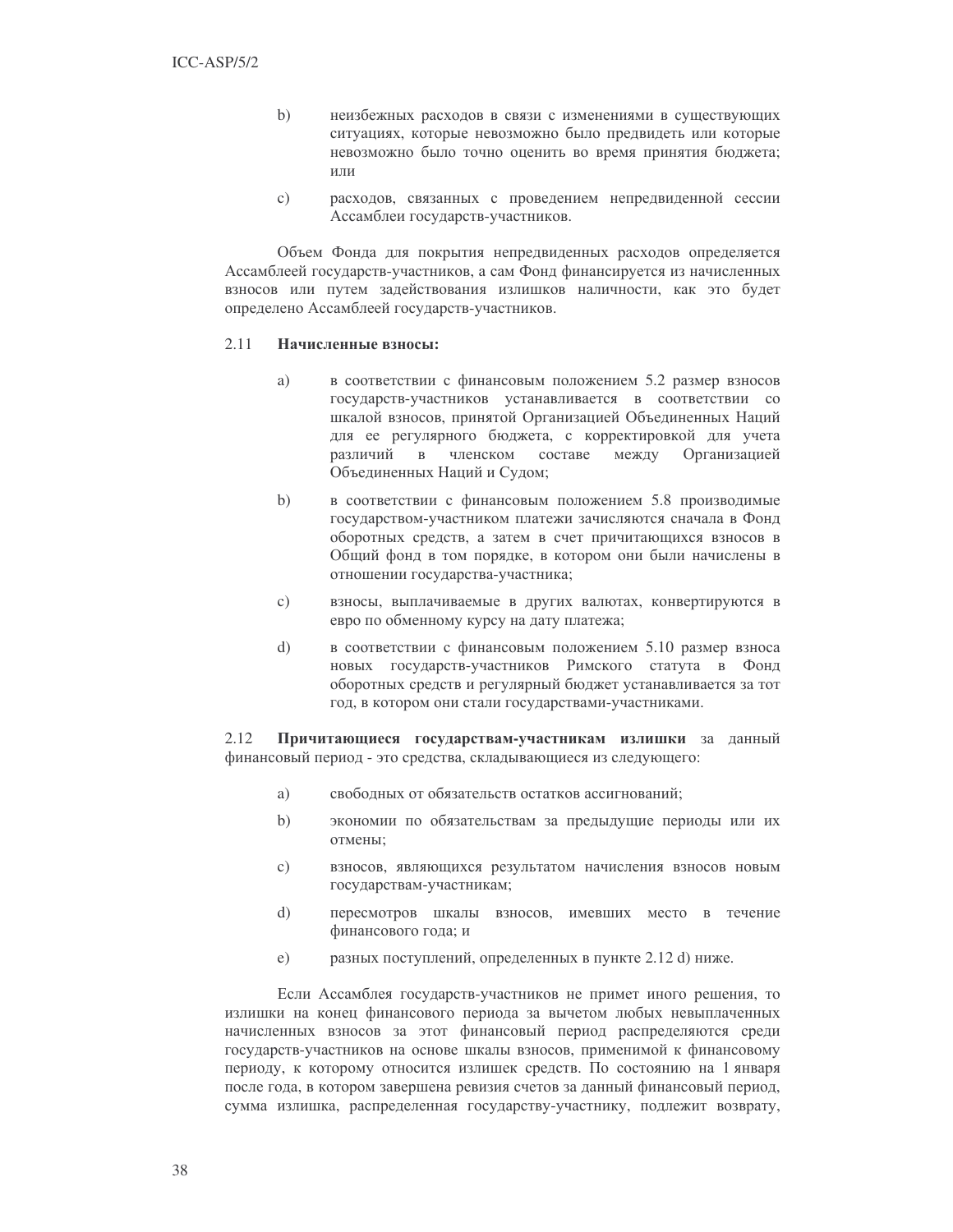если его взнос за этот финансовый период выплачен в полном объеме. В таких случаях причитающаяся сумма используется для компенсации, в полной мере или частично, взносов, подлежащих выплате в Фонд оборотных средств, а также начисленных взносов, подлежащих выплате за календарный год, следующий за финансовым периодом, к которому относится излишек средств.

2.13 Резерв для покрытия невыплаченных начисленных взносов: резерв для покрытия суммы начисленных взносов, которые не были выплачены в течение предыдущих финансовых периодов, показывается в балансовой таблице как вычет из кумулятивного избытка.

2.14 Взносы, полученные заранее: взносы, полученные авансом, отражаются в балансовой таблице как обязательство. Полученные авансом взносы используются в течение следующего финансового периода в обеспечение, во-первых, любых авансов в Фонд оборотного капитала, вовторых, начисленных взносов.

- 2.15 Поступления: поступления организации складываются из следующего:
	- начисленные взносы: для целей составления финансовых a) ведомостей поступления признаются после того, как начисленные суммы государств-участников по утвержденному бюджету по программам будут одобрены Ассамблеей государств-участников;
	- $b)$ добровольные взносы регистрируются в качестве поступлений на основе письменных обязательств о выплате денежных взносов в течение текущего финансового года за исключением тех случаев, когда о них не было объявлено заранее. В этих случаях поступления регистрируются в момент фактического получения взносов от доноров;
	- средства, предоставленные Организацией Объединенных Наций  $\mathbf{c})$ в соответствии с подпунктом (b) статьи 115 Римского статута;
	- $\mathbf{d}$ разные поступления включают:
		- *i*) средства фактических в возмещение расходов 32 предыдущие финансовые периоды;
		- іі) доход в виде процентов: он включает весь доход, полученный по депозитам на банковских счетах, приносящих процентный доход, и срочным вкладам;
		- ії) поступления, полученные от инвестиций Общего фонда, Фонда оборотных средств и Фонда для покрытия непредвиденных расходов;
		- iv) в конце финансового периода чистое положительное сальдо счета, являющееся результатом курсовых убытков или прибылей либо ревальвации и девальвации валют, кредитуется на счет разных поступлений. Чистое отрицательное сальдо заносится на счет соответствующих расходов;
		- v) доходы от продажи собственности;
		- vi) добровольные взносы без указания конкретной цели.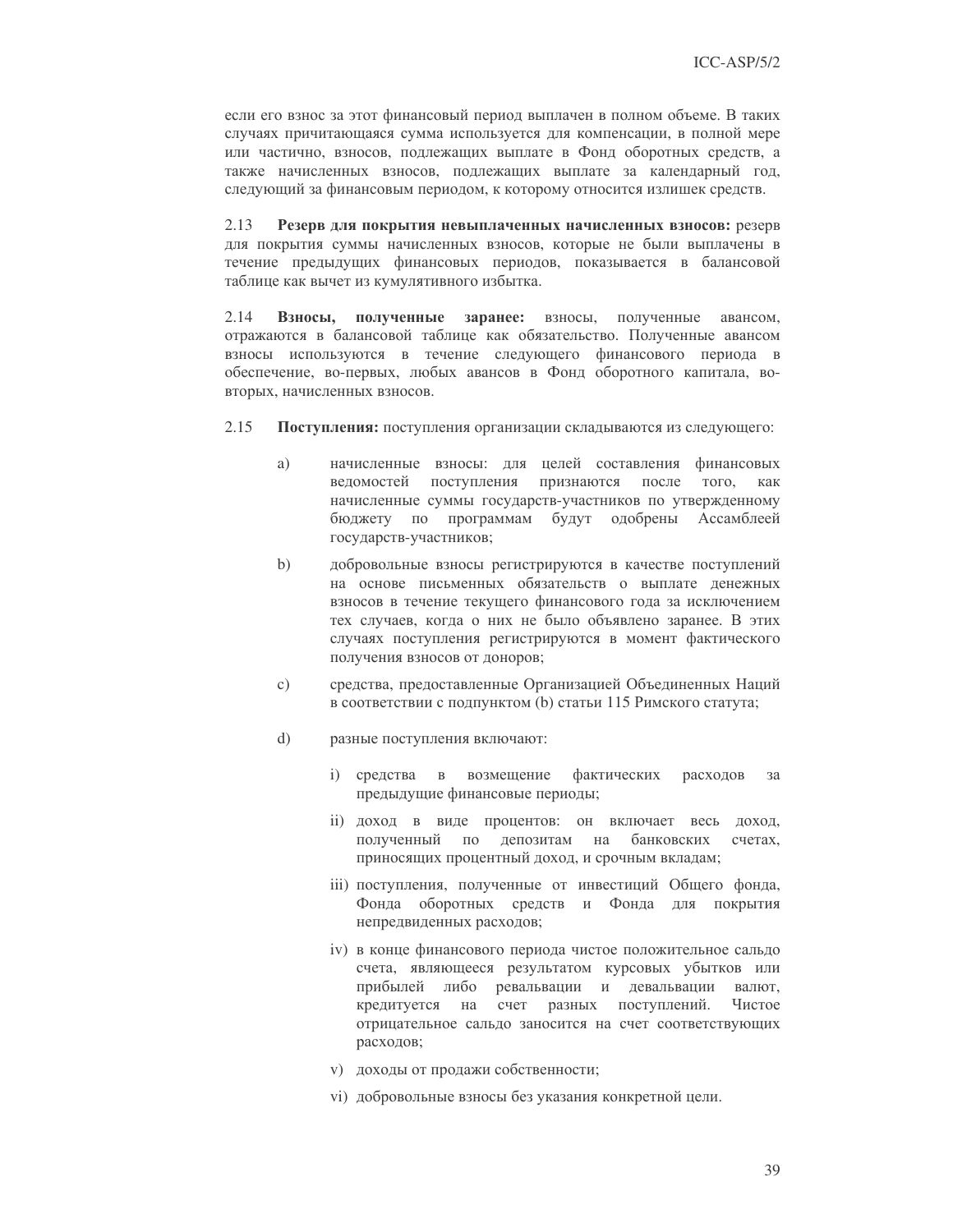#### $2.16$ Расхолы:

- a) расходование средств производится в соответствии с разрешенным выделением финансовых средств согласно финансовому правилу 104.1. Общие расходы, по которым представляется отчетность, включают расходы на выплаты и непогашенные обязательства;
- $b)$ понесенные расходы на имущество длительного пользования проводятся по бюджету за тот период, когда оно было приобретено, и не капитализируются. Опись такого имущества длительного пользования ведется по первоначальной стоимости;
- $\mathbf{c})$ обязательства, относящиеся к будущим финансовым периодам, регистрируются на счету отсроченных платежей в соответствии с финансовым правилом 111.7.

2.17 Непогашенные обязательства - это взятые обязательства, выплаты по которым в течение финансового периода не производились. Обязательства основываются на официальном контракте, соглашении, заказе на поставку или другой форме обязательства или на обязательстве, признанном Судом. Обязательства по текущему периоду остаются в силе в течение 12 месяцев после окончания финансового года, к которому они относятся.

2.18 Ассигнования лля погашения обязательств по выплате пенсий судьям: ассигнования для погашения накопившихся обязательств по пенсионному плану для судей отражаются в счетах и проводятся по ведомости поступлений как расходы.

 $2.19$ Денежные и срочные депозиты включают средства, хранимые на банковских счетах, приносящих процентный доход, срочных депозитах и онкольных счетах.

#### 2.20 Отсроченные платежи включают следующее:

- обязательства, взятые до того финансового периода, к которому a) они относятся, регистрируются в качестве отсроченных платежей, проводимых  $\Pi$ O статьям соответствующих ассигнований и средств при их поступлении;
- $b)$ статьи расходов, которые нельзя должным образом отнести к текущему финансовому периоду и которые будут отнесены к расходам в последующий финансовый период;
- $\mathcal{C}$ ) та часть аванса в счет субсидии на образование, которая, как предполагается, относится к учебному году, закончившемуся на дату составления финансовой ведомости, проводится в отчетности в качестве отсроченных платежей только для целей ведомости с балансовой таблицей. Полная сумма аванса сохраняется на счетах к получению сотрудников и официальных должностных лиц Суда до представления требуемых доказательств о наличии соответствующего права, когда и проводится платеж по бюджетному счету и производится расчет по авансовой выплате.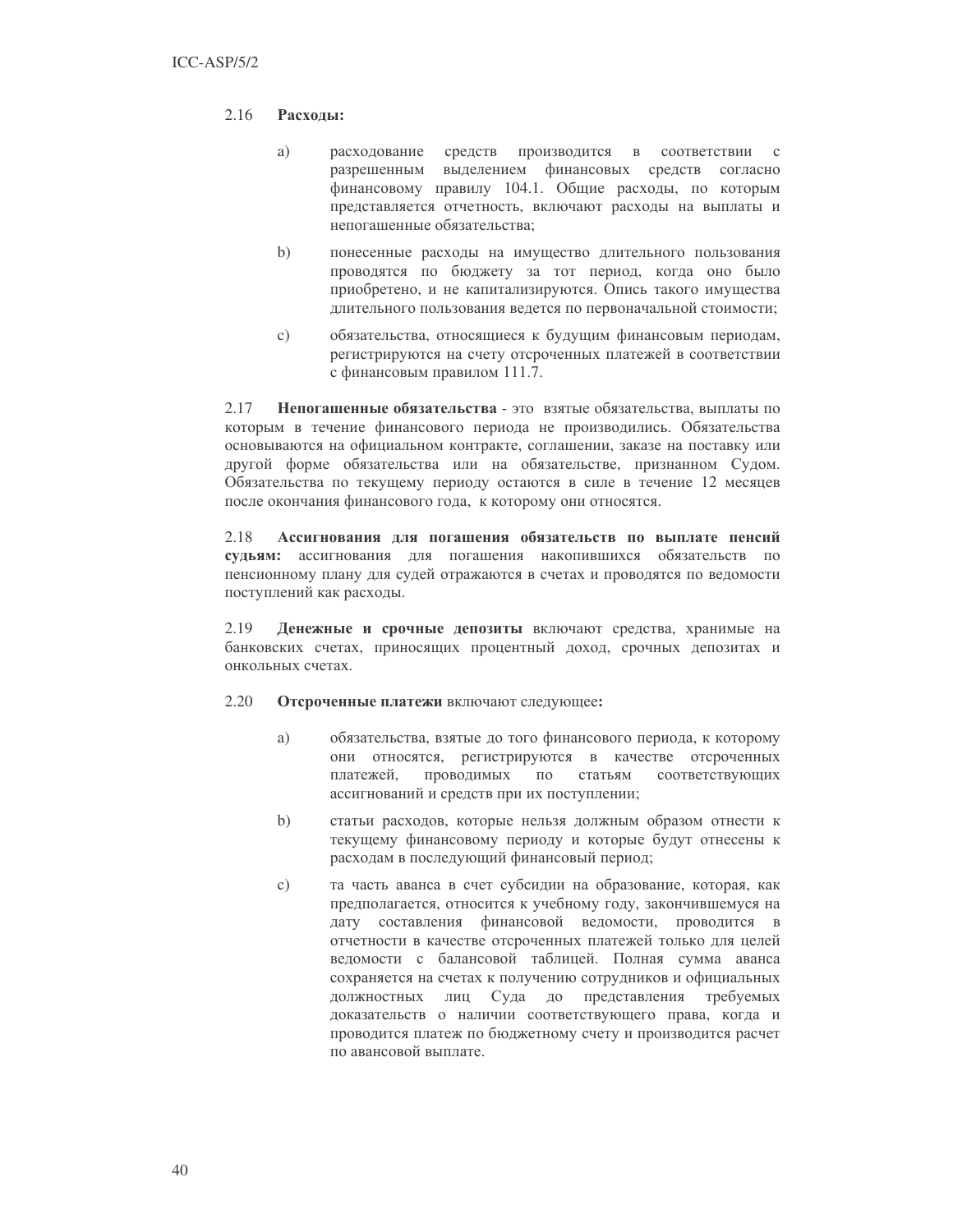$2.21$ Отсроченные поступления включают объявленные взносы на будущие финансовые периоды и другие полученные, но еще не заработанные поступления.

 $2.22$ Обязательства Суда, относящиеся к предыдущему и текущему финансовым периодам, проводятся как непогашенные обязательства. Обязательства по текущему периоду остаются в силе в течение 12 месяцев после окончания финансового периода, к которому они относятся. Обязательства в отношении будущих финансовых периодов регистрируются как отсроченные платежи.

2.23 Потенциальные обязательства, если таковые имеются, раскрываются в примечаниях к финансовым ведомостям.

 $2.24$ Объелиненный пенсионный фонд персонала Организации Объединенных Наций (ОПФПООН): в соответствии с решением ICC-ASP/1/Decision 3 Ассамблеи государств-участников и резолюцией 58/262 Генеральной Ассамблеи Организации Объединенных Наций, принятой 23 декабря 2003 года, МУС с 1 января 2004 года стал членом ОПФПООН. ОПФПООН выплачивает сотрудникам МУС пособия в связи с выходом в отставку, со смертью, инвалидностью и т.д.

Пенсионный фонд представляет собой определенный план пособий, обеспеченный финансированием. Финансовое обязательство Организации перед Фондом заключается во внесении обязательного взноса по установленной Генеральной Ассамблеей Организации Объединенных Наций ставке в размере 15,8 процента от зачисляемого для пенсии вознаграждения вместе с любой долей выплат на покрытие актуарного дефицита в соответствии со статьей 26 Положений Фонда. Такие выплаты на покрытие дефицита производятся только тогда, когда Генеральная Ассамблея Организации Объединенных Наций ссылается на положение статьи 26 после вынесения на основе оценки актуарной достаточности Фонда по состоянию на дату оценки решения о необходимости производства выплат на покрытие дефицита.

На момент составления настоящего доклада Генеральная Ассамблея Организации Объединенных Наций не ссылалась на данное положение.

#### $3<sup>1</sup>$ Международный уголовный суд (ведомости I-IV)

 $3.1$ Международный уголовный суд был учрежден на основании Римского статута Международного уголовного суда 17 июля 1998 года, когда 120 государств, участвовавших в Дипломатической конференции полномочных представителей под эгидой Организации Объединенных Наций по учреждению Международного уголовного суда, приняли Статут. Суд является независимым, постоянно действующим судебным учреждением, состоящим из следующих органов:

- Президиума, включающего Председателя и первого и второго a) заместителей Председателя.
- Палат, включающих Апелляционное отделение, Судебное  $\mathbf{b}$ отделение и Отделение предварительного производства. Апелляционное отделение состоит из Председателя и еще четырех судей. Судебное отделение, как и Отделение предварительного производства, состоит не менее чем из шести судей.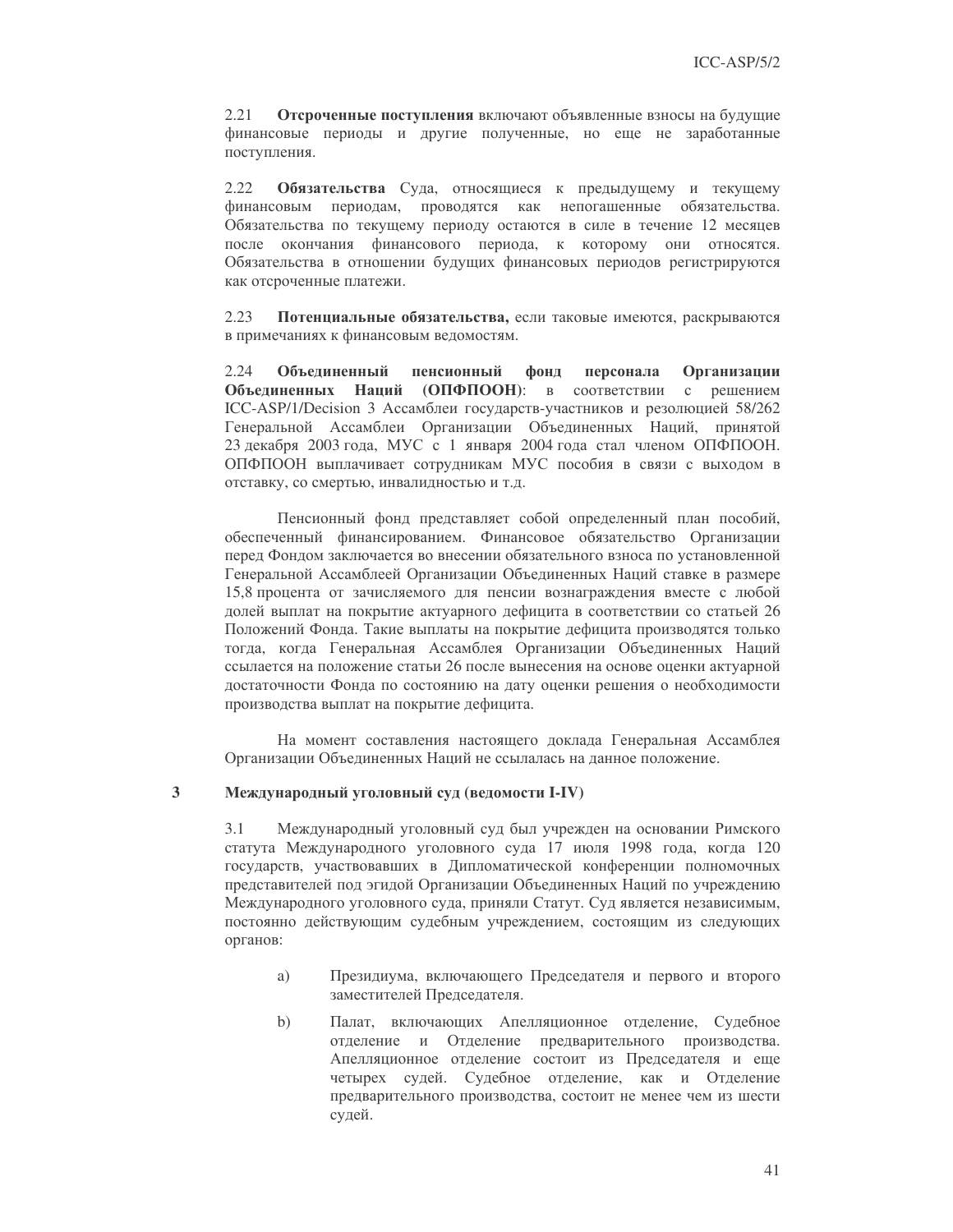- $\mathcal{C}$ ) Канцелярии Прокурора, действующей независимо как отдельный орган Суда и отвечающей за осуществление расследований и уголовного преследования в отношении преступлений, подпадающих под юрисдикцию Суда.
- $\mathbf{d}$ Секретариата Суда, отвечающего за:
	- і) несудебную поддержку и административное обслуживание Суда;
	- іі) обеспечение судебной поддержки услугам, оказываемым Судом;
	- ії) управление вопросами внутренней безопасности Суда;
	- iv) функционирование механизмов по оказанию помощи потерпевшим, свидетелям и защите и гарантированию их прав.
- $e)$ Секретариата Ассамблеи, обеспечивающего для Ассамблеи и ее Бюро, Комитета по проверке полномочий, Бюджетнофинансового комитета, Специальной группы по преступлению агрессии, а также, в случае принятия конкретного решения Ассамблеей, любого вспомогательного органа, который может быть создан Ассамблеей, независимую поддержку по вопросам существа, а также административную и техническую помощь.

Местом пребывания Суда в соответствии со статьей 3 Римского статута является Гаага, Нидерланды. Суд также создал четыре отделения на местах, что позволяет ему осуществлять свои операции на местах. Эти отделения на местах действуют в Уганде, Демократической Республике Конго и Чаде.

Для целей финансового периода 2005 года ассигнования были разделены на пять Основных программ: Судебные органы (Президиум и Палаты), Канцелярия Прокурора, Секретариат Суда, Секретариат Ассамблеи государств-участников и Инвестиции в помещения Суда.

 $3.2$ Финансовый период Организации составляет один календарный год, если только Ассамблея государств-участников не примет иное решение.

 $3.3$ В ведомости I приводится информация о поступлениях и расходах, а также изменениях в резерве и остатках средств за финансовый период. Она включает расчет превышения поступлений над расходами за текущий период и коррективы в поступлениях или расходах за предыдущий период.

 $3.4$ В ведомости II приводятся активы, пассивы, резервы и остатки средств по состоянию на 31 декабря 2005 года. Стоимость имущества длительного пользования была исключена из активов (см. примечание 2.16 b).

 $3.5$ В ведомости III приводится краткая информация о движении наличных средств, подготовленная с использованием косвенного метода Международного стандарта бухгалтерского учета 7.

 $3.6$ В ведомости IV отражены расходы на ассигнования, утвержденные на финансовый период.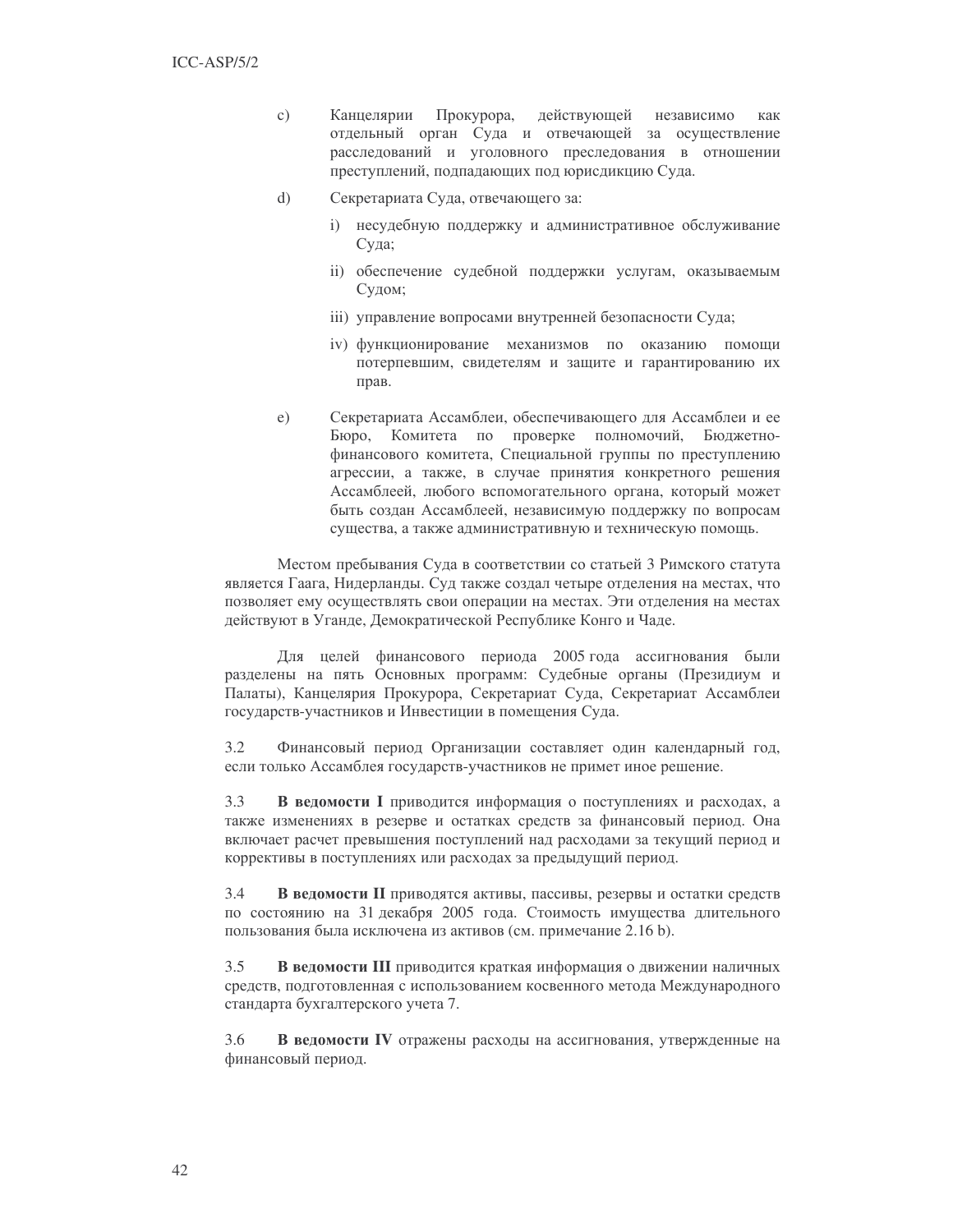#### 4 Общий фонд, Фонд оборотных средств и Фонд для покрытия непредвиденных расходов

4.1 **Начисленные взносы:** Ассамблея государств-участников в своей резолюции ICC/ASP/3/Res.4 утвердила финансирование ассигнований Суда на финансовый период с 1 января по 31 декабря 2005 года в размере 66 784 200 евро. Кроме того, Ассамблея государств-участников утвердила финансирование ассигнований в сумме 107 000 евро в результате принятия пункта 37 резолюции ICC/ASP/3/Res.3. В итоге общая сумма ассигнований составила 66 891 200 евро. По состоянию на 31 декабря 2005 года насчитывалось 99 государств-участников Римского статута.

4.2 Доход в виде процентов: процентный доход в сумме 1 073 563 евро представляет собой проценты, полученные на банковских счетах Суда для Общего фонда, Фонда оборотных средств и Фонда для покрытия непредвиденных расходов.

4.3 Разные поступления: общие разные поступления в сумме 41 275 евро представляют собой следующее:

| Разные поступления                                                                  | Сумма (в евро) |  |
|-------------------------------------------------------------------------------------|----------------|--|
| Возмещение расходов, понесенных в предыдущие финансовые<br>периоды                  | 37 983         |  |
| Чистая прибыль от обмена валюты, ревальвации или девальвации<br>валюты и округление | 3 2 9 2        |  |
| Итого                                                                               | 41 275         |  |

Таблица 1: подробная информация о разных поступлениях

4.4 **Расходы:** общая сумма расходов в 63 829 686 евро включает в себя общие произведенные выплаты в объеме 42 597 280 евро, непогашенные обязательства в размере 13 232 406 евро и ассигнования на погашение накопившихся обязательств по выплате пенсий судьям в размере 8 000 000 евро. Ниже в таблице 2 приводится подробная информация о расходах.

Таблица 2: подробная информация о расходах (в евро)

| Категория<br>расходов                     | Сумма<br>ассигнований | Понесенные<br>расходы | Непогашенные<br>обязательства | Ассигнования<br>на выплату<br>пенсий | Итого<br>расходы |
|-------------------------------------------|-----------------------|-----------------------|-------------------------------|--------------------------------------|------------------|
| Оклады и другие<br>расходы на<br>персонал | 41 743 000            | 32 988 905            | 764 379                       | 8 000 000                            | 41 753 284       |
| Путевые и<br>представительские<br>расходы | 2 609 000             | 2 3 2 4 7 0 7         | 453 061                       |                                      | 2 777 768        |
| Услуги по<br>контрактам                   | 11 535 000            | 2956757               | 7 413 424                     |                                      | 10 370 181       |
| Оперативные<br>расходы                    | 6 047 000             | 2 061 930             | 1673793                       |                                      | 3 7 3 5 7 2 3    |
| Закупки                                   | 4 9 5 7 0 0 0         | 2 2 6 4 9 8 1         | 2927749                       | $\overline{\phantom{a}}$             | 5 192 730        |
| Итого                                     | 66 891 000            | 42 597 280            | 13 232 406                    | 8 000 000                            | 63 829 686       |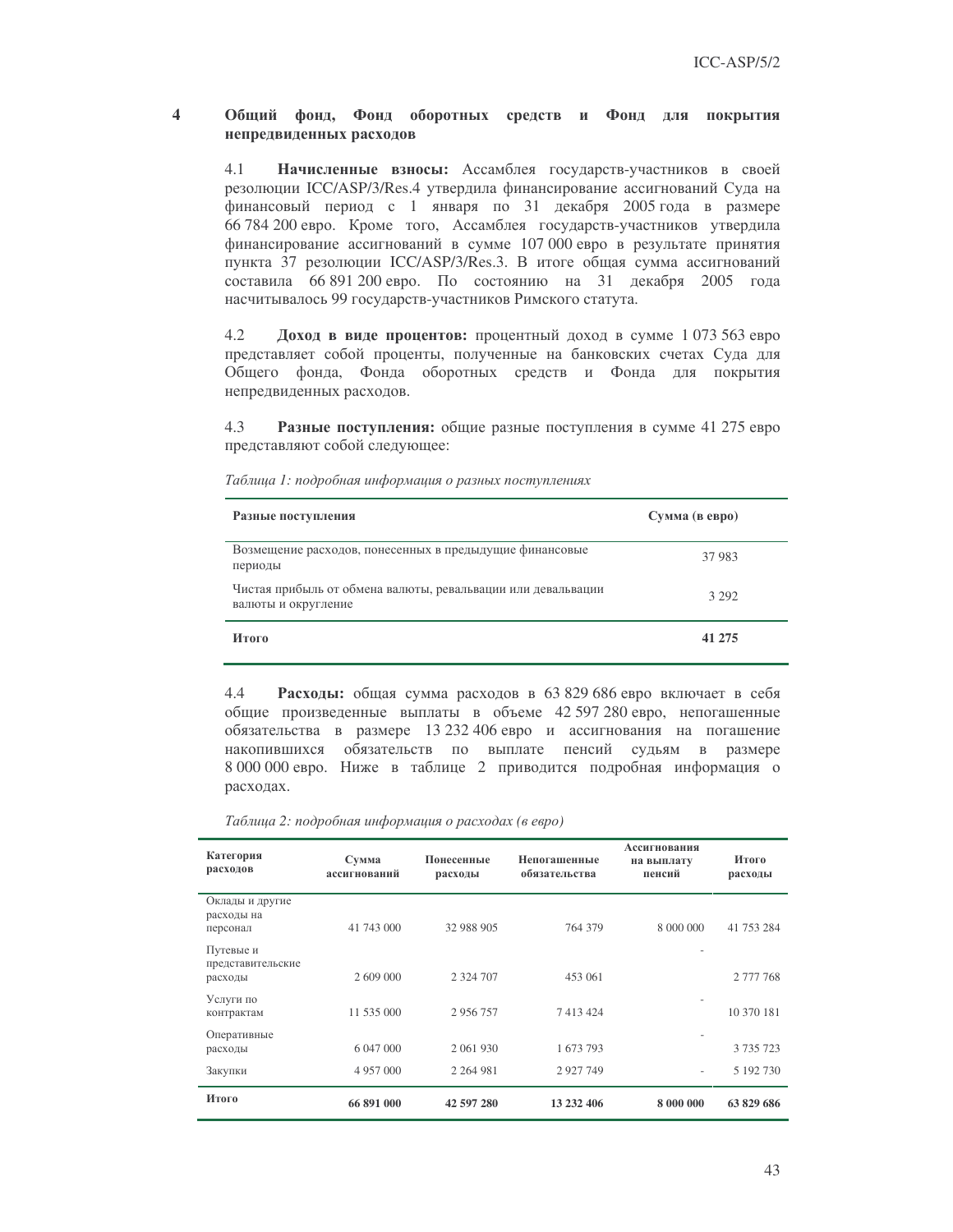4.5 Ассигнования на погашение пенсионных обязательств: в своей резолюции ICC-ASP/4/Res.9 Ассамблея государств-участников постановила, что пенсионный план для судей должен исчисляться и финансироваться на накопительной основе. Она далее постановила, что сметные расходы по накоплению за период с 11 марта 2003 года по 31 декабря 2006 года в сумме до 8 000 000 евро вро подлежа т финансированию путе м использования предварительных сбережений по бюджету за 2005 год. Сумма в 5 600 000 евро, представляющая собой сумму, накопленную по пенсионным обязательствам до 31 декабря 2005 года, показана в балансе как пассивы. В то же время оставшаяся сумма в размере 2 400 000 евро, представляющая собой актуарную сумму, которая, как предполагается, будет накоплена в 2006 году, показана как резерв, вычтенный из совокупного положительного сальдо.

4.6 – Экономия по обязательствам за предыдущие периоды или их аннулирование: фактические выплаты по обязательствам за предыдущий период в размере 11 796 228 евро составили 10 326 746 евро из-за экономии по обязательствам или их аннулирования на сумму 1 469 482 евро.

4.7 **Фонд оборотных средств:** Ассамблея государств-участников в своей резолюции ICC/ASP/3/Res.4 создала Фонд оборотных средств на финансовый период с 1 января по 31 декабря 2005 года в сумме 5 565 400 евро. Эта сумма была скорректирована, с тем чтобы учесть дополнительные ассигнования, утвержденные Ассамблеей государств-участников и составившие 107 000 евро, что привело к увеличению Фонда оборотных средств до 5 574 300 евро, т.е. чистое увеличение составило 1 149 300 евро по сравнению с предыдущим финансовым периодом.

4.8 Начисленные взносы к получению: не погашенный остаток по взносам в сумме 15 145 683 евро включает задолженность в размере 3 650 886 евро за предыдущие финансовые периоды и 11 494 797 евро за 2005 год (Приложение 1). Взносы, полученные от государств-участников в превышение причитающихся взносов, на сумму 91 692 евро приводятся как взносы, полученные авансом (см. примечание 4.13 ниже).

4.9 Другие взносы к получению - это непогашенный остаток, подлежащий выплате в Фонд оборотных средств. Непогашенный остаток по состоянию на 31 декабря 2005 года составил 297 517 евро (приложения 2 и 3).

4.10 жфондовые остатки средств к получению в Общий фонд по состоянию на 31 декабря 2005 года составили 188 148 евро, куда входило 185 148 евро из целевых фондов и 3 000 евро из Целевого фонда для потерпевших, по которым подготовлены отдельные счета.

4.11 Другие счета к получению подробно излагаются в таблице 3 ниже.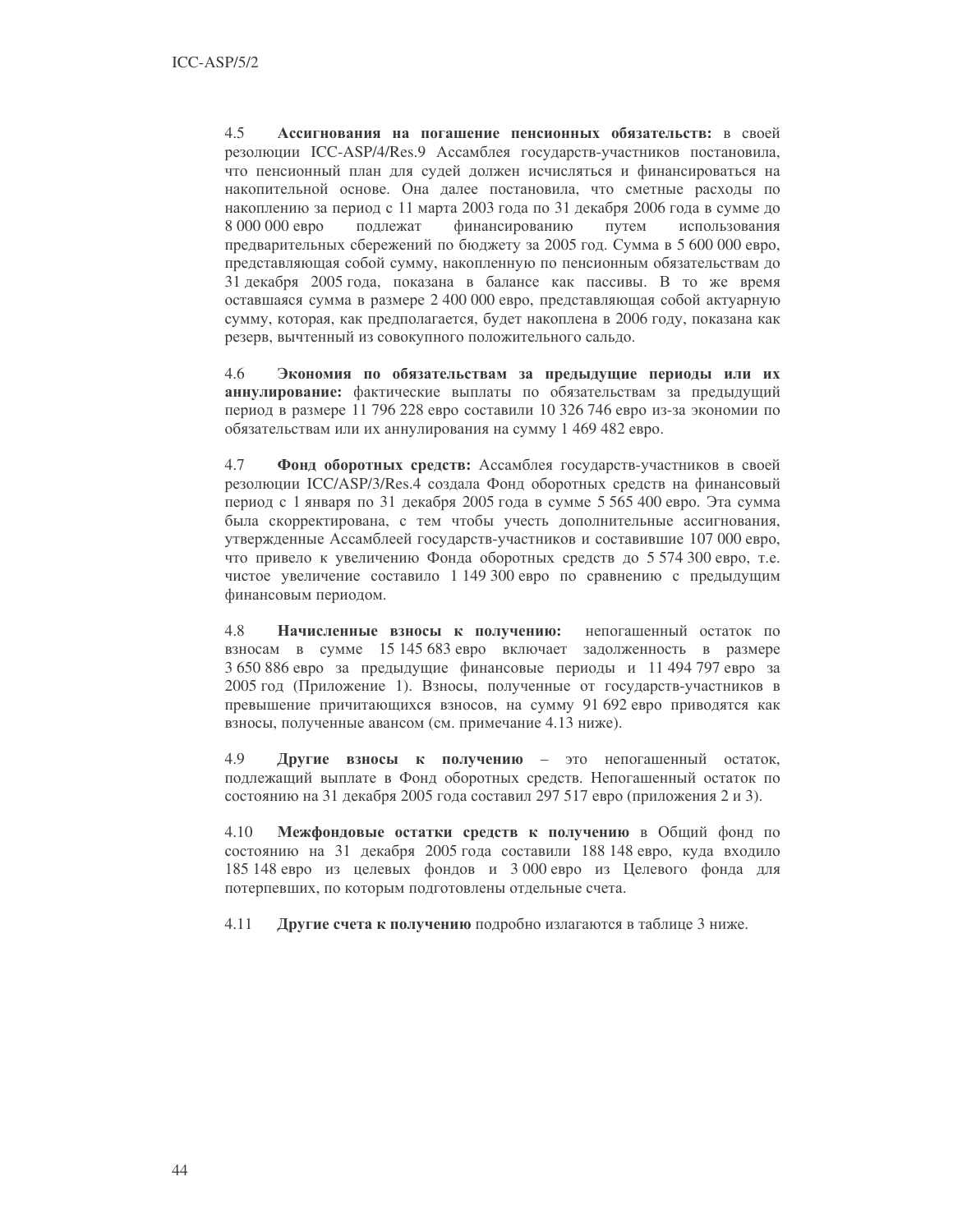Таблица 3: подробная информация о других счетах к получению

| Счета к получению                              | Сумма (в евро) |  |
|------------------------------------------------|----------------|--|
| Правительства (налог на добавленную стоимость) | 1 173 304      |  |
| Персонал                                       | 803 980        |  |
| Поставщики                                     | 141 785        |  |
| Накопившиеся проценты                          | 234 489        |  |
| Прочие                                         | 2 7 5 3        |  |
| Итого                                          | 2 3 5 6 3 1 1  |  |

4.12 Авансовые суммы на субсидии на образование: отсроченные расходы в сумме 169 419 евро – это та часть авансовых выплат на субсидии на образование, которые считаются относящимися к учебным года годам, завершившимся по состоянию на 31 декабря 2005 года.

4.13 Взносы или платежи, полученные авансом: от государств-участников было получено в общей сложности 3 570 638 евро, которые будут использоваться в следующем финансовом периоде. Эта сумма включает:

- а) З 440 009 евро, полученные от государств-участников авансом в счет начисленных взносов за 2006 год (Приложение 1);
- b) 38 937 евро, полученные от государств-участников авансом для Фонда оборотных средств (Приложение 3);
- с) 91 692 евро, представляющие собой взносы, полученные в превышение начисленных взносов за 2005 год в результате начисления взносов новых государств-участников или переплат.

4.14 — Другие счета к оплате подробно излагаются в таблице 4 ниже.

| Счета к оплате                                    | Сумма (в евро) |  |
|---------------------------------------------------|----------------|--|
| Персонал                                          | 13 091         |  |
| Поставщики                                        | 798 789        |  |
| Накопленные субсидии на репатриацию <sup>а)</sup> | 813042         |  |
| Прочие                                            | 425            |  |
| Итого                                             | 1 625 347      |  |

Таблица 4: подробная информация о других счетах к оплате

\_\_\_\_\_\_\_\_\_\_\_\_\_\_\_\_\_\_\_\_

а) **Накопленные субсидии на репатриацию:** набранный на международной основе персонал, прекращающий свою службу в Суде, имеет право на субсидии на репатриацию в случае своего переезда, которые рассчитываются на основе количества лет службы. По состоянию на 31 декабря 2005 года сумма накопленных обязательств организации по выплате субсидий на репатриацию составила 813 042 евро.

4.15 **Фонд для покрытия непредвиденных расходов:** в соответствии с резолюцией ICC-ASP/3/Res.4 (b) для создания Фонда для покрытия непредвиденных ра расходов была выделена сумма 9 168 567 евро, представляющая собой избытки наличности за финансовый период 2002-2003 годов.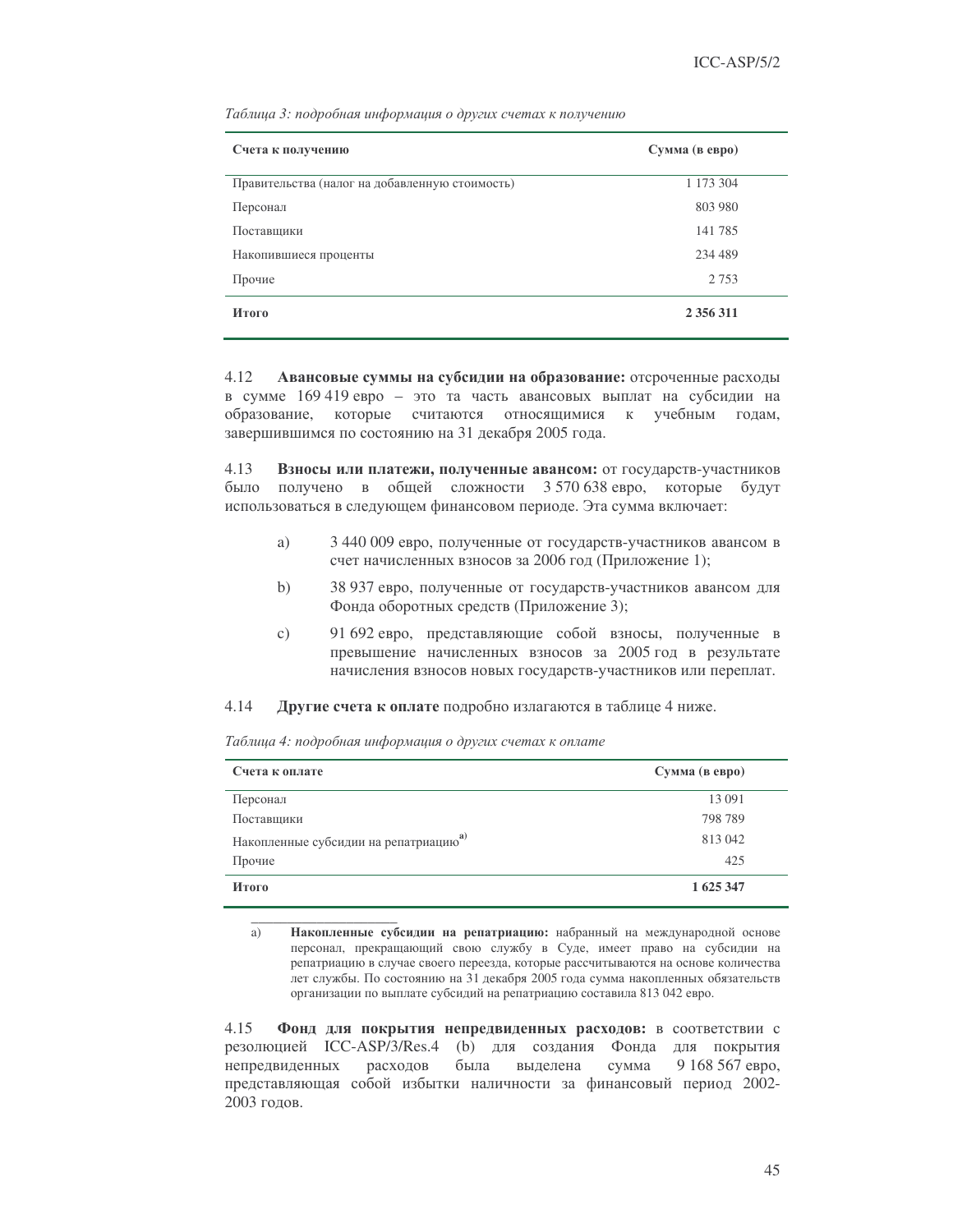$4.16$ зерв для покрытия расходов в связи невыплаченными начисленными взносами: невыплаченные финансовые взносы за предыдущие финансовые периоды (приложение 1) в сумме 3 650 886 евро вычитаются из кумулятивного положительного сальдо для получения излишка денежных средств за 2004 год для распределения среди государств-членов (Приложения 4 и 5).

### 5 **Пелевые фонды**

5.1 Добровольные взносы: взносы в размере 2 259 883 евро были объявлены и/или получены для проектов 2005 года.

5.2 Доход в виде процентов: проценты на сумму 21 542 евро представляют собой поступления по процентам, начисленные на банковский счет Суда для целевых фондов.

5.3 Возмещение средств донорам: возмещенная донорам сумма в 1 399 евро - это сумма, превышающая потребности по конкретным завершенным проектам.

5.4 **Другие счета к получению:** сумма в 6575 евро – это проценты, заработанные, но не полученные в связи с банковским счетом целевых фондов.

5.5 Межфондовые остатки средств к выплате: по состоянию на 31 декабря 2005 года межфондовые остатки средств Целевого фонда и Общего фонда составили подлежащую выплате сумму в 185 148 евро.

#### 6 Имущество длительного пользования

6.1 Краткий пе рече нь имущества ллительного льного пользования по первоначальной стоимости и по состоянию на 31 декабря 2005 года приводится в таблице 5 ниже. В соответствии с проводимой в настоящее время политикой МУС в отношении бухгалтерского учета имущество длительного пользования не включается в основные фонды организации, а относится во время приобретения непосредственно на счет бюджета.

| Категория<br>управления<br>имуществом   | Начальное<br>сальдо по<br>состоянию на<br>1 января<br>2005 года | Закупки/<br>корректировки | Имущество,<br>подлежащее<br>списанию, по<br>состоянию на<br>31 декабря<br>2004 года | Списанное<br>имущество <sup>(а)</sup> | Заключительное сальдо<br>по состоянию на<br>31 декабря 2005 года |
|-----------------------------------------|-----------------------------------------------------------------|---------------------------|-------------------------------------------------------------------------------------|---------------------------------------|------------------------------------------------------------------|
| ИТ/коммуникационное<br>оборудование     | 639 058                                                         | 1 339 489                 | 2836                                                                                | (3476)                                | 1977907                                                          |
| ИТ/оборудование для<br>обработки данных | 1472129                                                         | 653 584                   | 6727                                                                                | (11180)                               | 2 121 260                                                        |
| Охранное<br>оборудование                | 503 662                                                         | 122 213                   |                                                                                     |                                       | 625 875                                                          |
| Оборудование для<br>общего обслуживания | 544 325                                                         | 195 009                   | 3797                                                                                | (3797)                                | 739 334                                                          |
| Транспортные средства<br>и оборудование | 247 585                                                         | 559 176                   | 159                                                                                 | (159)                                 | 806 761                                                          |
| Прочее оборудование                     | 106 245                                                         | 345 621                   | $\overline{\phantom{a}}$                                                            | (501)                                 | 451 365                                                          |
| Итого                                   | 3513004                                                         | 3 215 092                 | 13519                                                                               | (19113)                               | 6722502                                                          |

Таблица 5: краткий перечень имущества длительного пользования (в евро)

Помимо вышеуказанного по бухгалтерским счетам МУС проходит следующее имущество длительного пользования, приобретенное за счет добровольных взносов: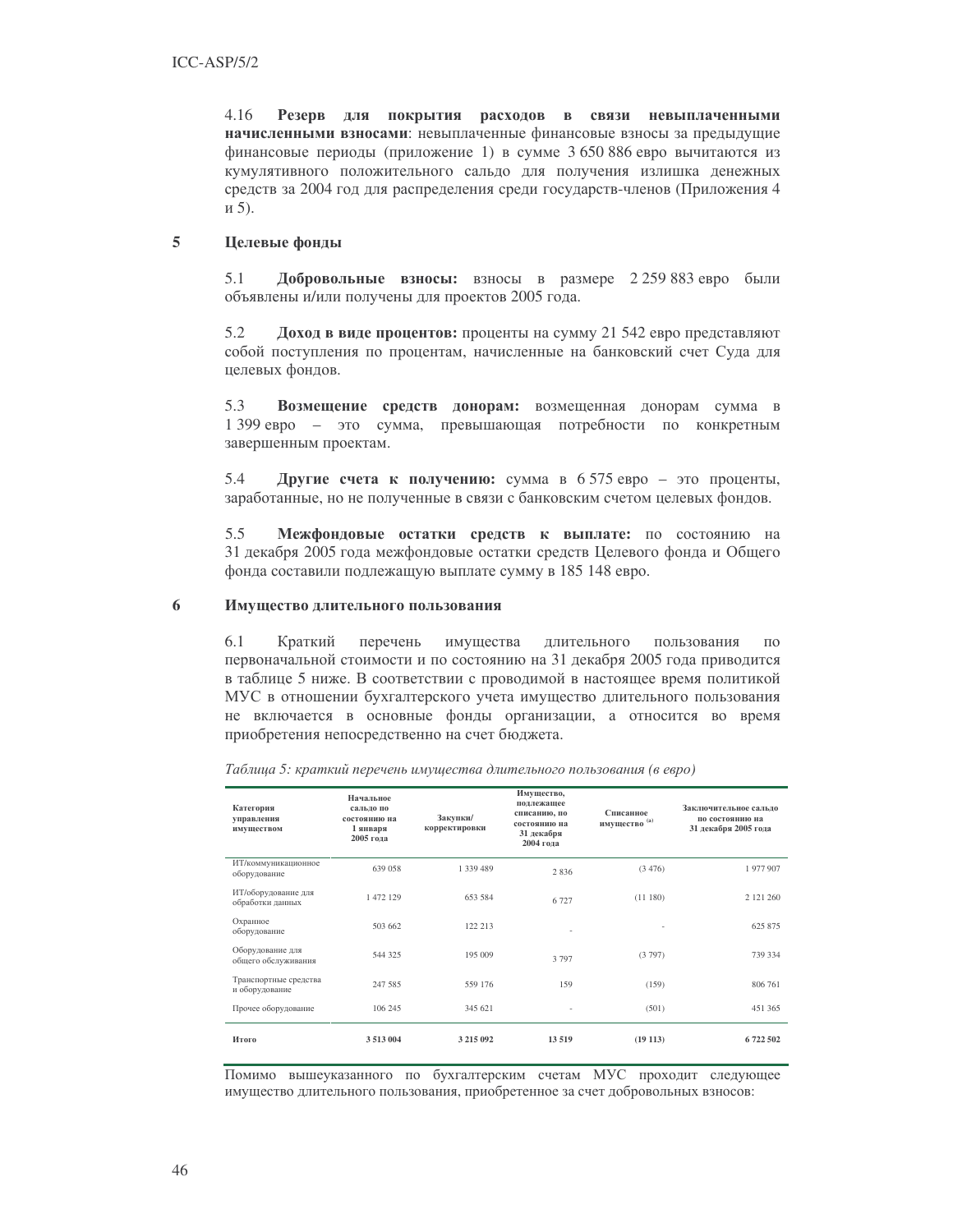| Категория управления<br>имуществом | Начальное сальдо по<br>состоянию на 1 января<br>2005 года | Закупки/корректировки | Списанное<br>имущество <sup>(а)</sup> | Заключительное<br>сальдо по состоянию<br>на 31 декабря<br>2005 года |
|------------------------------------|-----------------------------------------------------------|-----------------------|---------------------------------------|---------------------------------------------------------------------|
| Бюджет передовых групп             | 20 959                                                    | 717                   | (4392)                                | 17 284                                                              |
| Взносы принимающего<br>государства | 148 960                                                   | ۰                     | $\overline{\phantom{a}}$              | 148 960                                                             |
| Прочие пожертвования               | ٠                                                         | 248                   | -                                     | 248                                                                 |
| Итого                              | 169 919                                                   | 965                   | (4392)                                | 166 492                                                             |

Таблица 6: краткий перечень имущества длительного пользования, оплаченного из других источников (в евро)

а) По состоянию на 31 декабря 2004 года стоимость подлежащего списанию имущества оценивалось в общую сумму 13 519 евро. В 2005 году в соответствии с финансовым правилом 110.22 был учрежден Комитет по распоряжению имуществом, и к 31 декабря 2005 года было списано имущество на общую сумму 23 505 евро.

#### 7 Иобровольные разовые выплаты

\_\_\_\_\_\_\_\_\_\_\_\_\_\_\_\_\_\_\_\_

7.1 В течение финансового периода Суд не производил добровольных разовых выплат.

#### 8 **•• Безвозмездно предоставляемый персонал**

8.1 В течение финансового периода предоставляемым на безвозмездной основе персоналом услуг не оказывалось.

#### 9 Потенциальные обязательства

9.1 Обязательства по выплатам персоналу в связи с окончанием срока службы по состоянию на 31 декабря 2005 года на общую сумму в 1 420 906 евро - это сметные расходы на выплату компенсации за накопившиеся ежегодные отпуска сотрудников и избираемых должностных лиц МУС.

9.2 В 2005 году один бывший сотрудник МУС представил в Административный трибунал Международной организации труда (АТМОТ) дело против МУС. Пока АТМОТ еще не вынес решение по этому делу. Если АТМОТ вынесет решение в пользу истца, у МУС может возникнуть ответственность, связанная с возмещением ущерба и расходов, на общую сумму 167 560 евро.

#### 10 Травмирование при исполнении служебных обязанностей

10.1 МУС заключил соглашение со страховой компанией с целью предложить покрытие в случае травмирования при исполнении служебных обязанностей для сотрудников, судей, консультантов МУС и сотрудников по оказанию временной помощи. Страховая премия, рассчитанная как процентная доля от зачитываемого для пенсии вознаграждения сотрудников и сопоставимая процентная доля для судей, консультантов и сотрудников по оказанию временной помощи, проводится по бюджету Организации и отражена в счетах по статьям расходов. Общая премия, выплаченная в течение 2005 года по этой страховке, составила 420 793 евро.